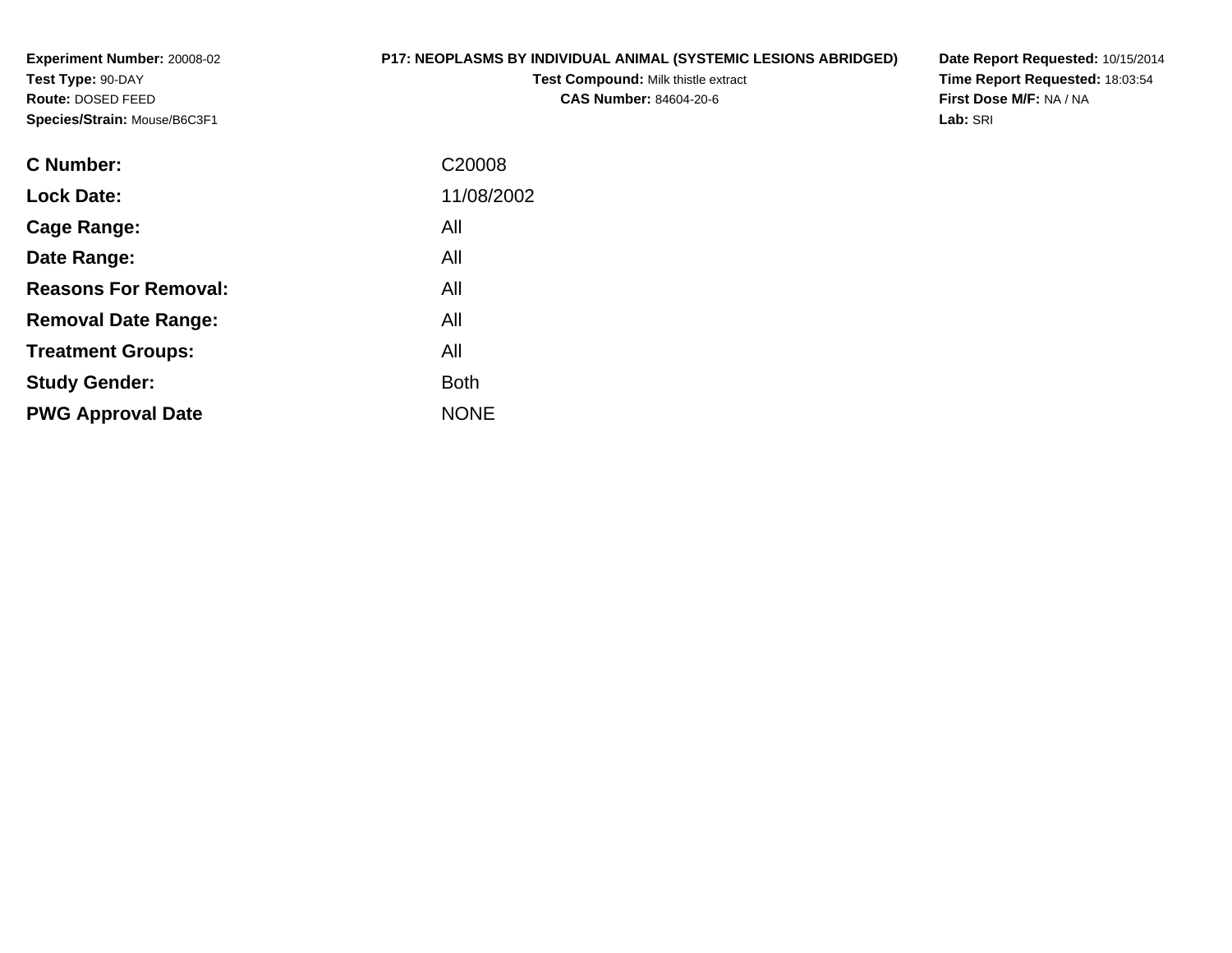# **Test Type:** 90-DAY

**Route:** DOSED FEED

**Species/Strain:** Mouse/B6C3F1

#### **P17: NEOPLASMS BY INDIVIDUAL ANIMAL (SYSTEMIC LESIONS ABRIDGED)**

**Test Compound:** Milk thistle extract

**CAS Number:** 84604-20-6

**Date Report Requested:** 10/15/2014**Time Report Requested:** 18:03:54**First Dose M/F:** NA / NA**Lab:** SRI

|                              | DAY ON TEST      | 0                       | 0                          | 0                          | 0                          | 0                          | 0                          | 0                          | 0                          | 0                          | 0                          |                       |
|------------------------------|------------------|-------------------------|----------------------------|----------------------------|----------------------------|----------------------------|----------------------------|----------------------------|----------------------------|----------------------------|----------------------------|-----------------------|
| <b>B6C3F1 Mouse Male</b>     |                  | 0<br>9                  | $\boldsymbol{\theta}$<br>9 | $\boldsymbol{\theta}$<br>9 | $\boldsymbol{\theta}$<br>9 | $\boldsymbol{\theta}$<br>9 | $\boldsymbol{\theta}$<br>9 | $\boldsymbol{\theta}$<br>9 | $\boldsymbol{\theta}$<br>9 | $\boldsymbol{\theta}$<br>9 | $\boldsymbol{\theta}$<br>9 |                       |
| <b>PPM</b><br>0              |                  | $\overline{\mathbf{3}}$ | $\overline{\mathbf{3}}$    | $\overline{\mathbf{3}}$    | $\mathfrak{z}$             | $\mathfrak{z}$             | $\mathfrak{z}$             | $\overline{\mathbf{3}}$    | $\mathfrak{z}$             | $\overline{\mathbf{3}}$    | $\overline{\mathbf{3}}$    |                       |
|                              | <b>ANIMAL ID</b> | $\pmb{0}$               | $\mathbf 0$                | $\mathbf 0$                | $\mathbf 0$                | $\mathbf 0$                | $\Omega$                   | $\mathbf 0$                | $\Omega$                   | $\mathbf 0$                | $\mathbf 0$                |                       |
|                              |                  | $\mathbf 0$<br>0        | 0<br>$\mathbf 0$           | 0<br>$\mathbf 0$           | 0<br>$\mathbf 0$           | 0<br>$\mathbf 0$           | $\Omega$<br>$\mathbf 0$    | $\mathbf 0$<br>0           | $\mathbf 0$<br>0           | 0<br>0                     | 0<br>$\mathbf 0$           |                       |
|                              |                  | $\mathbf 0$             | $\mathbf 0$                | $\mathbf 0$                | $\mathbf 0$                | $\mathbf 0$                | $\mathbf 0$                | $\pmb{0}$                  | $\mathbf 0$                | $\mathbf 0$                | $\mathbf{1}$               |                       |
|                              |                  | 1                       | 2                          | 3                          | 4                          | 5                          | 6                          | $\overline{7}$             | 8                          | 9                          | $\Omega$                   | <i><b>*TOTALS</b></i> |
| <b>Alimentary System</b>     |                  |                         |                            |                            |                            |                            |                            |                            |                            |                            |                            |                       |
| Esophagus                    |                  | +                       | $\ddot{}$                  | +                          | +                          | +                          | ٠                          | +                          |                            | +                          | +                          | 10                    |
| Gallbladder                  |                  | +                       | +                          | +                          | +                          | +                          | +                          | +                          | +                          | $\ddot{}$                  | +                          | 10                    |
| Intestine Large, Cecum       |                  | +                       | +                          | $\ddot{}$                  | $\ddot{}$                  | $\ddot{}$                  | $\ddot{}$                  | +                          | $\ddot{}$                  | $\ddot{}$                  | $\ddot{}$                  | 10                    |
| Intestine Large, Colon       |                  | +                       | $\ddot{}$                  | $\ddot{}$                  | $\ddot{}$                  | $\ddot{}$                  | $\ddot{}$                  | +                          | $\ddot{}$                  | $+$                        | $\ddot{}$                  | 10                    |
| Intestine Large, Rectum      |                  | +                       | $\ddot{}$                  | $\ddot{}$                  | $\ddot{}$                  | $\ddot{}$                  | $\ddot{}$                  | $\ddot{}$                  | $\ddot{}$                  | $\ddot{}$                  | $\ddot{}$                  | 10                    |
| Intestine Small, Duodenum    |                  | $\ddot{}$               | $\ddot{}$                  | $\ddot{}$                  | $\ddot{}$                  | $\ddot{}$                  | $\ddot{}$                  | $\ddot{}$                  | $\ddot{}$                  | $+$                        | $\ddot{}$                  | 10                    |
| Intestine Small, Ileum       |                  | $\ddot{}$               | $\ddot{}$                  | $\ddot{}$                  | $\ddot{}$                  | $\ddot{}$                  | $\ddot{}$                  | $\ddot{}$                  | $+$                        | $+$                        | $\ddot{}$                  | 10                    |
| Intestine Small, Jejunum     |                  | +                       | $\ddot{}$                  | $\ddot{}$                  | $\ddot{}$                  | $\ddot{}$                  | $\ddot{}$                  | $\ddot{}$                  | $\ddot{}$                  | $\ddot{}$                  | $\ddot{}$                  | 10                    |
| Liver                        |                  | +                       | +                          | +                          | +                          | +                          | $\ddot{}$                  | +                          | $\ddot{}$                  | $\pm$                      | $\ddot{}$                  | 10                    |
| Pancreas                     |                  | +                       | $\ddot{}$                  | $\ddot{}$                  | $\ddot{}$                  | $\ddot{}$                  | $\ddot{}$                  | $\ddot{}$                  | $+$                        | $+$                        | $\ddot{}$                  | 10                    |
| Salivary Glands              |                  | +                       | +                          | +                          | $\ddot{}$                  | $\ddot{}$                  | $\ddot{}$                  | +                          | $\ddot{}$                  | $\pm$                      | $\ddot{}$                  | 10                    |
| Stomach, Forestomach         |                  | +                       | $\ddot{}$                  | +                          | $\ddot{}$                  | $\ddot{}$                  | $\ddot{}$                  | $\ddot{}$                  | $\ddot{}$                  | $\ddot{}$                  | $\ddot{}$                  | 10                    |
| Stomach, Glandular           |                  | $\ddot{}$               | $\ddot{}$                  | $\ddot{}$                  | ÷                          | $\ddot{}$                  | $\ddot{}$                  | $\ddot{}$                  | $\ddot{}$                  | $+$                        | $\ddot{}$                  | 10                    |
| <b>Cardiovascular System</b> |                  |                         |                            |                            |                            |                            |                            |                            |                            |                            |                            |                       |
| Heart                        |                  | $\ddot{}$               |                            |                            |                            |                            |                            |                            |                            |                            | ÷                          | 10                    |
| <b>Endocrine System</b>      |                  |                         |                            |                            |                            |                            |                            |                            |                            |                            |                            |                       |
| <b>Adrenal Cortex</b>        |                  | +                       | +                          | +                          | +                          | +                          | +                          | +                          |                            | +                          | +                          | 10                    |
| Adrenal Medulla              |                  | +                       | +                          | +                          | +                          | +                          | +                          | +                          | +                          | $\ddot{}$                  | +                          | 10                    |
| Parathyroid Gland            |                  | +                       | $\ddot{}$                  | $\ddot{}$                  | $\ddot{}$                  | $\ddot{}$                  | $\ddot{}$                  | +                          | $\ddot{}$                  | $\ddot{}$                  | +                          | 10                    |
| <b>Pituitary Gland</b>       |                  | M                       | $\ddot{}$                  | +                          | +                          | $\ddot{}$                  | $\ddot{}$                  | $\ddot{}$                  | $\ddot{}$                  | +                          | +                          | 9                     |

\* ..Total animals with tissue examined microscopically; Total animals with tumor **M** . Missing tissue M ..Missing tissue

+ ..Tissue examined microscopically

I ..Insufficient tissue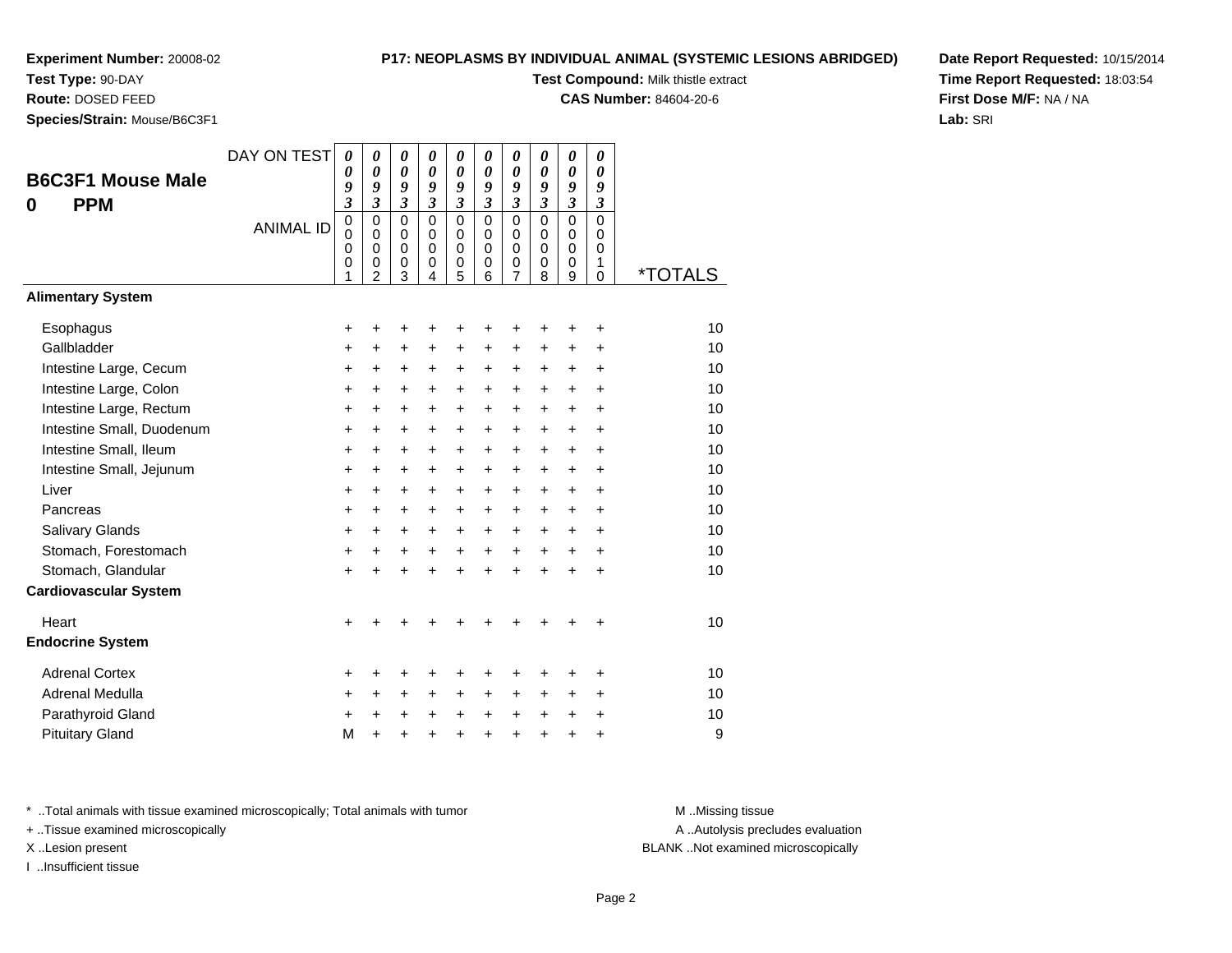## **Test Type:** 90-DAY

**Route:** DOSED FEED

**Species/Strain:** Mouse/B6C3F1

**P17: NEOPLASMS BY INDIVIDUAL ANIMAL (SYSTEMIC LESIONS ABRIDGED)**

**Test Compound:** Milk thistle extract

**CAS Number:** 84604-20-6

**Date Report Requested:** 10/15/2014**Time Report Requested:** 18:03:54**First Dose M/F:** NA / NA**Lab:** SRI

| <b>B6C3F1 Mouse Male</b><br><b>PPM</b><br>0 | DAY ON TEST<br><b>ANIMAL ID</b> | 0<br>0<br>9<br>$\overline{\mathbf{3}}$<br>0<br>0<br>0<br>0<br>1 | 0<br>0<br>9<br>$\overline{\mathbf{3}}$<br>$\mathbf 0$<br>0<br>$\pmb{0}$<br>0<br>$\overline{c}$ | 0<br>$\boldsymbol{\theta}$<br>9<br>$\overline{\mathbf{3}}$<br>$\mathbf 0$<br>$\mathbf 0$<br>$\mathbf 0$<br>$\mathbf 0$<br>$\mathbf{3}$ | $\boldsymbol{\theta}$<br>$\boldsymbol{\theta}$<br>9<br>$\mathfrak{z}$<br>$\Omega$<br>0<br>$\mathbf 0$<br>0<br>4 | 0<br>$\boldsymbol{\theta}$<br>9<br>$\mathfrak{z}$<br>$\mathbf 0$<br>0<br>$\mathbf 0$<br>$\pmb{0}$<br>5 | 0<br>$\boldsymbol{\theta}$<br>9<br>$\mathfrak{z}$<br>$\Omega$<br>0<br>$\pmb{0}$<br>$\mathbf 0$<br>6 | 0<br>0<br>9<br>$\mathfrak{z}$<br>$\mathbf 0$<br>$\mathbf 0$<br>0<br>0<br>$\overline{7}$ | 0<br>0<br>9<br>3<br>$\Omega$<br>0<br>$\mathbf 0$<br>0<br>8 | $\pmb{\theta}$<br>$\boldsymbol{\theta}$<br>9<br>$\boldsymbol{\mathfrak{z}}$<br>$\mathbf 0$<br>$\mathbf 0$<br>$\pmb{0}$<br>$\pmb{0}$<br>$\boldsymbol{9}$ | 0<br>0<br>9<br>$\boldsymbol{\beta}$<br>$\mathbf 0$<br>0<br>$\mathbf 0$<br>1<br>$\mathbf 0$ | <i><b>*TOTALS</b></i> |
|---------------------------------------------|---------------------------------|-----------------------------------------------------------------|------------------------------------------------------------------------------------------------|----------------------------------------------------------------------------------------------------------------------------------------|-----------------------------------------------------------------------------------------------------------------|--------------------------------------------------------------------------------------------------------|-----------------------------------------------------------------------------------------------------|-----------------------------------------------------------------------------------------|------------------------------------------------------------|---------------------------------------------------------------------------------------------------------------------------------------------------------|--------------------------------------------------------------------------------------------|-----------------------|
| <b>Thyroid Gland</b>                        |                                 | $\ddot{}$                                                       | $\ddot{}$                                                                                      | $\ddot{}$                                                                                                                              | $\ddot{}$                                                                                                       | $\ddot{}$                                                                                              | $\ddot{}$                                                                                           | $\ddot{}$                                                                               | $\ddot{}$                                                  | $\ddot{}$                                                                                                                                               | $\ddot{}$                                                                                  | 10                    |
| <b>General Body System</b>                  |                                 |                                                                 |                                                                                                |                                                                                                                                        |                                                                                                                 |                                                                                                        |                                                                                                     |                                                                                         |                                                            |                                                                                                                                                         |                                                                                            |                       |
| <b>NONE</b><br><b>Genital System</b>        |                                 |                                                                 |                                                                                                |                                                                                                                                        |                                                                                                                 |                                                                                                        |                                                                                                     |                                                                                         |                                                            |                                                                                                                                                         |                                                                                            |                       |
| Epididymis                                  |                                 | +                                                               | ٠                                                                                              | +                                                                                                                                      | +                                                                                                               | +                                                                                                      | +                                                                                                   | ٠                                                                                       | +                                                          | +                                                                                                                                                       | +                                                                                          | 10                    |
| <b>Preputial Gland</b>                      |                                 | +                                                               | +                                                                                              | +                                                                                                                                      | +                                                                                                               | +                                                                                                      | $\ddot{}$                                                                                           | +                                                                                       | +                                                          | +                                                                                                                                                       | +                                                                                          | 10                    |
| Prostate                                    |                                 | +                                                               | $\ddot{}$                                                                                      | $\ddot{}$                                                                                                                              | $\ddot{}$                                                                                                       | $\ddot{}$                                                                                              | $\ddot{}$                                                                                           | $\ddot{}$                                                                               | $\ddot{}$                                                  | +                                                                                                                                                       | $\ddot{}$                                                                                  | 10                    |
| <b>Seminal Vesicle</b>                      |                                 | +                                                               | +                                                                                              | +                                                                                                                                      | +                                                                                                               | $\ddot{}$                                                                                              | $\ddot{}$                                                                                           | $\ddot{}$                                                                               | +                                                          | +                                                                                                                                                       | $\ddot{}$                                                                                  | 10                    |
| <b>Testes</b>                               |                                 | +                                                               | +                                                                                              | +                                                                                                                                      | +                                                                                                               | +                                                                                                      | +                                                                                                   | $\ddot{}$                                                                               | $\ddot{}$                                                  | $\ddot{}$                                                                                                                                               | $\ddot{}$                                                                                  | 10                    |
| <b>Hematopoietic System</b>                 |                                 |                                                                 |                                                                                                |                                                                                                                                        |                                                                                                                 |                                                                                                        |                                                                                                     |                                                                                         |                                                            |                                                                                                                                                         |                                                                                            |                       |
| <b>Bone Marrow</b>                          |                                 | +                                                               | +                                                                                              | +                                                                                                                                      | +                                                                                                               | +                                                                                                      |                                                                                                     | +                                                                                       | +                                                          | +                                                                                                                                                       | +                                                                                          | 10                    |
| Lymph Node, Mandibular                      |                                 | +                                                               | +                                                                                              | +                                                                                                                                      | +                                                                                                               | $\ddot{}$                                                                                              | $\ddot{}$                                                                                           | $\ddot{}$                                                                               | +                                                          | +                                                                                                                                                       | $\ddot{}$                                                                                  | 10                    |
| Lymph Node, Mesenteric                      |                                 | +                                                               | $\ddot{}$                                                                                      | $\ddot{}$                                                                                                                              | $\ddot{}$                                                                                                       | $\ddot{}$                                                                                              | $\ddot{}$                                                                                           | $\ddot{}$                                                                               | +                                                          | +                                                                                                                                                       | $\ddot{}$                                                                                  | 10                    |
| Spleen                                      |                                 | +                                                               | +                                                                                              | +                                                                                                                                      | +                                                                                                               | +                                                                                                      | +                                                                                                   | +                                                                                       | +                                                          | +                                                                                                                                                       | +                                                                                          | 10                    |
| Thymus                                      |                                 | $\ddot{}$                                                       | +                                                                                              | +                                                                                                                                      |                                                                                                                 | +                                                                                                      | $\ddot{}$                                                                                           | $\ddot{}$                                                                               | $\ddot{}$                                                  | $\ddot{}$                                                                                                                                               | $\ddot{}$                                                                                  | 10                    |
| <b>Integumentary System</b>                 |                                 |                                                                 |                                                                                                |                                                                                                                                        |                                                                                                                 |                                                                                                        |                                                                                                     |                                                                                         |                                                            |                                                                                                                                                         |                                                                                            |                       |
| <b>Mammary Gland</b>                        |                                 | M                                                               | M                                                                                              | M                                                                                                                                      | M                                                                                                               | M                                                                                                      | M                                                                                                   | M                                                                                       | M                                                          | M                                                                                                                                                       | M                                                                                          | $\mathbf 0$           |
| Skin                                        |                                 | $\ddot{}$                                                       | +                                                                                              | +                                                                                                                                      |                                                                                                                 | +                                                                                                      |                                                                                                     | +                                                                                       | +                                                          | +                                                                                                                                                       | +                                                                                          | 10                    |
| <b>Musculoskeletal System</b>               |                                 |                                                                 |                                                                                                |                                                                                                                                        |                                                                                                                 |                                                                                                        |                                                                                                     |                                                                                         |                                                            |                                                                                                                                                         |                                                                                            |                       |
| <b>Bone</b>                                 |                                 | +                                                               |                                                                                                |                                                                                                                                        |                                                                                                                 |                                                                                                        |                                                                                                     | +                                                                                       | +                                                          | +                                                                                                                                                       | +                                                                                          | 10                    |

\* ..Total animals with tissue examined microscopically; Total animals with tumor **M** . Missing tissue M ..Missing tissue

+ ..Tissue examined microscopically

I ..Insufficient tissue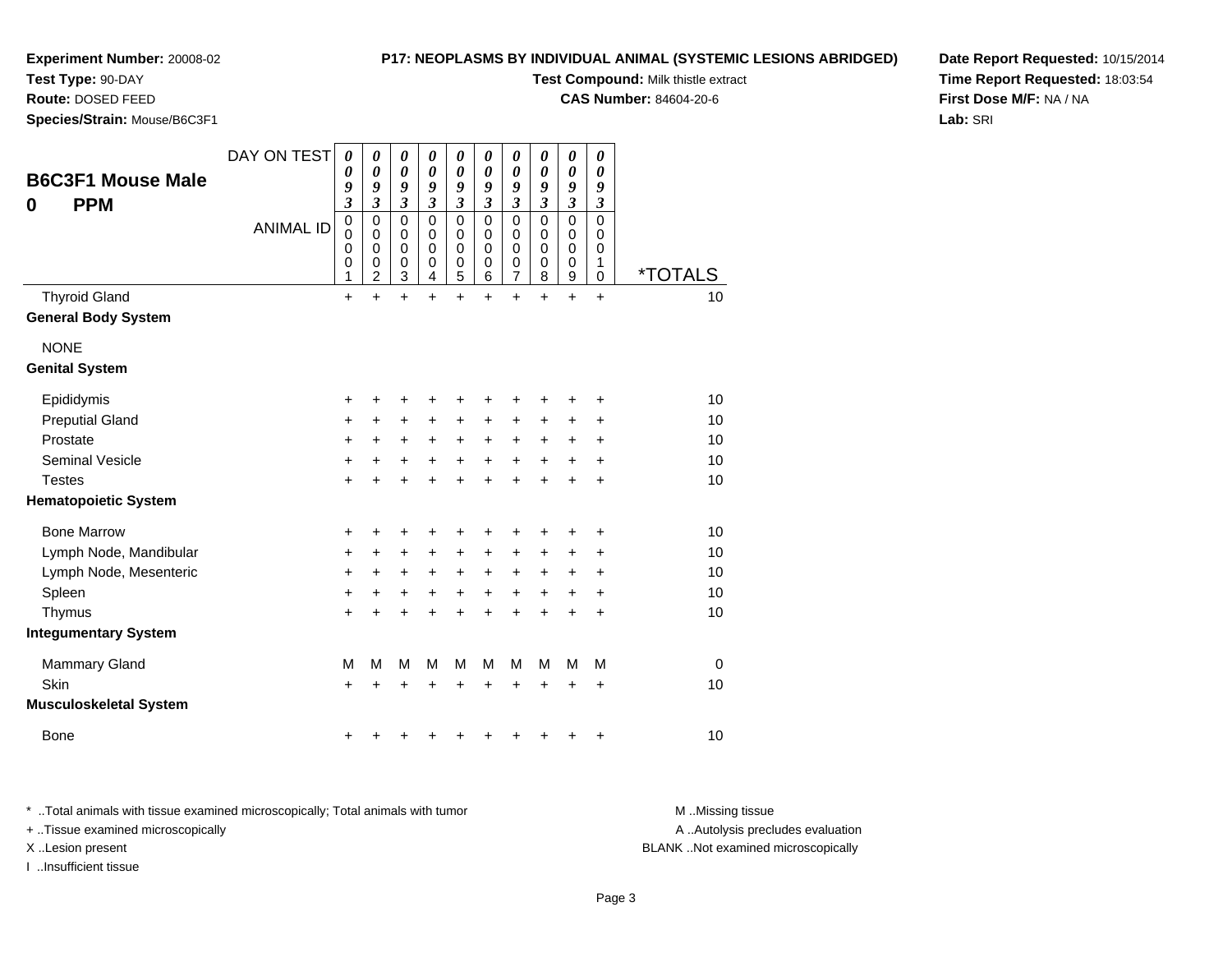**Test Type:** 90-DAY

**Route:** DOSED FEED

**Species/Strain:** Mouse/B6C3F1

#### **P17: NEOPLASMS BY INDIVIDUAL ANIMAL (SYSTEMIC LESIONS ABRIDGED)**

**Test Compound:** Milk thistle extract

**CAS Number:** 84604-20-6

**Date Report Requested:** 10/15/2014**Time Report Requested:** 18:03:54**First Dose M/F:** NA / NA**Lab:** SRI

| <b>B6C3F1 Mouse Male</b><br><b>PPM</b><br>$\bf{0}$ | DAY ON TEST<br><b>ANIMAL ID</b> | 0<br>0<br>9<br>$\mathfrak{z}$<br>$\pmb{0}$<br>$\mathbf 0$<br>0<br>$\mathbf 0$ | 0<br>0<br>9<br>$\mathfrak{z}$<br>0<br>0<br>$\mathbf 0$<br>0 | 0<br>0<br>9<br>$\mathfrak{z}$<br>$\mathbf 0$<br>0<br>0<br>0 | 0<br>0<br>9<br>$\mathfrak{z}$<br>$\Omega$<br>$\Omega$<br>$\Omega$<br>0 | 0<br>0<br>9<br>$\mathfrak{z}$<br>$\mathbf 0$<br>0<br>0<br>0 | 0<br>0<br>9<br>$\mathfrak{z}$<br>$\mathbf 0$<br>0<br>0<br>0 | 0<br>$\boldsymbol{\theta}$<br>9<br>$\overline{\mathbf{3}}$<br>0<br>0<br>$\boldsymbol{0}$<br>$\pmb{0}$ | 0<br>0<br>9<br>$\mathfrak{z}$<br>0<br>0<br>0<br>0 | 0<br>0<br>9<br>$\overline{\mathbf{3}}$<br>0<br>0<br>0<br>0 | 0<br>0<br>9<br>3<br>$\mathbf 0$<br>0<br>0<br>1 |                       |
|----------------------------------------------------|---------------------------------|-------------------------------------------------------------------------------|-------------------------------------------------------------|-------------------------------------------------------------|------------------------------------------------------------------------|-------------------------------------------------------------|-------------------------------------------------------------|-------------------------------------------------------------------------------------------------------|---------------------------------------------------|------------------------------------------------------------|------------------------------------------------|-----------------------|
|                                                    |                                 | 1                                                                             | 2                                                           | 3                                                           | 4                                                                      | 5                                                           | 6                                                           | $\overline{7}$                                                                                        | 8                                                 | 9                                                          | 0                                              | <i><b>*TOTALS</b></i> |
| <b>Nervous System</b>                              |                                 |                                                                               |                                                             |                                                             |                                                                        |                                                             |                                                             |                                                                                                       |                                                   |                                                            |                                                |                       |
| <b>Brain</b>                                       |                                 | $\ddot{}$                                                                     | +                                                           | ٠                                                           | ٠                                                                      | +                                                           | ┿                                                           | +                                                                                                     |                                                   | +                                                          | ÷                                              | 10                    |
| <b>Respiratory System</b>                          |                                 |                                                                               |                                                             |                                                             |                                                                        |                                                             |                                                             |                                                                                                       |                                                   |                                                            |                                                |                       |
| Lung                                               |                                 | $\ddot{}$                                                                     | +                                                           | +                                                           | +                                                                      | +                                                           | +                                                           | +                                                                                                     | +                                                 | ٠                                                          | +                                              | 10                    |
| <b>Nose</b>                                        |                                 | $+$                                                                           | +                                                           | $\ddot{}$                                                   | $\ddot{}$                                                              | $\ddot{}$                                                   | $\ddot{}$                                                   | $\ddot{}$                                                                                             | $\ddot{}$                                         | $\ddot{}$                                                  | +                                              | 10                    |
| Trachea                                            |                                 | $+$                                                                           | +                                                           | +                                                           | $\ddot{}$                                                              | $\ddot{}$                                                   | $\ddot{}$                                                   | $\ddot{}$                                                                                             | $\ddot{}$                                         | +                                                          | +                                              | 10                    |
| <b>Special Senses System</b>                       |                                 |                                                                               |                                                             |                                                             |                                                                        |                                                             |                                                             |                                                                                                       |                                                   |                                                            |                                                |                       |
| Eye                                                |                                 | +                                                                             |                                                             |                                                             |                                                                        |                                                             |                                                             |                                                                                                       |                                                   |                                                            | +                                              | 10                    |
| Harderian Gland                                    |                                 | $+$                                                                           | +                                                           | +                                                           | +                                                                      | +                                                           | ÷                                                           | +                                                                                                     | ÷                                                 | +                                                          | +                                              | 10                    |
| <b>Urinary System</b>                              |                                 |                                                                               |                                                             |                                                             |                                                                        |                                                             |                                                             |                                                                                                       |                                                   |                                                            |                                                |                       |
| Kidney                                             |                                 | $\ddot{}$                                                                     |                                                             | +                                                           |                                                                        | +                                                           |                                                             |                                                                                                       |                                                   |                                                            | ٠                                              | 10                    |
| <b>Urinary Bladder</b>                             |                                 | $\ddot{}$                                                                     | +                                                           | $\ddot{}$                                                   | ÷                                                                      | $\ddot{}$                                                   | ÷                                                           | $\ddot{}$                                                                                             | $\ddot{}$                                         | $\ddot{}$                                                  | $\ddot{}$                                      | 10                    |
| <b>SYSTEMIC LESIONS</b>                            |                                 |                                                                               |                                                             |                                                             |                                                                        |                                                             |                                                             |                                                                                                       |                                                   |                                                            |                                                |                       |
| Multiple Organ                                     |                                 | +                                                                             |                                                             |                                                             |                                                                        |                                                             |                                                             |                                                                                                       |                                                   | +                                                          | +                                              | 10                    |

\* ..Total animals with tissue examined microscopically; Total animals with tumor **M** . Missing tissue M ..Missing tissue

+ ..Tissue examined microscopically

I ..Insufficient tissue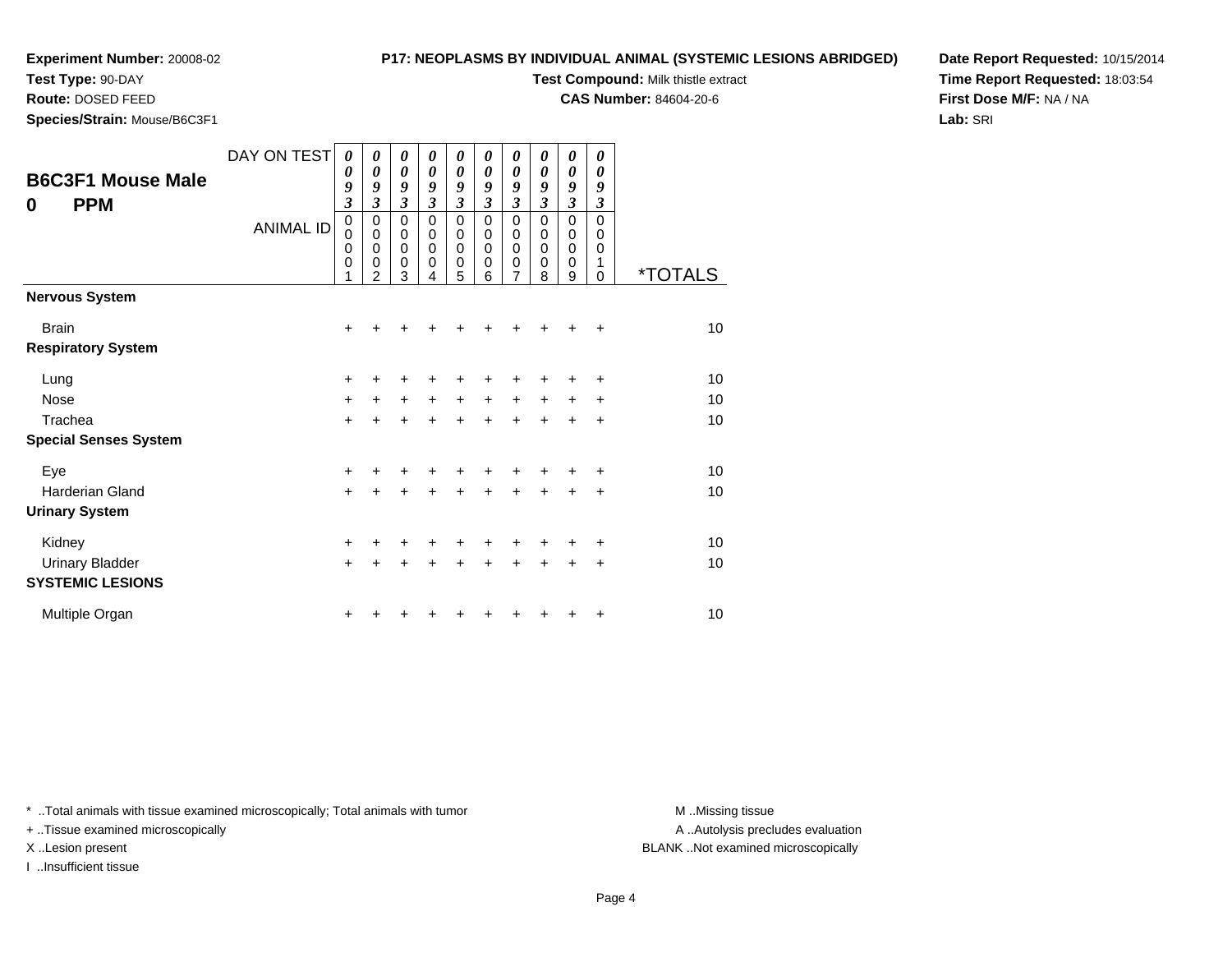# **Test Type:** 90-DAY

**Route:** DOSED FEED

**Species/Strain:** Mouse/B6C3F1

+ ..Tissue examined microscopically

I ..Insufficient tissue

#### **P17: NEOPLASMS BY INDIVIDUAL ANIMAL (SYSTEMIC LESIONS ABRIDGED)**

**Test Compound:** Milk thistle extract

**CAS Number:** 84604-20-6

**Date Report Requested:** 10/15/2014**Time Report Requested:** 18:03:54**First Dose M/F:** NA / NA**Lab:** SRI

| <b>B6C3F1 Mouse Male</b><br><b>PPM</b><br>3125                                 | DAY ON TEST      | $\boldsymbol{\theta}$<br>0<br>9<br>$\boldsymbol{\beta}$ | $\boldsymbol{\theta}$<br>$\boldsymbol{\theta}$<br>9<br>$\mathfrak{z}$ | 0<br>$\pmb{\theta}$<br>9<br>$\boldsymbol{\beta}$ | 0<br>$\pmb{\theta}$<br>9<br>$\mathfrak{z}$ | 0<br>$\boldsymbol{\theta}$<br>9<br>$\boldsymbol{\beta}$ | $\boldsymbol{\theta}$<br>$\pmb{\theta}$<br>$\boldsymbol{9}$<br>$\mathfrak{z}$ | 0<br>$\pmb{\theta}$<br>9<br>$\mathfrak{z}$ | 0<br>$\pmb{\theta}$<br>9<br>$\boldsymbol{\beta}$ | $\pmb{\theta}$<br>$\pmb{\theta}$<br>9<br>$\mathfrak{z}$ | $\boldsymbol{\theta}$<br>$\boldsymbol{\theta}$<br>9<br>$\boldsymbol{\beta}$ |                       |
|--------------------------------------------------------------------------------|------------------|---------------------------------------------------------|-----------------------------------------------------------------------|--------------------------------------------------|--------------------------------------------|---------------------------------------------------------|-------------------------------------------------------------------------------|--------------------------------------------|--------------------------------------------------|---------------------------------------------------------|-----------------------------------------------------------------------------|-----------------------|
|                                                                                | <b>ANIMAL ID</b> | $\pmb{0}$<br>0<br>0<br>1<br>1                           | $\mathbf 0$<br>$\mathbf 0$<br>0<br>1<br>2                             | $\pmb{0}$<br>0<br>0<br>1<br>3                    | $\pmb{0}$<br>0<br>0<br>1<br>4              | $\pmb{0}$<br>0<br>0<br>1<br>5                           | $\pmb{0}$<br>$\mathbf 0$<br>0<br>1<br>6                                       | $\pmb{0}$<br>0<br>0<br>1<br>7              | 0<br>0<br>0<br>1<br>8                            | $\pmb{0}$<br>0<br>0<br>1<br>$\boldsymbol{9}$            | $\pmb{0}$<br>0<br>0<br>$\overline{c}$<br>0                                  | <i><b>*TOTALS</b></i> |
| <b>Alimentary System</b>                                                       |                  |                                                         |                                                                       |                                                  |                                            |                                                         |                                                                               |                                            |                                                  |                                                         |                                                                             |                       |
| Stomach, Forestomach<br><b>Cardiovascular System</b>                           |                  | $\ddot{}$                                               | $\ddot{}$                                                             | +                                                | +                                          | +                                                       | +                                                                             | +                                          | $\ddot{}$                                        | $\ddot{}$                                               | $\ddot{}$                                                                   | 10                    |
| <b>NONE</b><br><b>Endocrine System</b>                                         |                  |                                                         |                                                                       |                                                  |                                            |                                                         |                                                                               |                                            |                                                  |                                                         |                                                                             |                       |
| <b>NONE</b><br><b>General Body System</b>                                      |                  |                                                         |                                                                       |                                                  |                                            |                                                         |                                                                               |                                            |                                                  |                                                         |                                                                             |                       |
| <b>NONE</b><br><b>Genital System</b>                                           |                  |                                                         |                                                                       |                                                  |                                            |                                                         |                                                                               |                                            |                                                  |                                                         |                                                                             |                       |
| <b>NONE</b><br><b>Hematopoietic System</b>                                     |                  |                                                         |                                                                       |                                                  |                                            |                                                         |                                                                               |                                            |                                                  |                                                         |                                                                             |                       |
| <b>NONE</b><br><b>Integumentary System</b>                                     |                  |                                                         |                                                                       |                                                  |                                            |                                                         |                                                                               |                                            |                                                  |                                                         |                                                                             |                       |
| <b>NONE</b><br><b>Musculoskeletal System</b>                                   |                  |                                                         |                                                                       |                                                  |                                            |                                                         |                                                                               |                                            |                                                  |                                                         |                                                                             |                       |
| <b>NONE</b><br><b>Nervous System</b>                                           |                  |                                                         |                                                                       |                                                  |                                            |                                                         |                                                                               |                                            |                                                  |                                                         |                                                                             |                       |
| <b>NONE</b>                                                                    |                  |                                                         |                                                                       |                                                  |                                            |                                                         |                                                                               |                                            |                                                  |                                                         |                                                                             |                       |
| * Total animals with tissue examined microscopically; Total animals with tumor |                  |                                                         |                                                                       |                                                  |                                            |                                                         |                                                                               |                                            |                                                  |                                                         |                                                                             | M Missing tissue      |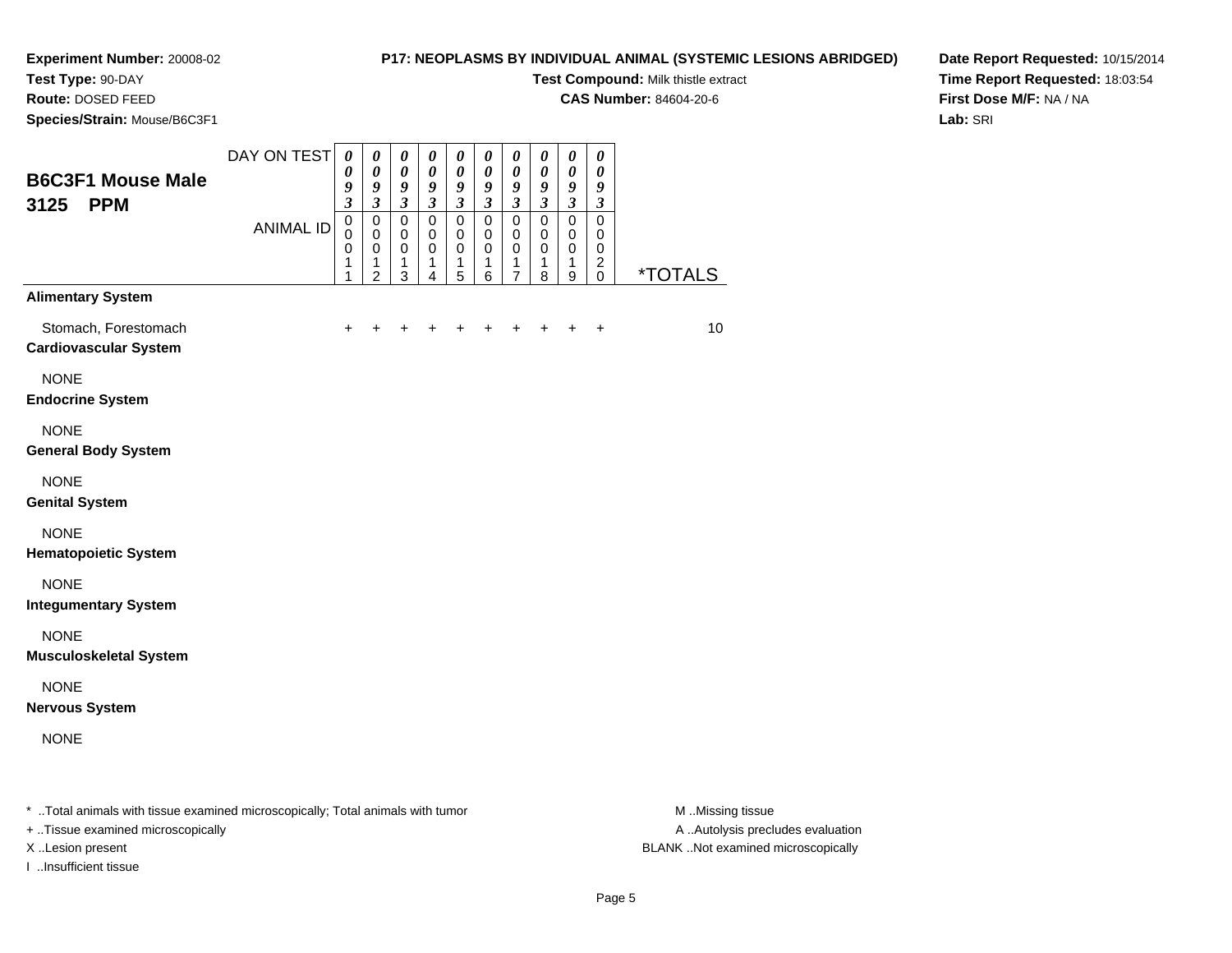# **Test Type:** 90-DAY

**Route:** DOSED FEED

**Species/Strain:** Mouse/B6C3F1

**Test Compound:** Milk thistle extract

**CAS Number:** 84604-20-6

**Date Report Requested:** 10/15/2014**Time Report Requested:** 18:03:54**First Dose M/F:** NA / NA**Lab:** SRI

| <b>B6C3F1 Mouse Male</b><br>3125<br><b>PPM</b> | DAY ON TEST<br><b>ANIMAL ID</b> | 0<br>$\boldsymbol{\theta}$<br>9<br>3<br>$\mathbf 0$<br>0<br>$\mathbf 0$ | 0<br>$\boldsymbol{\theta}$<br>9<br>3<br>$\pmb{0}$<br>$\mathbf 0$<br>0<br>$\mathcal{P}$ | 0<br>$\boldsymbol{\theta}$<br>9<br>3<br>$\mathbf 0$<br>$\mathbf 0$<br>$\mathbf 0$<br>3 | 0<br>0<br>9<br>3<br>$\mathbf 0$<br>$\mathbf 0$<br>$\mathbf 0$<br>4 | $\boldsymbol{\theta}$<br>0<br>9<br>3<br>$\mathbf 0$<br>$\mathbf 0$<br>$\mathbf 0$<br>5 | $\boldsymbol{\theta}$<br>$\boldsymbol{\theta}$<br>9<br>3<br>$\mathbf 0$<br>0<br>0<br>1<br>6 | 0<br>0<br>9<br>3<br>$\Omega$<br>$\Omega$<br>$\Omega$ | 0<br>0<br>9<br>3<br>0<br>0<br>$\mathbf 0$<br>1<br>8 | 0<br>$\boldsymbol{\theta}$<br>9<br>3<br>$\Omega$<br>0<br>0<br>9 | $\boldsymbol{\theta}$<br>0<br>9<br>3<br>$\Omega$<br>0<br>0<br>$\overline{c}$<br>$\mathbf 0$ | <i><b>*TOTALS</b></i> |    |
|------------------------------------------------|---------------------------------|-------------------------------------------------------------------------|----------------------------------------------------------------------------------------|----------------------------------------------------------------------------------------|--------------------------------------------------------------------|----------------------------------------------------------------------------------------|---------------------------------------------------------------------------------------------|------------------------------------------------------|-----------------------------------------------------|-----------------------------------------------------------------|---------------------------------------------------------------------------------------------|-----------------------|----|
| <b>Respiratory System</b>                      |                                 |                                                                         |                                                                                        |                                                                                        |                                                                    |                                                                                        |                                                                                             |                                                      |                                                     |                                                                 |                                                                                             |                       |    |
| <b>NONE</b><br><b>Special Senses System</b>    |                                 |                                                                         |                                                                                        |                                                                                        |                                                                    |                                                                                        |                                                                                             |                                                      |                                                     |                                                                 |                                                                                             |                       |    |
| <b>NONE</b><br><b>Urinary System</b>           |                                 |                                                                         |                                                                                        |                                                                                        |                                                                    |                                                                                        |                                                                                             |                                                      |                                                     |                                                                 |                                                                                             |                       |    |
| <b>NONE</b><br><b>SYSTEMIC LESIONS</b>         |                                 |                                                                         |                                                                                        |                                                                                        |                                                                    |                                                                                        |                                                                                             |                                                      |                                                     |                                                                 |                                                                                             |                       |    |
| Multiple Organ                                 |                                 |                                                                         |                                                                                        |                                                                                        |                                                                    |                                                                                        |                                                                                             |                                                      |                                                     |                                                                 | ÷                                                                                           |                       | 10 |

\* ..Total animals with tissue examined microscopically; Total animals with tumor **M** . Missing tissue M ..Missing tissue

+ ..Tissue examined microscopically

I ..Insufficient tissue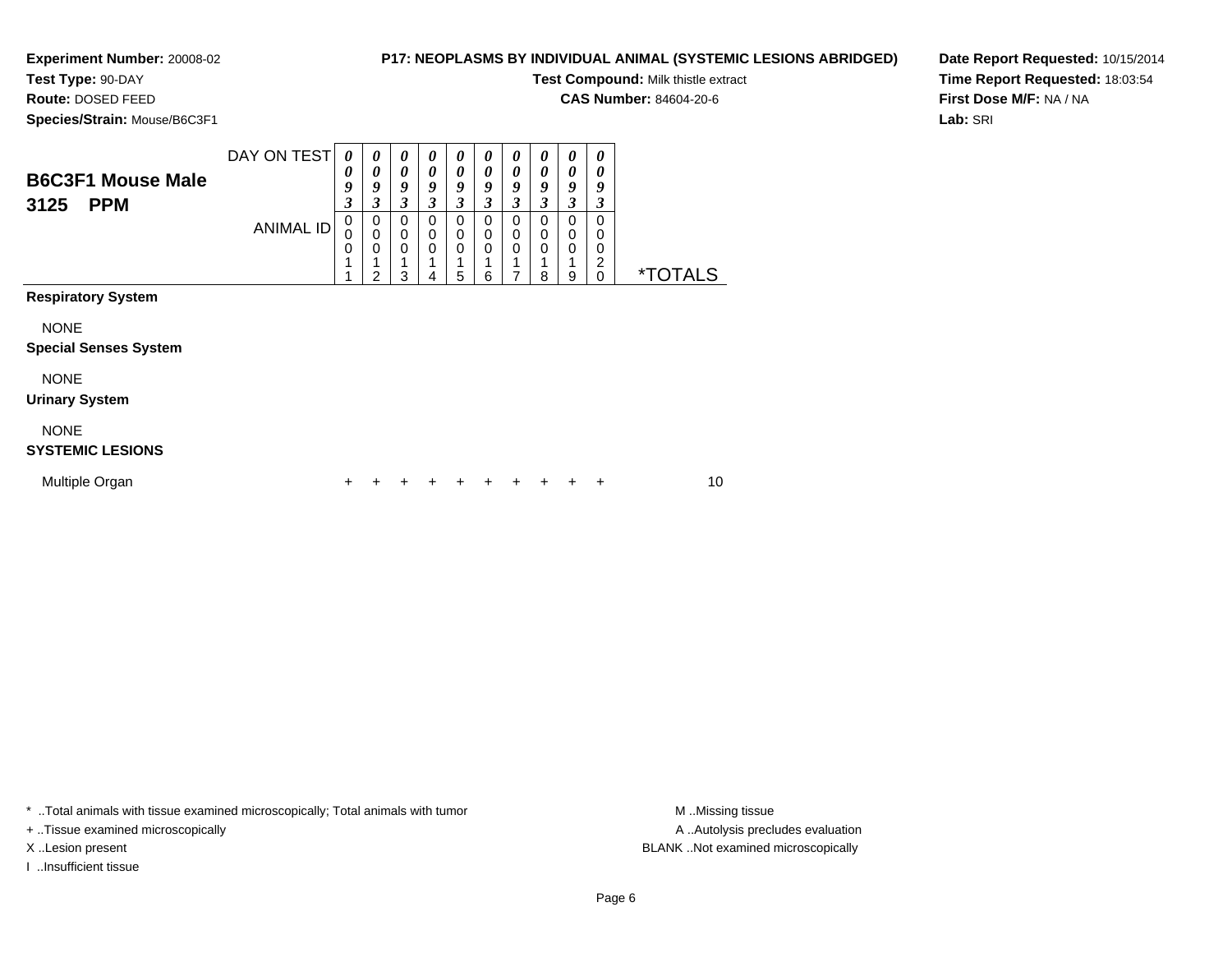# **Test Type:** 90-DAY

**Route:** DOSED FEED

**Species/Strain:** Mouse/B6C3F1

#### **P17: NEOPLASMS BY INDIVIDUAL ANIMAL (SYSTEMIC LESIONS ABRIDGED)**

**Test Compound:** Milk thistle extract

**CAS Number:** 84604-20-6

**Date Report Requested:** 10/15/2014**Time Report Requested:** 18:03:54**First Dose M/F:** NA / NA**Lab:** SRI

| <b>B6C3F1 Mouse Male</b><br>6250<br><b>PPM</b>       | DAY ON TEST      | $\pmb{\theta}$<br>0<br>9<br>$\overline{\mathbf{3}}$             | $\pmb{\theta}$<br>$\boldsymbol{\theta}$<br>9<br>$\mathfrak{z}$ | $\boldsymbol{\theta}$<br>$\boldsymbol{\theta}$<br>9<br>$\boldsymbol{\beta}$ | 0<br>$\boldsymbol{\theta}$<br>9<br>$\mathfrak{z}$          | $\boldsymbol{\theta}$<br>$\boldsymbol{\theta}$<br>9<br>$\mathfrak{z}$ | 0<br>$\boldsymbol{\theta}$<br>9<br>$\boldsymbol{\beta}$              | $\boldsymbol{\theta}$<br>$\boldsymbol{\theta}$<br>9<br>$\boldsymbol{\beta}$ | 0<br>$\pmb{\theta}$<br>9<br>$\boldsymbol{\beta}$                 | $\pmb{\theta}$<br>$\pmb{\theta}$<br>9<br>$\boldsymbol{\beta}$ | 0<br>$\boldsymbol{\theta}$<br>9<br>$\boldsymbol{\beta}$ |                       |
|------------------------------------------------------|------------------|-----------------------------------------------------------------|----------------------------------------------------------------|-----------------------------------------------------------------------------|------------------------------------------------------------|-----------------------------------------------------------------------|----------------------------------------------------------------------|-----------------------------------------------------------------------------|------------------------------------------------------------------|---------------------------------------------------------------|---------------------------------------------------------|-----------------------|
|                                                      | <b>ANIMAL ID</b> | $\mathsf 0$<br>$\mathbf 0$<br>0<br>$\overline{\mathbf{c}}$<br>1 | $\mathbf 0$<br>$\mathbf 0$<br>$\pmb{0}$<br>$\frac{2}{2}$       | $\mathbf 0$<br>$\mathbf 0$<br>$\pmb{0}$<br>$\frac{2}{3}$                    | $\mathbf 0$<br>$\mathbf 0$<br>$\mathbf 0$<br>$\frac{2}{4}$ | $\pmb{0}$<br>$\mathbf 0$<br>$\pmb{0}$<br>$\frac{2}{5}$                | $\mathsf 0$<br>$\mathbf 0$<br>$\pmb{0}$<br>$\boldsymbol{2}$<br>$\,6$ | $\pmb{0}$<br>$\pmb{0}$<br>$\pmb{0}$<br>$\frac{2}{7}$                        | $\mathbf 0$<br>$\pmb{0}$<br>$\mathbf 0$<br>$\boldsymbol{2}$<br>8 | $\mathsf 0$<br>$\mathbf 0$<br>$\pmb{0}$<br>$\frac{2}{9}$      | $\mathbf 0$<br>0<br>$\mathbf 0$<br>3<br>$\mathbf 0$     | <i><b>*TOTALS</b></i> |
| <b>Alimentary System</b>                             |                  |                                                                 |                                                                |                                                                             |                                                            |                                                                       |                                                                      |                                                                             |                                                                  |                                                               |                                                         |                       |
| Stomach, Forestomach<br><b>Cardiovascular System</b> |                  | +                                                               | ٠                                                              |                                                                             |                                                            | ÷                                                                     | +                                                                    | $\ddot{}$                                                                   | +                                                                | $\ddot{}$                                                     | $\ddot{}$                                               | 10                    |
| <b>NONE</b><br><b>Endocrine System</b>               |                  |                                                                 |                                                                |                                                                             |                                                            |                                                                       |                                                                      |                                                                             |                                                                  |                                                               |                                                         |                       |
| <b>NONE</b><br><b>General Body System</b>            |                  |                                                                 |                                                                |                                                                             |                                                            |                                                                       |                                                                      |                                                                             |                                                                  |                                                               |                                                         |                       |
| <b>NONE</b><br><b>Genital System</b>                 |                  |                                                                 |                                                                |                                                                             |                                                            |                                                                       |                                                                      |                                                                             |                                                                  |                                                               |                                                         |                       |
| <b>NONE</b><br><b>Hematopoietic System</b>           |                  |                                                                 |                                                                |                                                                             |                                                            |                                                                       |                                                                      |                                                                             |                                                                  |                                                               |                                                         |                       |
| <b>NONE</b><br><b>Integumentary System</b>           |                  |                                                                 |                                                                |                                                                             |                                                            |                                                                       |                                                                      |                                                                             |                                                                  |                                                               |                                                         |                       |
| <b>NONE</b><br><b>Musculoskeletal System</b>         |                  |                                                                 |                                                                |                                                                             |                                                            |                                                                       |                                                                      |                                                                             |                                                                  |                                                               |                                                         |                       |
| <b>NONE</b><br><b>Nervous System</b>                 |                  |                                                                 |                                                                |                                                                             |                                                            |                                                                       |                                                                      |                                                                             |                                                                  |                                                               |                                                         |                       |
| <b>NONE</b>                                          |                  |                                                                 |                                                                |                                                                             |                                                            |                                                                       |                                                                      |                                                                             |                                                                  |                                                               |                                                         |                       |
|                                                      |                  |                                                                 |                                                                |                                                                             |                                                            |                                                                       |                                                                      |                                                                             |                                                                  |                                                               |                                                         |                       |

\* ..Total animals with tissue examined microscopically; Total animals with tumor **M** ...Missing tissue M ...Missing tissue

+ ..Tissue examined microscopically

I ..Insufficient tissue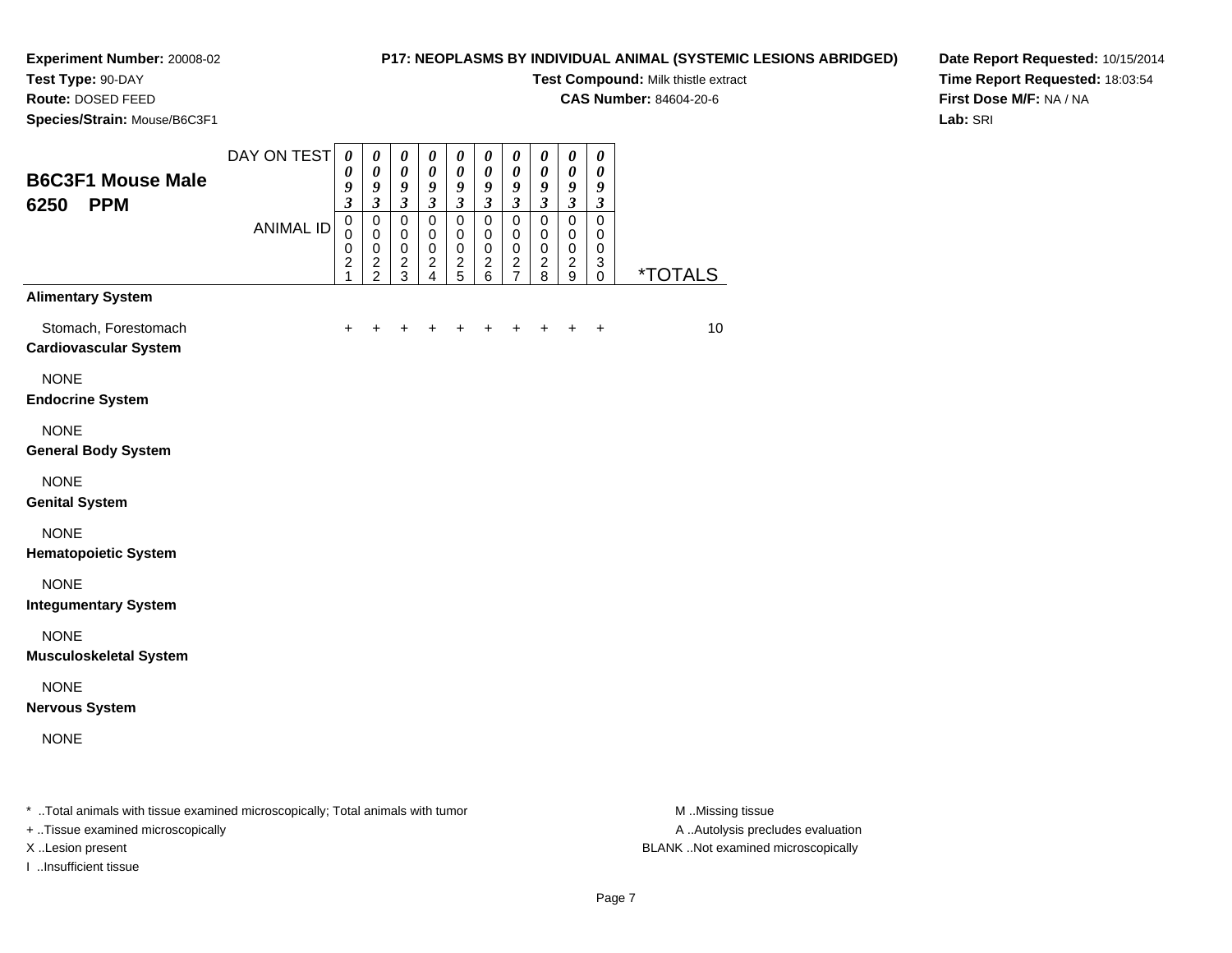#### **P17: NEOPLASMS BY INDIVIDUAL ANIMAL (SYSTEMIC LESIONS ABRIDGED)**

**Test Compound:** Milk thistle extract

**CAS Number:** 84604-20-6

**Date Report Requested:** 10/15/2014**Time Report Requested:** 18:03:54**First Dose M/F:** NA / NA**Lab:** SRI

**Species/Strain:** Mouse/B6C3F1

**Route:** DOSED FEED

| <b>B6C3F1 Mouse Male</b>  | DAY ON TEST | 0<br>0<br>9           | $\theta$<br>0<br>Q    | 0<br>0<br>9                                     | 0<br>0<br>Q           | 0<br>0<br>9                | 0<br>0<br>Q                 | $\boldsymbol{\theta}$<br>0<br>9 | 0<br>0<br>Y      | $\boldsymbol{\theta}$<br>0<br>9 | $\boldsymbol{\theta}$<br>u |                       |
|---------------------------|-------------|-----------------------|-----------------------|-------------------------------------------------|-----------------------|----------------------------|-----------------------------|---------------------------------|------------------|---------------------------------|----------------------------|-----------------------|
| <b>PPM</b><br>6250        | ANIMAL ID   | 3<br>0<br>0<br>0<br>2 | 0<br>0<br>0<br>ົ<br>ີ | 3<br>$\Omega$<br>$\Omega$<br>$\Omega$<br>2<br>3 | 0<br>0<br>0<br>2<br>Δ | 3<br>0<br>0<br>0<br>2<br>5 | J.<br>0<br>0<br>0<br>ົ<br>6 | 3<br>0<br>$\Omega$<br>0<br>2    | 0<br>0<br>⌒<br>8 | 3<br>0<br>0<br>0<br>2<br>9      | 0<br>0<br>3                | <i><b>*TOTALS</b></i> |
| <b>Respiratory System</b> |             |                       |                       |                                                 |                       |                            |                             |                                 |                  |                                 |                            |                       |

NONE

#### **Special Senses System**

NONE

#### **Urinary System**

NONE

#### **SYSTEMIC LESIONS**

| Multiple Organ |  | + + + + + + + + + + |  |  |  | 10 |
|----------------|--|---------------------|--|--|--|----|
|                |  |                     |  |  |  |    |

\* ..Total animals with tissue examined microscopically; Total animals with tumor **M** . Missing tissue M ..Missing tissue

+ ..Tissue examined microscopically

I ..Insufficient tissue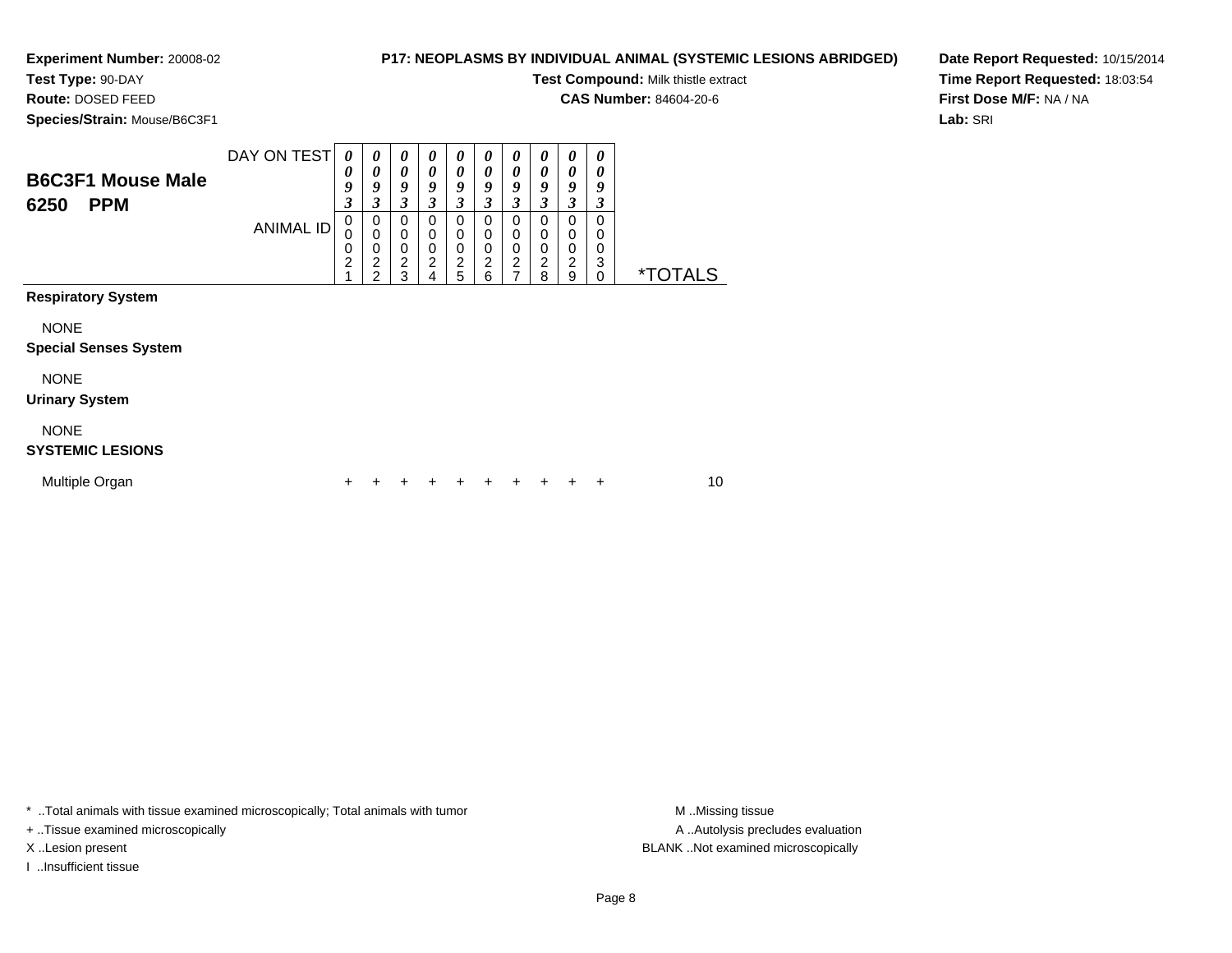#### **Test Type:** 90-DAY

**Route:** DOSED FEED

**Species/Strain:** Mouse/B6C3F1

#### **P17: NEOPLASMS BY INDIVIDUAL ANIMAL (SYSTEMIC LESIONS ABRIDGED)**

**Test Compound:** Milk thistle extract

**CAS Number:** 84604-20-6

**Date Report Requested:** 10/15/2014**Time Report Requested:** 18:03:54**First Dose M/F:** NA / NA**Lab:** SRI

| <b>B6C3F1 Mouse Male</b><br>12500 PPM                                      | DAY ON TEST<br><b>ANIMAL ID</b> | $\boldsymbol{\theta}$<br>0<br>9<br>$\mathfrak{z}$<br>$\mbox{O}$<br>$\mathbf 0$<br>$\pmb{0}$ | $\boldsymbol{\theta}$<br>$\pmb{\theta}$<br>$\boldsymbol{g}$<br>$\mathfrak{z}$<br>$\pmb{0}$<br>$\mathbf 0$<br>$\mathsf 0$ | $\boldsymbol{\theta}$<br>$\pmb{\theta}$<br>$\boldsymbol{g}$<br>$\mathfrak{z}$<br>$\pmb{0}$<br>$\pmb{0}$<br>$\pmb{0}$ | 0<br>$\boldsymbol{\theta}$<br>$\boldsymbol{g}$<br>$\mathfrak{z}$<br>$\mathbf 0$<br>$\mathbf 0$<br>$\mathsf{O}\xspace$ | $\pmb{\theta}$<br>$\boldsymbol{\theta}$<br>$\boldsymbol{g}$<br>$\mathfrak{z}$<br>$\pmb{0}$<br>$\pmb{0}$<br>$\mathbf 0$ | 0<br>$\boldsymbol{\theta}$<br>9<br>$\overline{\mathbf{3}}$<br>$\mathbf 0$<br>$\Omega$<br>$\mathbf 0$ | $\pmb{\theta}$<br>$\pmb{\theta}$<br>9<br>$\mathfrak{z}$<br>$\pmb{0}$<br>$\mathbf 0$<br>$\mathsf 0$ | 0<br>$\boldsymbol{\theta}$<br>$\boldsymbol{g}$<br>$\mathfrak{z}$<br>$\pmb{0}$<br>$\mathbf 0$<br>$\mathbf 0$ | 0<br>$\boldsymbol{\theta}$<br>$\boldsymbol{g}$<br>$\boldsymbol{\beta}$<br>$\mathbf 0$<br>$\pmb{0}$<br>$\pmb{0}$ | 0<br>$\pmb{\theta}$<br>9<br>$\mathfrak{z}$<br>$\pmb{0}$<br>$\mathbf 0$<br>0 |          |
|----------------------------------------------------------------------------|---------------------------------|---------------------------------------------------------------------------------------------|--------------------------------------------------------------------------------------------------------------------------|----------------------------------------------------------------------------------------------------------------------|-----------------------------------------------------------------------------------------------------------------------|------------------------------------------------------------------------------------------------------------------------|------------------------------------------------------------------------------------------------------|----------------------------------------------------------------------------------------------------|-------------------------------------------------------------------------------------------------------------|-----------------------------------------------------------------------------------------------------------------|-----------------------------------------------------------------------------|----------|
| <b>Alimentary System</b>                                                   |                                 | $\ensuremath{\mathsf{3}}$<br>1                                                              | $\frac{3}{2}$                                                                                                            | $\frac{3}{3}$                                                                                                        | $\frac{3}{4}$                                                                                                         | $\frac{3}{5}$                                                                                                          | 3<br>6                                                                                               | $\frac{3}{7}$                                                                                      | $\sqrt{3}$<br>$\overline{8}$                                                                                | $_9^3$                                                                                                          | 4<br>0                                                                      | *TOTALS  |
| Stomach, Forestomach<br>Stomach, Glandular<br><b>Cardiovascular System</b> |                                 | $\ddot{}$<br>$+$                                                                            | $\ddot{}$<br>$+$                                                                                                         | +<br>$+$                                                                                                             | +<br>$\ddot{+}$                                                                                                       | +<br>$\ddot{+}$                                                                                                        | +<br>$\ddot{+}$                                                                                      | +<br>$\ddot{+}$                                                                                    | +<br>$\ddot{+}$                                                                                             | +<br>$\ddot{+}$                                                                                                 | +<br>$\ddot{}$                                                              | 10<br>10 |
| <b>NONE</b><br><b>Endocrine System</b>                                     |                                 |                                                                                             |                                                                                                                          |                                                                                                                      |                                                                                                                       |                                                                                                                        |                                                                                                      |                                                                                                    |                                                                                                             |                                                                                                                 |                                                                             |          |
| <b>NONE</b><br><b>General Body System</b>                                  |                                 |                                                                                             |                                                                                                                          |                                                                                                                      |                                                                                                                       |                                                                                                                        |                                                                                                      |                                                                                                    |                                                                                                             |                                                                                                                 |                                                                             |          |
| <b>NONE</b><br><b>Genital System</b>                                       |                                 |                                                                                             |                                                                                                                          |                                                                                                                      |                                                                                                                       |                                                                                                                        |                                                                                                      |                                                                                                    |                                                                                                             |                                                                                                                 |                                                                             |          |
| <b>NONE</b><br><b>Hematopoietic System</b>                                 |                                 |                                                                                             |                                                                                                                          |                                                                                                                      |                                                                                                                       |                                                                                                                        |                                                                                                      |                                                                                                    |                                                                                                             |                                                                                                                 |                                                                             |          |
| <b>NONE</b><br><b>Integumentary System</b>                                 |                                 |                                                                                             |                                                                                                                          |                                                                                                                      |                                                                                                                       |                                                                                                                        |                                                                                                      |                                                                                                    |                                                                                                             |                                                                                                                 |                                                                             |          |
| <b>NONE</b><br><b>Musculoskeletal System</b>                               |                                 |                                                                                             |                                                                                                                          |                                                                                                                      |                                                                                                                       |                                                                                                                        |                                                                                                      |                                                                                                    |                                                                                                             |                                                                                                                 |                                                                             |          |
| <b>NONE</b><br><b>Nervous System</b>                                       |                                 |                                                                                             |                                                                                                                          |                                                                                                                      |                                                                                                                       |                                                                                                                        |                                                                                                      |                                                                                                    |                                                                                                             |                                                                                                                 |                                                                             |          |

\* ..Total animals with tissue examined microscopically; Total animals with tumor **M** . Missing tissue M ..Missing tissue

+ ..Tissue examined microscopically

I ..Insufficient tissue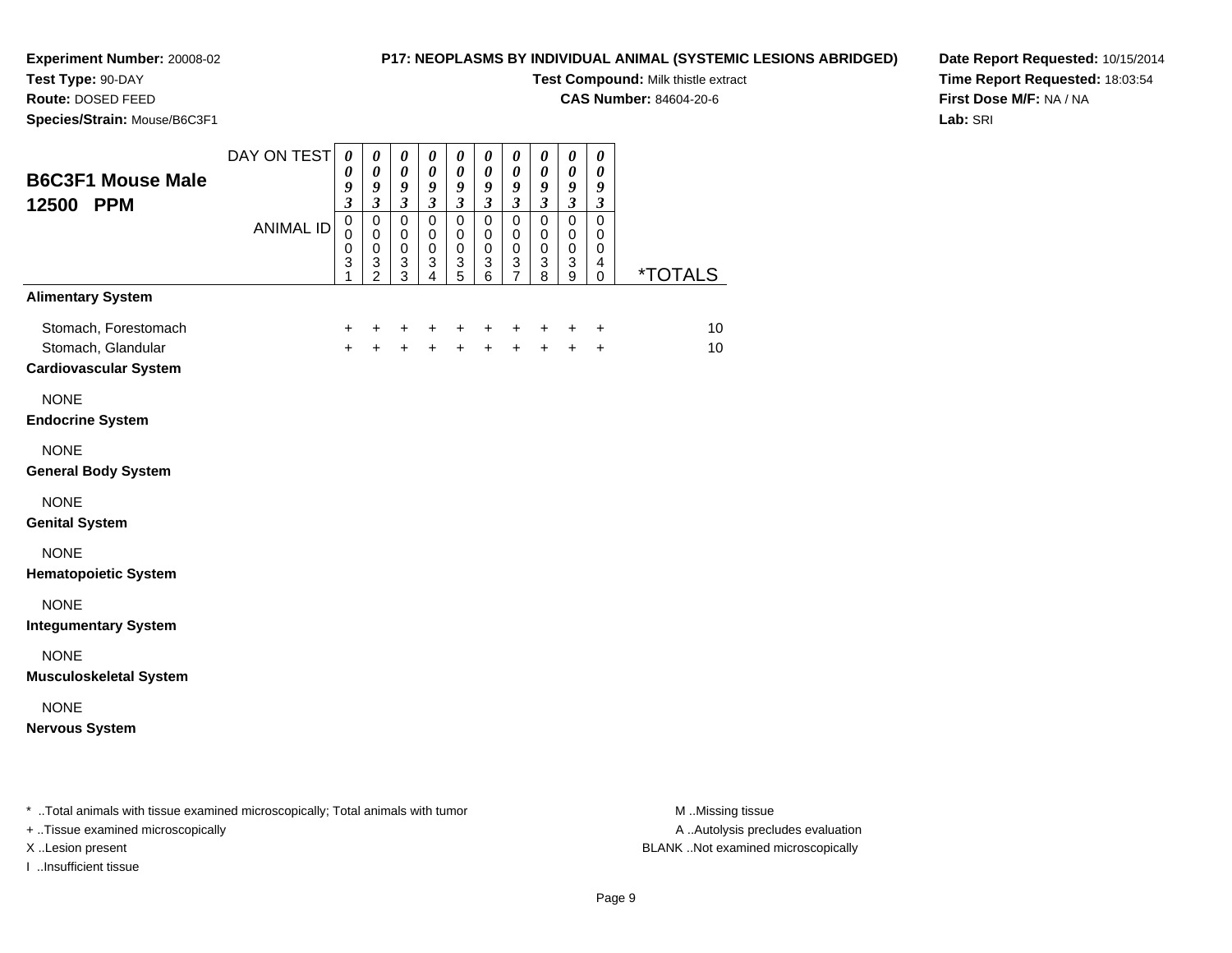**Test Type:** 90-DAY**Route:** DOSED FEED

### **P17: NEOPLASMS BY INDIVIDUAL ANIMAL (SYSTEMIC LESIONS ABRIDGED)**

0<br>0<br>0<br>3<br>9

0<br>0<br>0<br>3<br>8

**Test Compound:** Milk thistle extract

0 \*TOTALS

**CAS Number:** 84604-20-6

**Date Report Requested:** 10/15/2014**Time Report Requested:** 18:03:54**First Dose M/F:** NA / NA**Lab:** SRI

 **Species/Strain:** Mouse/B6C3F1DAY ON TEST**B6C3F1 Mouse Male12500 PPM**ANIMAL ID*0 0 9 3* 0 0 0 3 1*0 0 9 3*0<br>0<br>0<br>3<br>2 *0 0 9 3* 0 0 0 3 3*0 0 9 3* 0 0 0 3 4*0 0 9 3* 0 0 0 3 5*0 0 9 3* 0 0 0 3 6*0 0 9 3* 00 0 3 7

NONE

**Respiratory System**

NONE

**Special Senses System**

#### NONE

**Urinary System**

| Kidney<br><b>SYSTEMIC LESIONS</b> |  |  | + + + + + + + + + + |  |  | 10 |
|-----------------------------------|--|--|---------------------|--|--|----|
| Multiple Organ                    |  |  | + + + + + + + + + + |  |  | 10 |

\* ..Total animals with tissue examined microscopically; Total animals with tumor **M** ..Missing tissue M ..Missing tissue

+ ..Tissue examined microscopically

I ..Insufficient tissue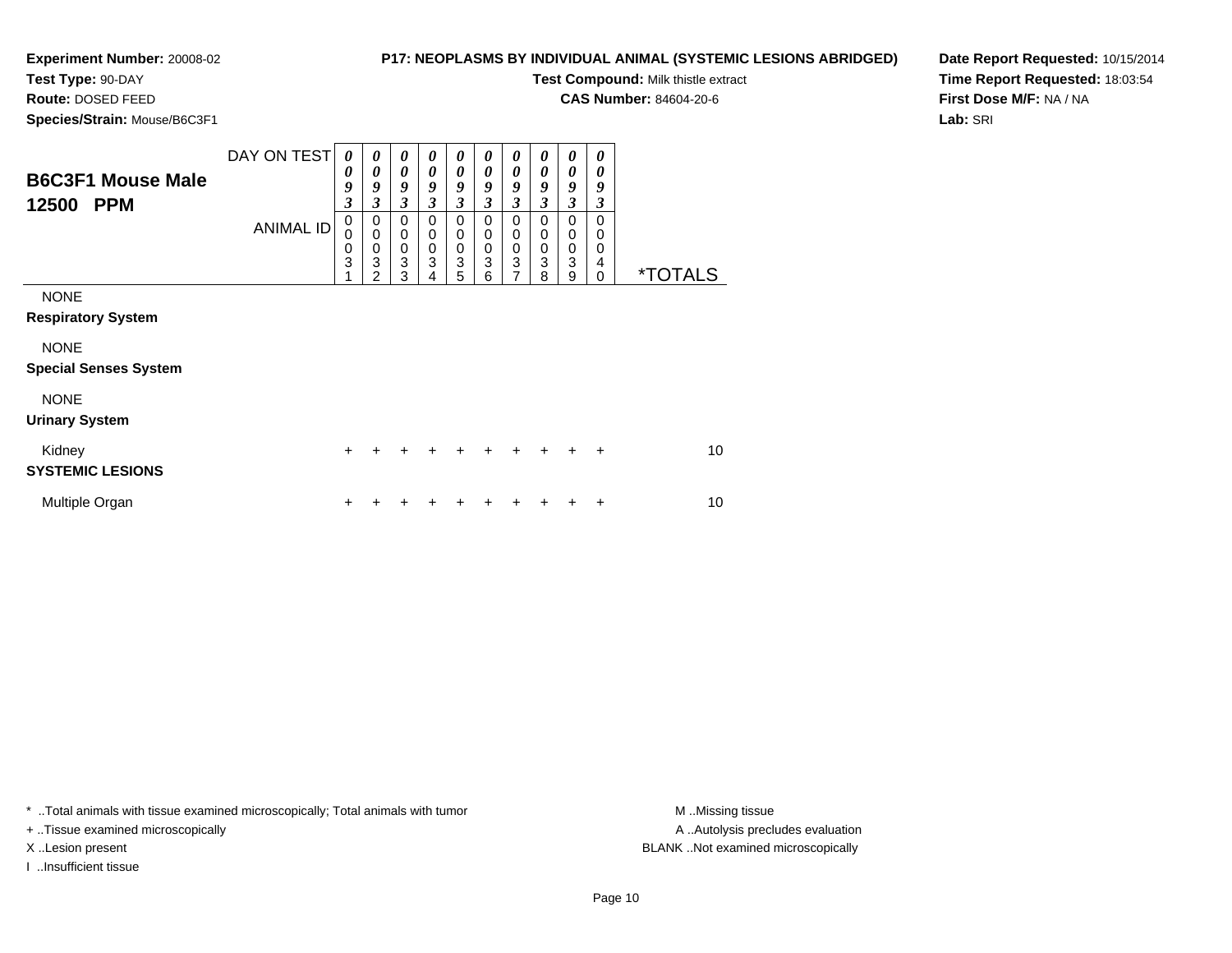## **Test Type:** 90-DAY

**Route:** DOSED FEED

**Species/Strain:** Mouse/B6C3F1

#### **P17: NEOPLASMS BY INDIVIDUAL ANIMAL (SYSTEMIC LESIONS ABRIDGED)**

**Test Compound:** Milk thistle extract

**CAS Number:** 84604-20-6

**Date Report Requested:** 10/15/2014**Time Report Requested:** 18:03:54**First Dose M/F:** NA / NA**Lab:** SRI

| <b>B6C3F1 Mouse Male</b><br>25000 PPM                                      | DAY ON TEST<br><b>ANIMAL ID</b> | $\boldsymbol{\theta}$<br>$\boldsymbol{\theta}$<br>9<br>$\mathfrak{z}$<br>$\pmb{0}$<br>$\mathbf 0$<br>$\mathbf 0$<br>$\overline{4}$<br>1 | $\pmb{\theta}$<br>$\pmb{\theta}$<br>9<br>$\mathfrak{z}$<br>$\mathsf 0$<br>$\mathbf 0$<br>$\mathbf 0$<br>4<br>2 | 0<br>$\boldsymbol{\theta}$<br>9<br>$\boldsymbol{\beta}$<br>$\mathsf 0$<br>$\mathbf 0$<br>$\mathbf 0$<br>$\overline{4}$<br>3 | $\boldsymbol{\theta}$<br>$\boldsymbol{\theta}$<br>$\boldsymbol{g}$<br>$\mathfrak{z}$<br>$\mathsf{O}\xspace$<br>0<br>$\mathbf 0$<br>4<br>$\overline{4}$ | 0<br>$\pmb{\theta}$<br>9<br>$\mathfrak{z}$<br>$\pmb{0}$<br>$\mathbf 0$<br>$\mathbf 0$<br>4<br>5 | 0<br>$\boldsymbol{\theta}$<br>$\boldsymbol{g}$<br>$\mathfrak{z}$<br>$\pmb{0}$<br>$\mathbf 0$<br>$\pmb{0}$<br>$\overline{\mathbf{4}}$<br>6 | 0<br>$\boldsymbol{\theta}$<br>9<br>$\mathfrak{z}$<br>$\mathbf 0$<br>$\Omega$<br>$\mathbf 0$<br>4<br>$\overline{7}$ | 0<br>$\boldsymbol{\theta}$<br>9<br>$\mathfrak{z}$<br>$\pmb{0}$<br>$\mathbf 0$<br>$\mathbf 0$<br>4<br>8 | $\pmb{\theta}$<br>$\pmb{\theta}$<br>$\boldsymbol{g}$<br>$\mathfrak{z}$<br>$\mathbf 0$<br>$\mathbf 0$<br>$\mathbf 0$<br>$\overline{\mathbf{4}}$<br>9 | 0<br>$\boldsymbol{\theta}$<br>9<br>$\mathfrak{z}$<br>0<br>$\mathbf 0$<br>$\mathbf 0$<br>5<br>$\mathbf 0$ | <i><b>*TOTALS</b></i> |
|----------------------------------------------------------------------------|---------------------------------|-----------------------------------------------------------------------------------------------------------------------------------------|----------------------------------------------------------------------------------------------------------------|-----------------------------------------------------------------------------------------------------------------------------|--------------------------------------------------------------------------------------------------------------------------------------------------------|-------------------------------------------------------------------------------------------------|-------------------------------------------------------------------------------------------------------------------------------------------|--------------------------------------------------------------------------------------------------------------------|--------------------------------------------------------------------------------------------------------|-----------------------------------------------------------------------------------------------------------------------------------------------------|----------------------------------------------------------------------------------------------------------|-----------------------|
| <b>Alimentary System</b>                                                   |                                 |                                                                                                                                         |                                                                                                                |                                                                                                                             |                                                                                                                                                        |                                                                                                 |                                                                                                                                           |                                                                                                                    |                                                                                                        |                                                                                                                                                     |                                                                                                          |                       |
| Stomach, Forestomach<br>Stomach, Glandular<br><b>Cardiovascular System</b> |                                 | $\ddot{}$<br>$+$                                                                                                                        | +<br>$\ddot{}$                                                                                                 | +<br>$+$                                                                                                                    | $\ddot{}$                                                                                                                                              | $\pm$                                                                                           | $\ddot{}$<br>$+ + +$                                                                                                                      | +<br>$\ddot{+}$                                                                                                    | +<br>$+$                                                                                               | $\ddot{}$<br>$\ddot{+}$                                                                                                                             | +<br>$+$                                                                                                 | 10<br>10              |
| <b>NONE</b><br><b>Endocrine System</b>                                     |                                 |                                                                                                                                         |                                                                                                                |                                                                                                                             |                                                                                                                                                        |                                                                                                 |                                                                                                                                           |                                                                                                                    |                                                                                                        |                                                                                                                                                     |                                                                                                          |                       |
| <b>NONE</b><br><b>General Body System</b>                                  |                                 |                                                                                                                                         |                                                                                                                |                                                                                                                             |                                                                                                                                                        |                                                                                                 |                                                                                                                                           |                                                                                                                    |                                                                                                        |                                                                                                                                                     |                                                                                                          |                       |
| <b>NONE</b><br><b>Genital System</b>                                       |                                 |                                                                                                                                         |                                                                                                                |                                                                                                                             |                                                                                                                                                        |                                                                                                 |                                                                                                                                           |                                                                                                                    |                                                                                                        |                                                                                                                                                     |                                                                                                          |                       |
| <b>Testes</b><br><b>Hematopoietic System</b>                               |                                 |                                                                                                                                         |                                                                                                                |                                                                                                                             | $\ddot{}$                                                                                                                                              |                                                                                                 |                                                                                                                                           |                                                                                                                    |                                                                                                        |                                                                                                                                                     |                                                                                                          | 1                     |
| <b>NONE</b><br><b>Integumentary System</b>                                 |                                 |                                                                                                                                         |                                                                                                                |                                                                                                                             |                                                                                                                                                        |                                                                                                 |                                                                                                                                           |                                                                                                                    |                                                                                                        |                                                                                                                                                     |                                                                                                          |                       |
| <b>NONE</b><br><b>Musculoskeletal System</b>                               |                                 |                                                                                                                                         |                                                                                                                |                                                                                                                             |                                                                                                                                                        |                                                                                                 |                                                                                                                                           |                                                                                                                    |                                                                                                        |                                                                                                                                                     |                                                                                                          |                       |
| <b>NONE</b><br><b>Nervous System</b>                                       |                                 |                                                                                                                                         |                                                                                                                |                                                                                                                             |                                                                                                                                                        |                                                                                                 |                                                                                                                                           |                                                                                                                    |                                                                                                        |                                                                                                                                                     |                                                                                                          |                       |

\* ..Total animals with tissue examined microscopically; Total animals with tumor **M** . Missing tissue M ..Missing tissue

+ ..Tissue examined microscopically

I ..Insufficient tissue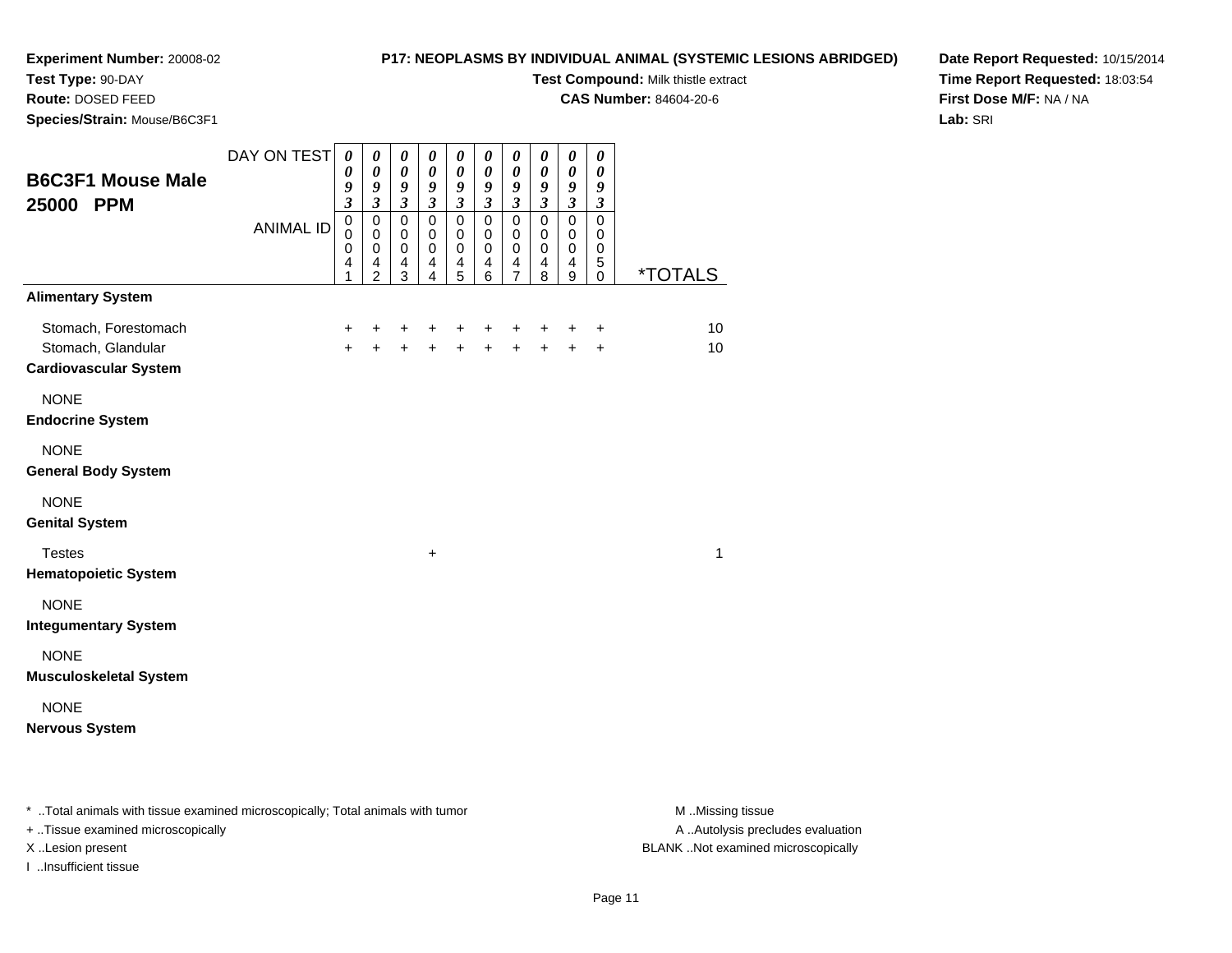## **P17: NEOPLASMS BY INDIVIDUAL ANIMAL (SYSTEMIC LESIONS ABRIDGED)**

**Test Compound:** Milk thistle extract

**CAS Number:** 84604-20-6

**Date Report Requested:** 10/15/2014**Time Report Requested:** 18:03:54**First Dose M/F:** NA / NA**Lab:** SRI

 **Route:** DOSED FEED**Species/Strain:** Mouse/B6C3F1

|                              | DAY ON TEST      | 0                | 0                        | 0                          | $\boldsymbol{\theta}$      | 0                            | 0                          | 0                          | 0              | 0                          | 0             |                       |
|------------------------------|------------------|------------------|--------------------------|----------------------------|----------------------------|------------------------------|----------------------------|----------------------------|----------------|----------------------------|---------------|-----------------------|
| <b>B6C3F1 Mouse Male</b>     |                  | 0<br>9           | 0<br>9                   | $\boldsymbol{\theta}$<br>9 | 0<br>9                     | $\boldsymbol{\theta}$<br>9   | 0<br>9                     | 0<br>9                     | 0<br>9         | $\boldsymbol{\theta}$<br>9 | 0<br>9        |                       |
| 25000<br><b>PPM</b>          |                  | 3                | 3                        | $\mathfrak{z}$             | $\mathfrak{z}$             | $\mathfrak{z}$               | $\mathfrak{z}$             | $\mathfrak{z}$             | $\mathfrak{z}$ | $\mathfrak{z}$             | 3             |                       |
|                              | <b>ANIMAL ID</b> | 0<br>$\mathbf 0$ | $\pmb{0}$<br>$\mathbf 0$ | $\mathbf 0$<br>$\mathbf 0$ | $\mathbf 0$<br>$\mathbf 0$ | 0<br>$\mathbf 0$             | $\mathbf 0$<br>$\mathbf 0$ | $\mathbf 0$<br>$\mathbf 0$ | $\Omega$<br>0  | $\mathbf 0$<br>0           | $\Omega$<br>0 |                       |
|                              |                  | 0                | $\mathbf 0$              | $\mathbf 0$                | $\mathbf 0$                | $\pmb{0}$                    | $\mathbf 0$                | 0                          | 0              | $\pmb{0}$                  | 0             |                       |
|                              |                  | 4<br>4           | 4<br>$\overline{2}$      | 4<br>3                     | 4<br>4                     | $\overline{\mathbf{4}}$<br>5 | 4<br>6                     | 4<br>7                     | 4<br>8         | $\overline{4}$<br>9        | 5<br>0        | <i><b>*TOTALS</b></i> |
| <b>NONE</b>                  |                  |                  |                          |                            |                            |                              |                            |                            |                |                            |               |                       |
| <b>Respiratory System</b>    |                  |                  |                          |                            |                            |                              |                            |                            |                |                            |               |                       |
| <b>NONE</b>                  |                  |                  |                          |                            |                            |                              |                            |                            |                |                            |               |                       |
| <b>Special Senses System</b> |                  |                  |                          |                            |                            |                              |                            |                            |                |                            |               |                       |
| <b>NONE</b>                  |                  |                  |                          |                            |                            |                              |                            |                            |                |                            |               |                       |
| <b>Urinary System</b>        |                  |                  |                          |                            |                            |                              |                            |                            |                |                            |               |                       |
| Kidney                       |                  | $\ddot{}$        |                          |                            |                            |                              |                            | +                          | $\div$         | ÷                          | $\ddot{}$     | 10                    |
| <b>SYSTEMIC LESIONS</b>      |                  |                  |                          |                            |                            |                              |                            |                            |                |                            |               |                       |
| Multiple Organ               |                  | +                |                          |                            |                            |                              |                            |                            |                |                            | ٠             | 10                    |

\* ..Total animals with tissue examined microscopically; Total animals with tumor **M** . Missing tissue M ..Missing tissue

+ ..Tissue examined microscopically

I ..Insufficient tissue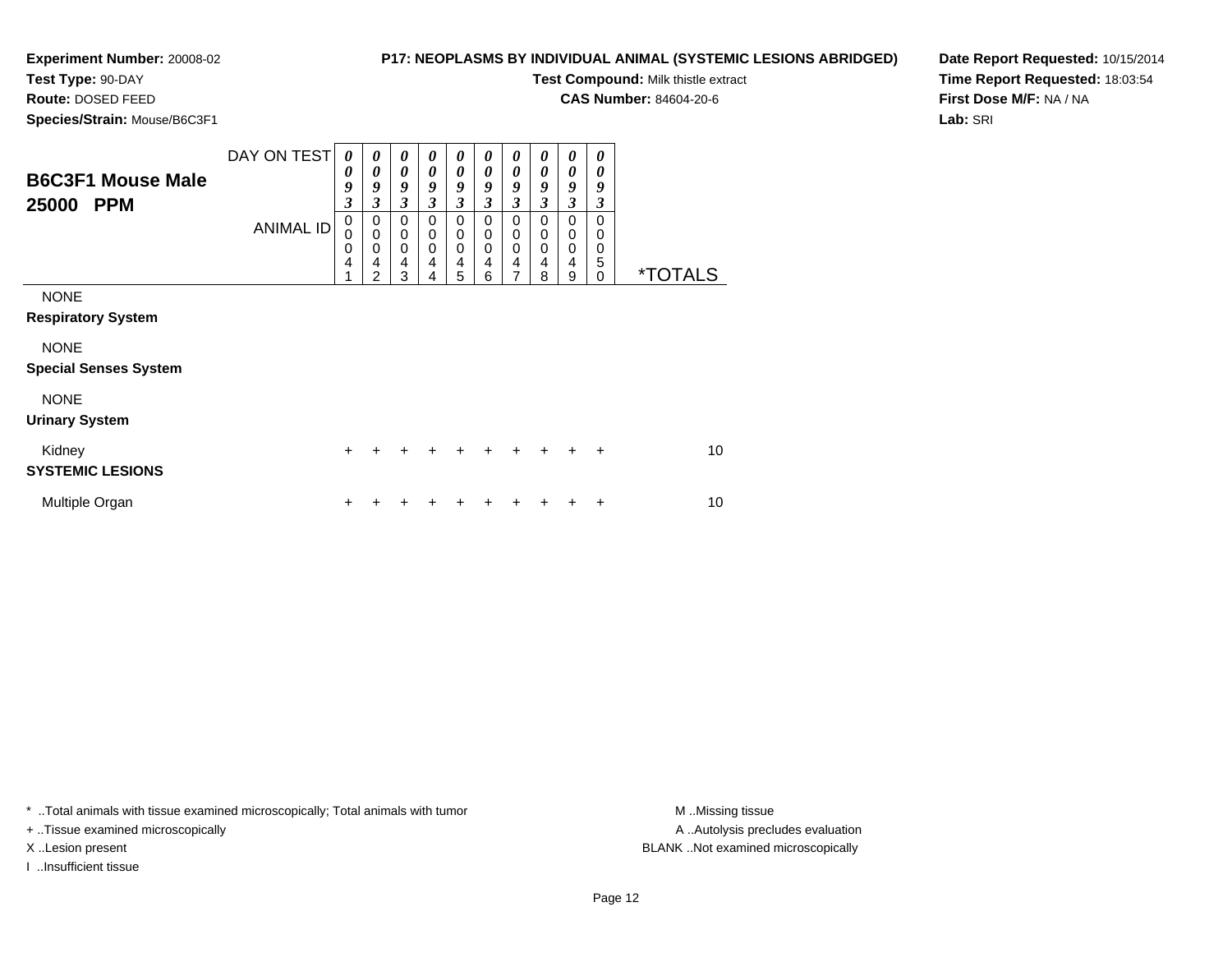## **Test Type:** 90-DAY

**Route:** DOSED FEED

**Species/Strain:** Mouse/B6C3F1

#### **P17: NEOPLASMS BY INDIVIDUAL ANIMAL (SYSTEMIC LESIONS ABRIDGED)**

**Test Compound:** Milk thistle extract

**CAS Number:** 84604-20-6

**Date Report Requested:** 10/15/2014**Time Report Requested:** 18:03:54**First Dose M/F:** NA / NA**Lab:** SRI

|                              | DAY ON TEST      | $\boldsymbol{\theta}$ | 0                          | 0                          | 0                          | 0                          | 0                          | 0                          | 0                          | 0                          | 0                   |                       |
|------------------------------|------------------|-----------------------|----------------------------|----------------------------|----------------------------|----------------------------|----------------------------|----------------------------|----------------------------|----------------------------|---------------------|-----------------------|
| <b>B6C3F1 Mouse Male</b>     |                  | 0<br>9                | $\boldsymbol{\theta}$<br>9 | $\boldsymbol{\theta}$<br>9 | $\boldsymbol{\theta}$<br>9 | $\boldsymbol{\theta}$<br>9 | $\boldsymbol{\theta}$<br>9 | $\boldsymbol{\theta}$<br>9 | $\boldsymbol{\theta}$<br>9 | $\boldsymbol{\theta}$<br>9 | 0                   |                       |
| <b>PPM</b><br>50000          |                  | 3                     | $\mathfrak{z}$             | $\mathfrak{z}$             | $\overline{\mathbf{3}}$    | $\overline{\mathbf{3}}$    | $\mathfrak{z}$             | $\mathfrak{z}$             | $\overline{\mathbf{3}}$    | $\overline{\mathbf{3}}$    | 9<br>$\mathfrak{z}$ |                       |
|                              | <b>ANIMAL ID</b> | $\pmb{0}$             | $\mathbf 0$                | $\mathbf 0$                | $\mathbf 0$                | $\mathbf 0$                | $\mathbf 0$                | $\mathbf 0$                | $\mathbf 0$                | $\mathbf 0$                | 0                   |                       |
|                              |                  | $\mathbf 0$           | $\mathbf 0$                | 0<br>$\mathbf 0$           | $\Omega$<br>$\mathbf 0$    | $\mathbf 0$                | $\Omega$<br>0              | $\mathbf 0$                | $\Omega$                   | $\mathbf 0$                | $\Omega$<br>0       |                       |
|                              |                  | 0<br>5                | 0<br>5                     | 5                          | 5                          | $\mathbf 0$<br>5           | 5                          | $\mathbf 0$<br>5           | 0<br>5                     | $\mathbf 0$<br>5           | 6                   |                       |
|                              |                  | 1                     | $\overline{2}$             | 3                          | 4                          | 5                          | 6                          | $\overline{7}$             | 8                          | 9                          | 0                   | <i><b>*TOTALS</b></i> |
| <b>Alimentary System</b>     |                  |                       |                            |                            |                            |                            |                            |                            |                            |                            |                     |                       |
| Esophagus                    |                  | +                     | +                          | +                          |                            | +                          | +                          | ٠                          |                            | +                          | +                   | 10                    |
| Gallbladder                  |                  | +                     | $\ddot{}$                  | $\ddot{}$                  | м                          | $\ddot{}$                  | $\ddot{}$                  | $\ddot{}$                  | $\ddot{}$                  | +                          | $\ddot{}$           | 9                     |
| Intestine Large, Cecum       |                  | +                     | +                          | +                          | +                          | +                          | +                          | +                          | $\ddot{}$                  | $\ddot{}$                  | $\ddot{}$           | 10                    |
| Intestine Large, Colon       |                  | +                     | +                          | $\ddot{}$                  | +                          | +                          | +                          | +                          | $\ddot{}$                  | $\ddot{}$                  | +                   | 10                    |
| Intestine Large, Rectum      |                  | +                     | $\ddot{}$                  | $\ddot{}$                  | $\ddot{}$                  | $\ddot{}$                  | $\ddot{}$                  | $\ddot{}$                  | $\ddot{}$                  | $\ddot{}$                  | $\ddot{}$           | 10                    |
| Intestine Small, Duodenum    |                  | $\ddot{}$             | $\ddot{}$                  | $\ddot{}$                  | $\ddot{}$                  | $\ddot{}$                  | $+$                        | M                          | $+$                        | $\ddot{}$                  | $\ddot{}$           | 9                     |
| Intestine Small, Ileum       |                  | $\ddot{}$             | $\ddot{}$                  | $\ddot{}$                  | $\ddot{}$                  | $\ddot{}$                  | $\ddot{}$                  | $\ddot{}$                  | $+$                        | $+$                        | $\ddot{}$           | 10                    |
| Intestine Small, Jejunum     |                  | +                     | +                          | $\ddot{}$                  | +                          | +                          | +                          | +                          | $\ddot{}$                  | +                          | +                   | 10                    |
| Liver                        |                  | +                     | +                          | +                          | +                          | +                          | $\ddot{}$                  | $\ddot{}$                  | $\ddot{}$                  | $+$                        | $\ddot{}$           | 10                    |
| Pancreas                     |                  | $\ddot{}$             | $\ddot{}$                  | $\ddot{}$                  | $+$                        | $+$                        | $\ddot{}$                  | $\ddot{}$                  | $\ddot{}$                  | $+$                        | $\ddot{}$           | 10                    |
| Salivary Glands              |                  | +                     | +                          | $\ddot{}$                  | $\ddot{}$                  | $\ddot{}$                  | $\ddot{}$                  | $\ddot{}$                  | $+$                        | $+$                        | $\ddot{}$           | 10                    |
| Stomach, Forestomach         |                  | $\ddot{}$             | $\ddot{}$                  | $\ddot{}$                  | $\ddot{}$                  | $\ddot{}$                  | $\ddot{}$                  | $\ddot{}$                  | $+$                        | $+$                        | $\ddot{}$           | 10                    |
| Stomach, Glandular           |                  | $\ddot{}$             | +                          | $\ddot{}$                  | $\ddot{}$                  | $\ddot{}$                  | $\ddot{}$                  | $\ddot{}$                  | $\ddot{}$                  | $\ddot{}$                  | $\ddot{}$           | 10                    |
| <b>Cardiovascular System</b> |                  |                       |                            |                            |                            |                            |                            |                            |                            |                            |                     |                       |
| Heart                        |                  | +                     |                            |                            |                            |                            |                            |                            |                            |                            | +                   | 10                    |
| <b>Endocrine System</b>      |                  |                       |                            |                            |                            |                            |                            |                            |                            |                            |                     |                       |
| <b>Adrenal Cortex</b>        |                  | +                     | +                          | +                          |                            | +                          | +                          | ٠                          |                            | +                          | +                   | 10                    |
| Adrenal Medulla              |                  | +                     | +                          | +                          | +                          | $\ddot{}$                  | +                          | +                          | +                          | +                          | +                   | 10                    |
| Parathyroid Gland            |                  | +                     | +                          | +                          | $\ddot{}$                  | $\ddot{}$                  | $\ddot{}$                  | +                          | $\ddot{}$                  | +                          | +                   | 10                    |
| <b>Pituitary Gland</b>       |                  | +                     | +                          | +                          | $\ddot{}$                  | +                          | $\ddot{}$                  | +                          | $\ddot{}$                  | +                          | +                   | 10                    |

\* ..Total animals with tissue examined microscopically; Total animals with tumor **M** . Missing tissue M ..Missing tissue

+ ..Tissue examined microscopically

I ..Insufficient tissue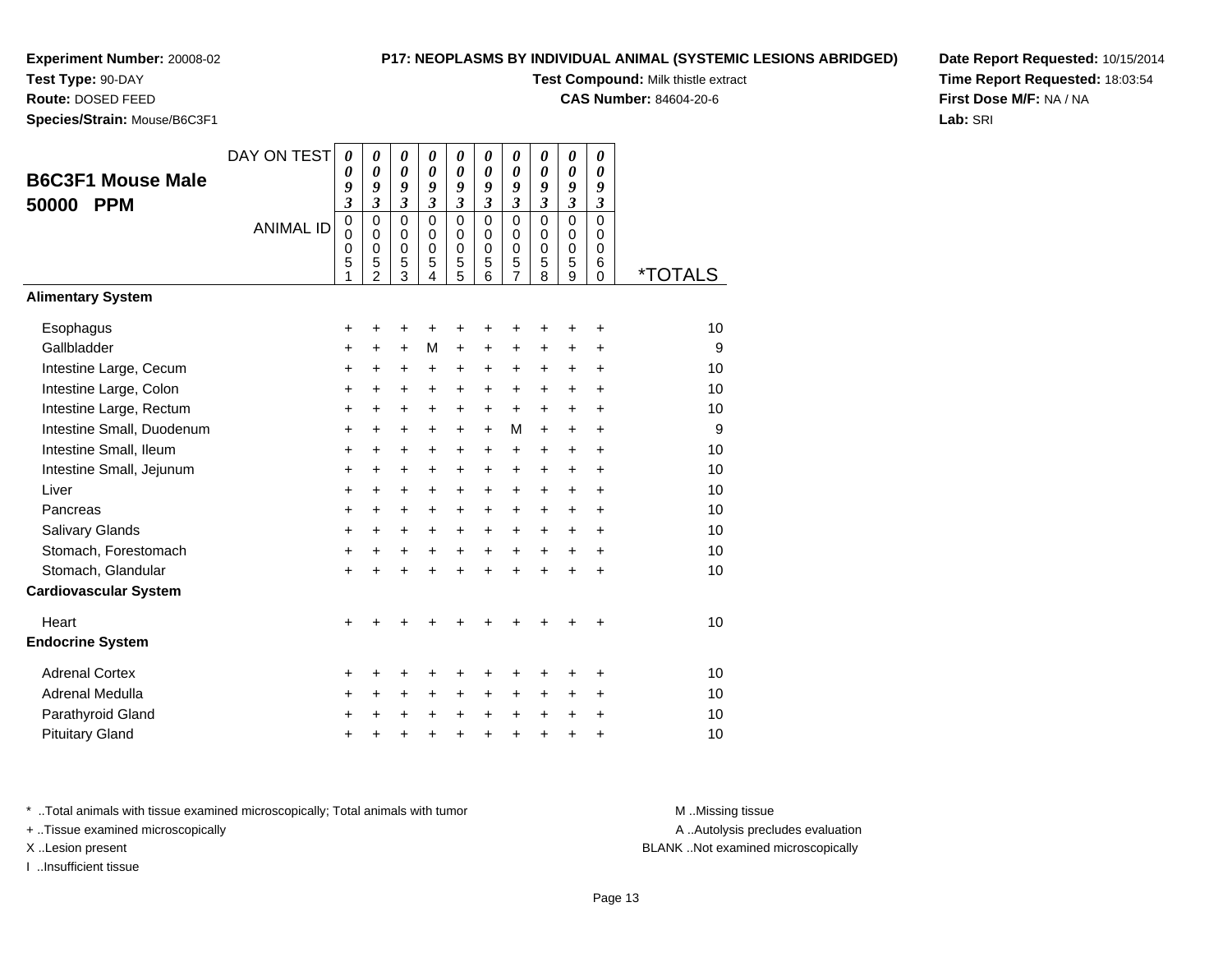**Species/Strain:** Mouse/B6C3F1

**Test Type:** 90-DAY**Route:** DOSED FEED

### **P17: NEOPLASMS BY INDIVIDUAL ANIMAL (SYSTEMIC LESIONS ABRIDGED)**

**Test Compound:** Milk thistle extract

**CAS Number:** 84604-20-6

**Date Report Requested:** 10/15/2014**Time Report Requested:** 18:03:54**First Dose M/F:** NA / NA**Lab:** SRI

| <b>B6C3F1 Mouse Male</b><br>50000<br><b>PPM</b>    | DAY ON TEST<br><b>ANIMAL ID</b> | 0<br>0<br>9<br>$\overline{\mathbf{3}}$<br>0<br>$\mathbf 0$<br>0<br>5 | 0<br>0<br>9<br>$\mathfrak{z}$<br>0<br>$\mathbf 0$<br>0 | 0<br>$\boldsymbol{\theta}$<br>9<br>$\mathfrak{z}$<br>$\mathbf 0$<br>0<br>$\boldsymbol{0}$ | 0<br>0<br>9<br>$\mathfrak{z}$<br>$\mathbf 0$<br>$\mathbf 0$<br>0 | 0<br>$\boldsymbol{\theta}$<br>9<br>$\mathfrak{z}$<br>$\mathbf 0$<br>0<br>$\boldsymbol{0}$ | 0<br>0<br>9<br>$\mathfrak{z}$<br>$\mathbf 0$<br>$\mathbf 0$<br>0 | 0<br>$\boldsymbol{\theta}$<br>9<br>$\mathfrak{z}$<br>$\mathbf 0$<br>0<br>$\boldsymbol{0}$ | 0<br>0<br>9<br>$\mathfrak{z}$<br>$\mathbf 0$<br>0<br>0 | $\boldsymbol{\theta}$<br>$\boldsymbol{\theta}$<br>9<br>$\overline{\mathbf{3}}$<br>$\mathbf 0$<br>0<br>0 | 0<br>0<br>9<br>$\mathfrak{z}$<br>$\mathbf 0$<br>0<br>0<br>6 |                       |
|----------------------------------------------------|---------------------------------|----------------------------------------------------------------------|--------------------------------------------------------|-------------------------------------------------------------------------------------------|------------------------------------------------------------------|-------------------------------------------------------------------------------------------|------------------------------------------------------------------|-------------------------------------------------------------------------------------------|--------------------------------------------------------|---------------------------------------------------------------------------------------------------------|-------------------------------------------------------------|-----------------------|
|                                                    |                                 | 1                                                                    | $\frac{5}{2}$                                          | $\frac{5}{3}$                                                                             | $\frac{5}{4}$                                                    | $\frac{5}{5}$                                                                             | $\frac{5}{6}$                                                    | $\frac{5}{7}$                                                                             | $\frac{5}{8}$                                          | $\frac{5}{9}$                                                                                           | 0                                                           | <i><b>*TOTALS</b></i> |
| <b>Thyroid Gland</b><br><b>General Body System</b> |                                 | $\ddot{}$                                                            | $\ddot{}$                                              | $\ddot{}$                                                                                 | $\ddot{}$                                                        | $\ddot{}$                                                                                 | $\ddot{}$                                                        | $\ddot{}$                                                                                 | $\ddot{}$                                              | $\ddot{}$                                                                                               | $\ddot{}$                                                   | 10                    |
| <b>NONE</b>                                        |                                 |                                                                      |                                                        |                                                                                           |                                                                  |                                                                                           |                                                                  |                                                                                           |                                                        |                                                                                                         |                                                             |                       |
| <b>Genital System</b>                              |                                 |                                                                      |                                                        |                                                                                           |                                                                  |                                                                                           |                                                                  |                                                                                           |                                                        |                                                                                                         |                                                             |                       |
| Epididymis                                         |                                 | +                                                                    | +                                                      | +                                                                                         | +                                                                | +                                                                                         | +                                                                | +                                                                                         | +                                                      | +                                                                                                       | +                                                           | 10                    |
| <b>Preputial Gland</b>                             |                                 | +                                                                    | +                                                      | +                                                                                         | +                                                                | +                                                                                         | +                                                                | +                                                                                         | +                                                      | +                                                                                                       | +                                                           | 10                    |
| Prostate                                           |                                 | +                                                                    | $\ddot{}$                                              | +                                                                                         | $\ddot{}$                                                        | $\ddot{}$                                                                                 | $\ddot{}$                                                        | $\ddot{}$                                                                                 | $\ddot{}$                                              | +                                                                                                       | +                                                           | 10                    |
| <b>Seminal Vesicle</b>                             |                                 | +                                                                    | +                                                      | +                                                                                         | +                                                                | +                                                                                         | +                                                                | +                                                                                         | +                                                      | +                                                                                                       | +                                                           | 10                    |
| <b>Testes</b>                                      |                                 | $\ddot{}$                                                            |                                                        | +                                                                                         |                                                                  | +                                                                                         | +                                                                | +                                                                                         |                                                        | $\ddot{}$                                                                                               | +                                                           | 10                    |
| <b>Hematopoietic System</b>                        |                                 |                                                                      |                                                        |                                                                                           |                                                                  |                                                                                           |                                                                  |                                                                                           |                                                        |                                                                                                         |                                                             |                       |
| <b>Bone Marrow</b>                                 |                                 | +                                                                    | +                                                      | +                                                                                         | +                                                                | +                                                                                         |                                                                  | +                                                                                         |                                                        | +                                                                                                       | +                                                           | 10                    |
| Lymph Node, Mandibular                             |                                 | $\ddot{}$                                                            | $\ddot{}$                                              | +                                                                                         | $\ddot{}$                                                        | $\ddot{}$                                                                                 | +                                                                | +                                                                                         | $\ddot{}$                                              | +                                                                                                       | +                                                           | 10                    |
| Lymph Node, Mesenteric                             |                                 | M                                                                    | +                                                      | +                                                                                         | +                                                                | $\ddot{}$                                                                                 | +                                                                | +                                                                                         | +                                                      | +                                                                                                       | +                                                           | 9                     |
| Spleen                                             |                                 | +                                                                    | +                                                      | +                                                                                         | +                                                                | +                                                                                         | +                                                                | +                                                                                         | +                                                      | +                                                                                                       | +                                                           | 10                    |
| Thymus                                             |                                 | +                                                                    |                                                        |                                                                                           |                                                                  |                                                                                           |                                                                  | +                                                                                         |                                                        | $\ddot{}$                                                                                               | +                                                           | 10                    |
| <b>Integumentary System</b>                        |                                 |                                                                      |                                                        |                                                                                           |                                                                  |                                                                                           |                                                                  |                                                                                           |                                                        |                                                                                                         |                                                             |                       |
| <b>Mammary Gland</b>                               |                                 | M                                                                    | М                                                      | M                                                                                         | М                                                                | M                                                                                         | М                                                                | M                                                                                         | М                                                      | M                                                                                                       | M                                                           | $\mathbf 0$           |
| <b>Skin</b>                                        |                                 | +                                                                    |                                                        | +                                                                                         |                                                                  | +                                                                                         |                                                                  | +                                                                                         |                                                        | +                                                                                                       | +                                                           | 10                    |
| Musculoskeletal System                             |                                 |                                                                      |                                                        |                                                                                           |                                                                  |                                                                                           |                                                                  |                                                                                           |                                                        |                                                                                                         |                                                             |                       |
| Bone                                               |                                 | +                                                                    |                                                        |                                                                                           |                                                                  |                                                                                           |                                                                  |                                                                                           |                                                        |                                                                                                         | +                                                           | 10                    |

\* ..Total animals with tissue examined microscopically; Total animals with tumor **M** . Missing tissue M ..Missing tissue

+ ..Tissue examined microscopically

I ..Insufficient tissue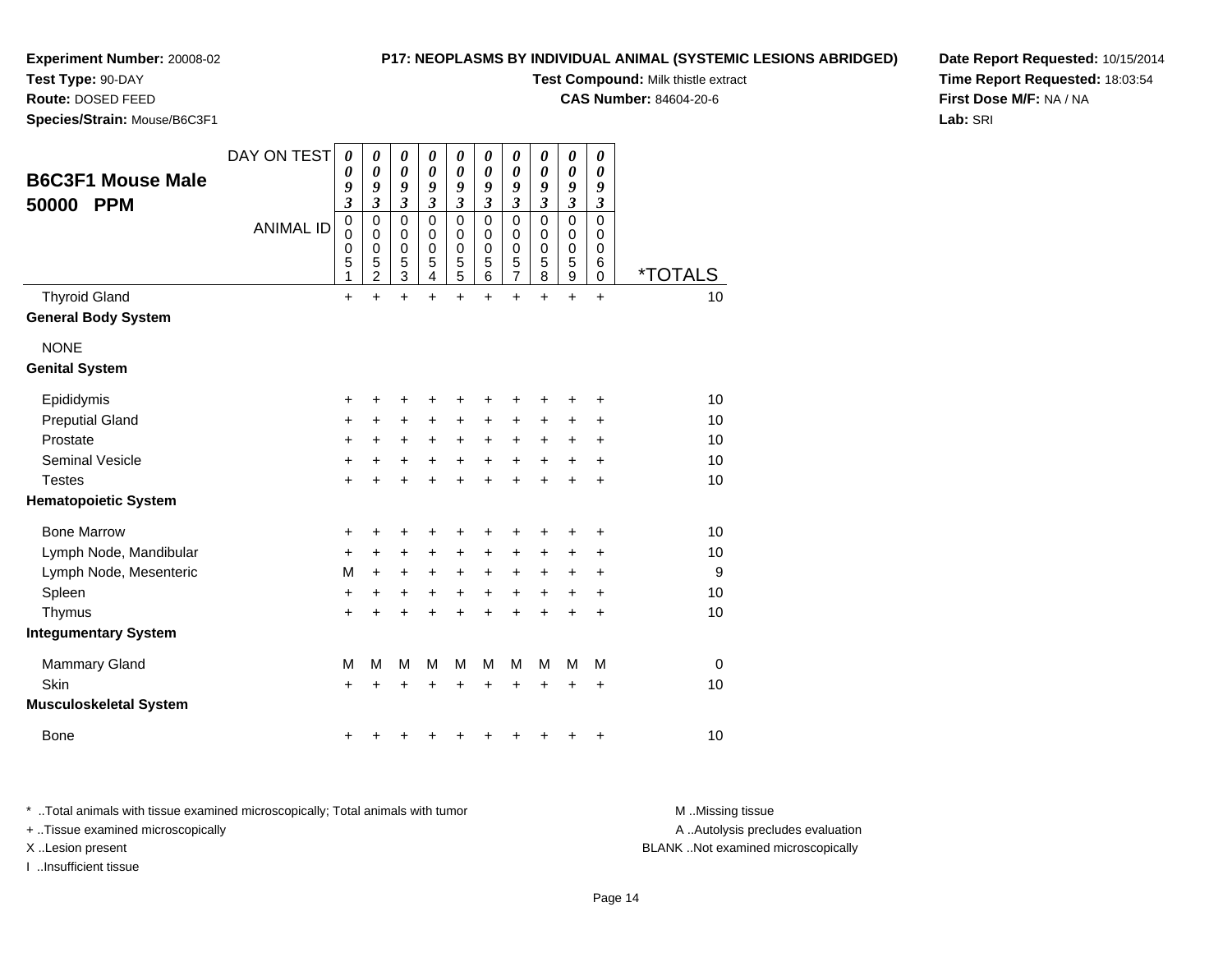**Test Type:** 90-DAY

**Route:** DOSED FEED

**Species/Strain:** Mouse/B6C3F1

#### **P17: NEOPLASMS BY INDIVIDUAL ANIMAL (SYSTEMIC LESIONS ABRIDGED)**

**Test Compound:** Milk thistle extract

**CAS Number:** 84604-20-6

**Date Report Requested:** 10/15/2014**Time Report Requested:** 18:03:54**First Dose M/F:** NA / NA**Lab:** SRI

| <b>B6C3F1 Mouse Male</b><br>50000<br><b>PPM</b> | DAY ON TEST      | 0<br>0<br>9<br>$\mathfrak{z}$ | 0<br>0<br>9<br>$\mathfrak{z}$             | 0<br>$\boldsymbol{\theta}$<br>9<br>$\mathfrak{z}$ | 0<br>0<br>9<br>$\mathfrak{z}$   | 0<br>$\boldsymbol{\theta}$<br>9<br>$\mathfrak{z}$                              | 0<br>0<br>9<br>$\mathfrak{z}$ | 0<br>0<br>9<br>$\overline{\mathbf{3}}$ | 0<br>0<br>9<br>3      | 0<br>$\boldsymbol{\theta}$<br>9<br>$\mathfrak{z}$   | 0<br>0<br>9<br>3<br>$\Omega$ |                            |
|-------------------------------------------------|------------------|-------------------------------|-------------------------------------------|---------------------------------------------------|---------------------------------|--------------------------------------------------------------------------------|-------------------------------|----------------------------------------|-----------------------|-----------------------------------------------------|------------------------------|----------------------------|
|                                                 | <b>ANIMAL ID</b> | 0<br>0<br>0<br>5<br>1         | 0<br>$\Omega$<br>0<br>5<br>$\mathfrak{p}$ | $\mathbf 0$<br>0<br>0<br>5<br>3                   | $\mathbf 0$<br>0<br>0<br>5<br>4 | $\mathbf 0$<br>$\mathbf 0$<br>$\begin{smallmatrix}0\0\0\end{smallmatrix}$<br>5 | 0<br>0<br>0<br>5<br>6         | 0<br>0<br>$\boldsymbol{0}$<br>5<br>7   | 0<br>0<br>0<br>5<br>8 | $\mathbf 0$<br>$\mathbf 0$<br>$\mathbf 0$<br>5<br>9 | 0<br>0<br>6<br>0             | <i><b>*TOTALS</b></i>      |
| <b>Nervous System</b>                           |                  |                               |                                           |                                                   |                                 |                                                                                |                               |                                        |                       |                                                     |                              |                            |
| <b>Brain</b>                                    |                  | $\ddot{}$                     |                                           |                                                   |                                 |                                                                                |                               |                                        |                       |                                                     | +                            | 10                         |
| <b>Respiratory System</b>                       |                  |                               |                                           |                                                   |                                 |                                                                                |                               |                                        |                       |                                                     |                              |                            |
| Lung                                            |                  | +                             | ٠                                         | +                                                 | ٠                               | +                                                                              | ٠                             | ٠                                      | ٠                     | ٠                                                   | ÷                            | 10                         |
| <b>Nose</b>                                     |                  | $\ddot{}$                     | $\ddot{}$                                 | $\ddot{}$                                         | $\ddot{}$                       | $+$                                                                            | $\ddot{}$                     | $\ddot{}$                              | $\ddot{}$             | $\ddot{}$                                           | $\ddot{}$                    | 10                         |
| Trachea                                         |                  | $\ddot{}$                     | $\div$                                    | $\ddot{}$                                         | $\ddot{}$                       | $\ddot{}$                                                                      | $\ddot{}$                     | $\ddot{}$                              | $\div$                | $\div$                                              | $\ddot{}$                    | 10                         |
| <b>Special Senses System</b>                    |                  |                               |                                           |                                                   |                                 |                                                                                |                               |                                        |                       |                                                     |                              |                            |
| Eye                                             |                  | +                             |                                           |                                                   |                                 |                                                                                |                               |                                        |                       |                                                     | $\ddot{}$                    | 10                         |
| Harderian Gland                                 |                  | $\ddot{}$                     |                                           | $\ddot{}$                                         | $\ddot{}$                       | $\ddot{}$                                                                      | $\ddot{}$                     | $\ddot{}$                              | $\ddot{}$             | $\ddot{}$                                           | $\ddot{}$                    | 10                         |
| <b>Urinary System</b>                           |                  |                               |                                           |                                                   |                                 |                                                                                |                               |                                        |                       |                                                     |                              |                            |
| Kidney                                          |                  | +                             |                                           | +                                                 |                                 | ٠                                                                              |                               |                                        |                       |                                                     | ÷                            | 10                         |
| <b>Urinary Bladder</b>                          |                  | $+$                           | ÷                                         | $\ddot{}$                                         | $\ddot{}$                       | $\ddot{}$                                                                      | ÷                             | +                                      | +                     | $\div$                                              | $\ddot{}$                    | 10                         |
| <b>SYSTEMIC LESIONS</b>                         |                  |                               |                                           |                                                   |                                 |                                                                                |                               |                                        |                       |                                                     |                              |                            |
| Multiple Organ                                  |                  | $\ddot{}$                     | ٠                                         | ٠                                                 | +                               | ٠                                                                              | ÷                             | ٠                                      |                       | ٠                                                   | ÷                            | 10                         |
|                                                 |                  |                               |                                           |                                                   |                                 |                                                                                |                               |                                        |                       |                                                     |                              | ***<br>***END OF MALE DATA |

\* ..Total animals with tissue examined microscopically; Total animals with tumor **M** . Missing tissue M ..Missing tissue

+ ..Tissue examined microscopically

I ..Insufficient tissue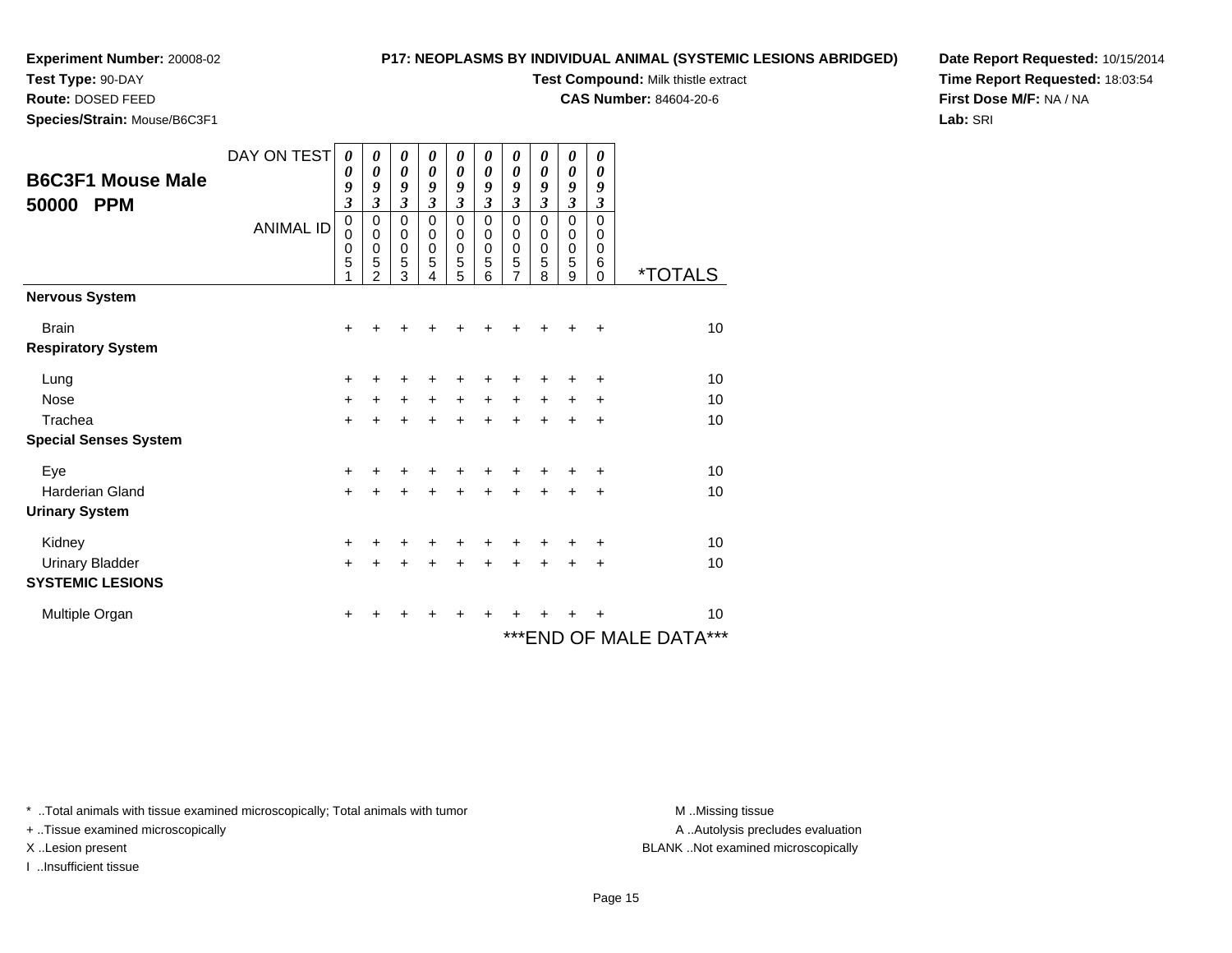# **Test Type:** 90-DAY

**Route:** DOSED FEED

**Species/Strain:** Mouse/B6C3F1

#### **P17: NEOPLASMS BY INDIVIDUAL ANIMAL (SYSTEMIC LESIONS ABRIDGED)**

**Test Compound:** Milk thistle extract

**CAS Number:** 84604-20-6

**Date Report Requested:** 10/15/2014**Time Report Requested:** 18:03:54**First Dose M/F:** NA / NA**Lab:** SRI

| <b>B6C3F1 Mouse Female</b><br><b>PPM</b><br>0 | DAY ON TEST<br><b>ANIMAL ID</b> | 0<br>0<br>9<br>$\overline{\mathbf{3}}$<br>$\mathbf 0$<br>$\mathbf 0$<br>0<br>6<br>1 | $\boldsymbol{\theta}$<br>$\boldsymbol{\theta}$<br>9<br>$\mathfrak{z}$<br>$\mathbf 0$<br>$\Omega$<br>$\Omega$<br>6<br>$\overline{2}$ | $\boldsymbol{\theta}$<br>$\boldsymbol{\theta}$<br>9<br>$\mathfrak{z}$<br>$\mathbf 0$<br>0<br>$\mathbf 0$<br>6<br>3 | 0<br>$\boldsymbol{\theta}$<br>9<br>$\overline{\mathbf{3}}$<br>$\Omega$<br>$\Omega$<br>$\Omega$<br>6<br>4 | $\boldsymbol{\theta}$<br>$\boldsymbol{\theta}$<br>9<br>$\mathfrak{z}$<br>$\mathbf 0$<br>$\mathbf 0$<br>$\mathbf 0$<br>$6\phantom{1}6$<br>5 | 0<br>0<br>9<br>$\mathfrak{z}$<br>$\Omega$<br>$\Omega$<br>$\Omega$<br>6<br>6 | 0<br>0<br>9<br>$\mathfrak{z}$<br>$\mathbf 0$<br>0<br>$\mathbf 0$<br>6<br>$\overline{7}$ | $\boldsymbol{\theta}$<br>0<br>9<br>$\mathfrak{z}$<br>$\Omega$<br>$\Omega$<br>$\Omega$<br>6<br>8 | $\boldsymbol{\theta}$<br>$\boldsymbol{\theta}$<br>9<br>$\mathfrak{z}$<br>$\mathbf 0$<br>0<br>$\mathbf 0$<br>6<br>9 | 0<br>0<br>9<br>3<br>$\mathbf 0$<br>0<br>$\mathbf 0$<br>$\overline{7}$<br>$\Omega$ | *TOTALS  |
|-----------------------------------------------|---------------------------------|-------------------------------------------------------------------------------------|-------------------------------------------------------------------------------------------------------------------------------------|--------------------------------------------------------------------------------------------------------------------|----------------------------------------------------------------------------------------------------------|--------------------------------------------------------------------------------------------------------------------------------------------|-----------------------------------------------------------------------------|-----------------------------------------------------------------------------------------|-------------------------------------------------------------------------------------------------|--------------------------------------------------------------------------------------------------------------------|-----------------------------------------------------------------------------------|----------|
| <b>Alimentary System</b>                      |                                 |                                                                                     |                                                                                                                                     |                                                                                                                    |                                                                                                          |                                                                                                                                            |                                                                             |                                                                                         |                                                                                                 |                                                                                                                    |                                                                                   |          |
| Esophagus<br>Gallbladder                      |                                 | +<br>+                                                                              | +<br>+                                                                                                                              | +<br>+                                                                                                             | $\ddot{}$                                                                                                | +<br>$\ddot{}$                                                                                                                             | +<br>$\ddot{}$                                                              | +<br>$\ddot{}$                                                                          | +<br>$\pm$                                                                                      | +<br>$\ddot{}$                                                                                                     | +<br>$\ddot{}$                                                                    | 10<br>10 |
| Intestine Large, Cecum                        |                                 | +                                                                                   | $\ddot{}$                                                                                                                           | +                                                                                                                  | +                                                                                                        | +                                                                                                                                          | $\pm$                                                                       | $\pm$                                                                                   | $\ddot{}$                                                                                       | $\ddot{}$                                                                                                          | $\ddot{}$                                                                         | 10       |
| Intestine Large, Colon                        |                                 | +                                                                                   | $\ddot{}$                                                                                                                           | $\ddot{}$                                                                                                          | $\ddot{}$                                                                                                | $\ddot{}$                                                                                                                                  | +                                                                           | +                                                                                       | $\ddot{}$                                                                                       | $\ddot{}$                                                                                                          | $\ddot{}$                                                                         | 10       |
| Intestine Large, Rectum                       |                                 | +                                                                                   | $\ddot{}$                                                                                                                           | +                                                                                                                  | $\ddot{}$                                                                                                | $\ddot{}$                                                                                                                                  | +                                                                           | +                                                                                       | $\ddot{}$                                                                                       | $\ddot{}$                                                                                                          | $\ddot{}$                                                                         | 10       |
| Intestine Small, Duodenum                     |                                 | $\ddot{}$                                                                           | $\ddot{}$                                                                                                                           | $\ddot{}$                                                                                                          | $\ddot{}$                                                                                                | $\ddot{}$                                                                                                                                  | $\ddot{}$                                                                   | $\ddot{}$                                                                               | $\ddot{}$                                                                                       | $\ddot{}$                                                                                                          | $\ddot{}$                                                                         | 10       |
| Intestine Small, Ileum                        |                                 | +                                                                                   | $\ddot{}$                                                                                                                           | $\ddot{}$                                                                                                          | $\ddot{}$                                                                                                | $\ddot{}$                                                                                                                                  | +                                                                           | +                                                                                       | +                                                                                               | $\ddot{}$                                                                                                          | +                                                                                 | 10       |
| Intestine Small, Jejunum                      |                                 | +                                                                                   | +                                                                                                                                   | +                                                                                                                  | $\ddot{}$                                                                                                | $\ddot{}$                                                                                                                                  | $\ddot{}$                                                                   | $\ddot{}$                                                                               | $\ddot{}$                                                                                       | $\ddot{}$                                                                                                          | $\ddot{}$                                                                         | 10       |
| Liver                                         |                                 | +                                                                                   | $\ddot{}$                                                                                                                           | +                                                                                                                  | $\ddot{}$                                                                                                | $\ddot{}$                                                                                                                                  | +                                                                           | +                                                                                       | $\ddot{}$                                                                                       | $\ddot{}$                                                                                                          | $\ddot{}$                                                                         | 10       |
| Pancreas                                      |                                 | +                                                                                   | +                                                                                                                                   | +                                                                                                                  | $\ddot{}$                                                                                                | $\ddot{}$                                                                                                                                  | $\pm$                                                                       | $\pm$                                                                                   | $\ddot{}$                                                                                       | $\ddot{}$                                                                                                          | +                                                                                 | 10       |
| Salivary Glands                               |                                 | $\ddot{}$                                                                           | $\ddot{}$                                                                                                                           | $\ddot{}$                                                                                                          | $\ddot{}$                                                                                                | $\ddot{}$                                                                                                                                  | $\ddot{}$                                                                   | $\ddot{}$                                                                               | $\ddot{}$                                                                                       | $\ddot{}$                                                                                                          | $\ddot{}$                                                                         | 10       |
| Stomach, Forestomach                          |                                 | +                                                                                   | +                                                                                                                                   | +                                                                                                                  | $\ddot{}$                                                                                                | $\ddot{}$                                                                                                                                  | $\ddot{}$                                                                   | $\ddot{}$                                                                               | $\ddot{}$                                                                                       | $\ddot{}$                                                                                                          | $\ddot{}$                                                                         | 10       |
| Stomach, Glandular                            |                                 | $\ddot{}$                                                                           |                                                                                                                                     | $\ddot{}$                                                                                                          |                                                                                                          | ÷                                                                                                                                          | $\ddot{}$                                                                   | $\ddot{}$                                                                               | $\ddot{}$                                                                                       | $\ddot{}$                                                                                                          | $\ddot{}$                                                                         | 10       |
| <b>Cardiovascular System</b>                  |                                 |                                                                                     |                                                                                                                                     |                                                                                                                    |                                                                                                          |                                                                                                                                            |                                                                             |                                                                                         |                                                                                                 |                                                                                                                    |                                                                                   |          |
| Heart                                         |                                 | $\ddot{}$                                                                           |                                                                                                                                     |                                                                                                                    |                                                                                                          |                                                                                                                                            |                                                                             | +                                                                                       | +                                                                                               |                                                                                                                    | +                                                                                 | 10       |
| <b>Endocrine System</b>                       |                                 |                                                                                     |                                                                                                                                     |                                                                                                                    |                                                                                                          |                                                                                                                                            |                                                                             |                                                                                         |                                                                                                 |                                                                                                                    |                                                                                   |          |
| <b>Adrenal Cortex</b>                         |                                 | +                                                                                   | +                                                                                                                                   | +                                                                                                                  |                                                                                                          |                                                                                                                                            | +                                                                           | +                                                                                       | +                                                                                               | +                                                                                                                  | +                                                                                 | 10       |
| Adrenal Medulla                               |                                 | +                                                                                   | +                                                                                                                                   | +                                                                                                                  | $\ddot{}$                                                                                                | $\ddot{}$                                                                                                                                  | $\ddot{}$                                                                   | +                                                                                       | $\ddot{}$                                                                                       | $\ddot{}$                                                                                                          | +                                                                                 | 10       |
| Parathyroid Gland                             |                                 | +                                                                                   | +                                                                                                                                   | $\ddot{}$                                                                                                          | $\ddot{}$                                                                                                | $\ddot{}$                                                                                                                                  | +                                                                           | +                                                                                       | $\ddot{}$                                                                                       | $\ddot{}$                                                                                                          | $\ddot{}$                                                                         | 10       |
| <b>Pituitary Gland</b>                        |                                 | +                                                                                   | +                                                                                                                                   | +                                                                                                                  | +                                                                                                        | +                                                                                                                                          | +                                                                           | +                                                                                       | +                                                                                               | +                                                                                                                  | +                                                                                 | 10       |

\* ..Total animals with tissue examined microscopically; Total animals with tumor **M** . Missing tissue M ..Missing tissue

+ ..Tissue examined microscopically

I ..Insufficient tissue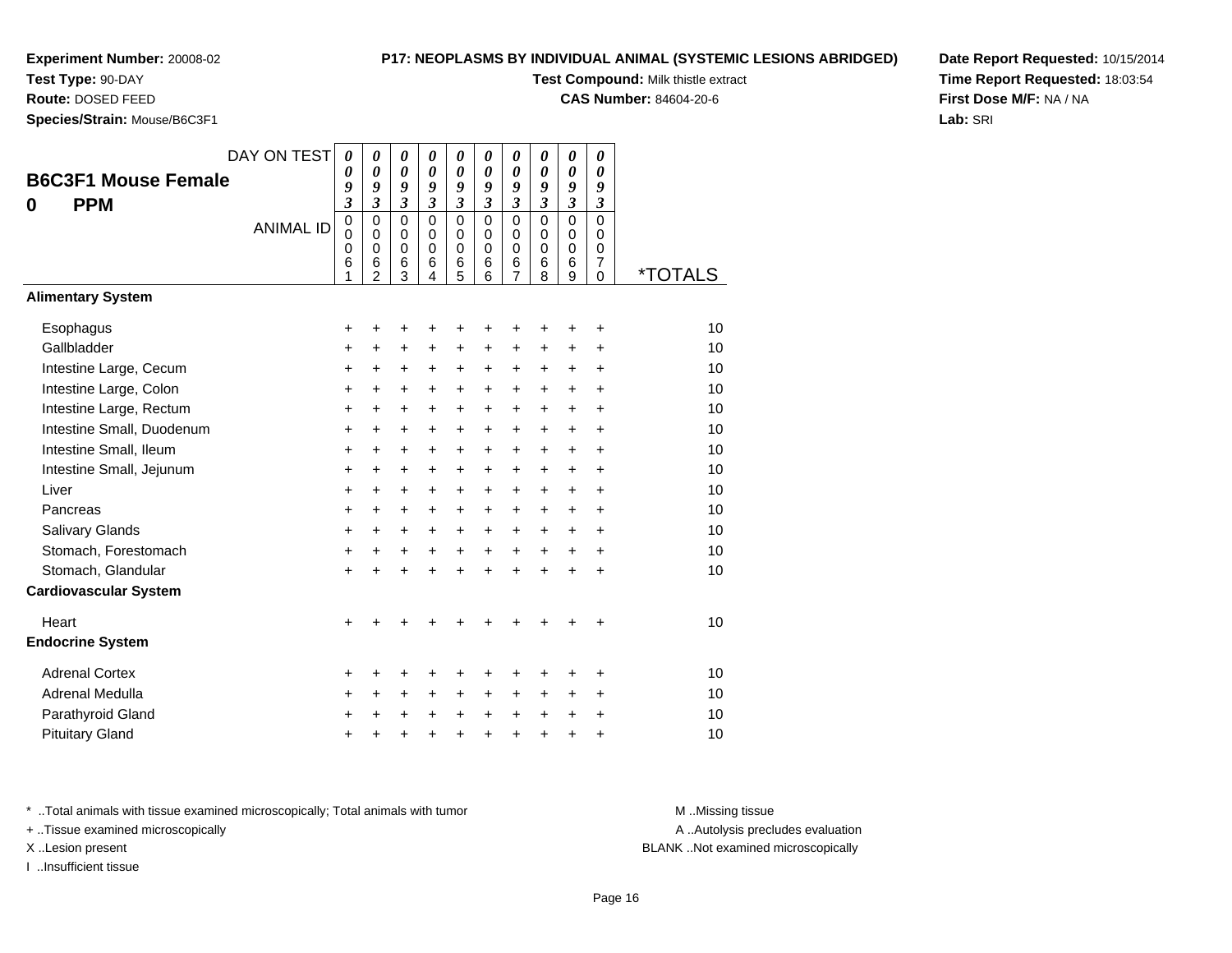# **Test Type:** 90-DAY

**Route:** DOSED FEED

**Species/Strain:** Mouse/B6C3F1

#### **P17: NEOPLASMS BY INDIVIDUAL ANIMAL (SYSTEMIC LESIONS ABRIDGED)**

**Test Compound:** Milk thistle extract

**CAS Number:** 84604-20-6

**Date Report Requested:** 10/15/2014**Time Report Requested:** 18:03:54**First Dose M/F:** NA / NA**Lab:** SRI

|               |                               | DAY ON TEST      | 0<br>0                                    | 0<br>0                                                 | 0<br>$\boldsymbol{\theta}$                          | 0<br>0                                           | 0<br>0                                                     | 0<br>0                                    | 0<br>0                                       | 0<br>$\boldsymbol{\theta}$                       | 0<br>0                                                          | 0<br>0                          |                       |
|---------------|-------------------------------|------------------|-------------------------------------------|--------------------------------------------------------|-----------------------------------------------------|--------------------------------------------------|------------------------------------------------------------|-------------------------------------------|----------------------------------------------|--------------------------------------------------|-----------------------------------------------------------------|---------------------------------|-----------------------|
|               | <b>B6C3F1 Mouse Female</b>    |                  | 9<br>$\boldsymbol{\mathfrak{z}}$          | 9<br>$\overline{\mathbf{3}}$                           | 9<br>$\mathfrak{z}$                                 | 9<br>$\overline{\mathbf{3}}$                     | 9<br>$\overline{\mathbf{3}}$                               | 9<br>3                                    | 9<br>$\overline{\mathbf{3}}$                 | 9<br>$\mathfrak{z}$                              | 9<br>$\mathfrak{z}$                                             | 9<br>$\mathfrak{z}$             |                       |
| 0             | <b>PPM</b>                    | <b>ANIMAL ID</b> | $\mathbf 0$<br>$\mathbf 0$<br>0<br>6<br>1 | $\mathbf 0$<br>0<br>$\mathbf 0$<br>6<br>$\overline{2}$ | $\mathbf 0$<br>$\mathbf 0$<br>$\mathbf 0$<br>6<br>3 | $\mathbf 0$<br>$\mathbf 0$<br>$\Omega$<br>6<br>4 | $\mathbf 0$<br>$\mathbf 0$<br>0<br>$\,6$<br>$\overline{5}$ | 0<br>$\mathbf 0$<br>$\mathbf 0$<br>6<br>6 | 0<br>0<br>$\mathbf 0$<br>6<br>$\overline{7}$ | $\Omega$<br>$\mathbf 0$<br>$\mathbf 0$<br>6<br>8 | $\mathbf 0$<br>$\pmb{0}$<br>$\mathbf 0$<br>$6\phantom{1}6$<br>9 | $\mathbf 0$<br>0<br>0<br>7<br>0 | <i><b>*TOTALS</b></i> |
|               | <b>Thyroid Gland</b>          |                  | $\ddot{}$                                 | $\ddot{}$                                              | $\ddot{}$                                           | $\ddot{}$                                        | $\ddot{}$                                                  | $\ddot{}$                                 | $\ddot{}$                                    | $\ddot{}$                                        | $+$                                                             | $\ddot{}$                       | 10                    |
|               | <b>General Body System</b>    |                  |                                           |                                                        |                                                     |                                                  |                                                            |                                           |                                              |                                                  |                                                                 |                                 |                       |
| <b>NONE</b>   |                               |                  |                                           |                                                        |                                                     |                                                  |                                                            |                                           |                                              |                                                  |                                                                 |                                 |                       |
|               | <b>Genital System</b>         |                  |                                           |                                                        |                                                     |                                                  |                                                            |                                           |                                              |                                                  |                                                                 |                                 |                       |
|               | <b>Clitoral Gland</b>         |                  | +                                         |                                                        | +                                                   | +                                                | +                                                          | +                                         |                                              |                                                  |                                                                 | +                               | 10                    |
| Ovary         |                               |                  | $\ddot{}$                                 | $\ddot{}$                                              | $\ddot{}$                                           | $\ddot{}$                                        | $+$                                                        | $+$                                       | $\ddot{}$                                    | $\ddot{}$                                        | $\ddot{}$                                                       | +                               | 10                    |
| <b>Uterus</b> |                               |                  | $+$                                       | $\ddot{}$                                              | $\ddot{}$                                           | $\ddot{}$                                        | $+$                                                        | $\ddot{}$                                 | $\ddot{}$                                    | $\ddot{}$                                        | $\ddot{}$                                                       | $\ddot{}$                       | 10                    |
|               | <b>Hematopoietic System</b>   |                  |                                           |                                                        |                                                     |                                                  |                                                            |                                           |                                              |                                                  |                                                                 |                                 |                       |
|               | <b>Bone Marrow</b>            |                  | +                                         | ٠                                                      | +                                                   | ٠                                                | +                                                          | +                                         | +                                            |                                                  |                                                                 | +                               | 10                    |
|               | Lymph Node, Mandibular        |                  | $\ddot{}$                                 | +                                                      | $\ddot{}$                                           | $\ddot{}$                                        | $\ddot{}$                                                  | +                                         | +                                            | +                                                | $\ddot{}$                                                       | $\ddot{}$                       | 10                    |
|               | Lymph Node, Mesenteric        |                  | $\ddot{}$                                 | $\ddot{}$                                              | $\ddot{}$                                           | $\ddot{}$                                        | $\ddot{}$                                                  | $\ddot{}$                                 | +                                            | $\ddot{}$                                        | +                                                               | $\ddot{}$                       | 10                    |
| Spleen        |                               |                  | $\ddot{}$                                 | $\ddot{}$                                              | $\ddot{}$                                           | $\ddot{}$                                        | $\ddot{}$                                                  | $\ddot{}$                                 | $+$                                          | $\ddot{}$                                        | $\ddot{}$                                                       | +                               | 10                    |
| Thymus        |                               |                  | $+$                                       | $\ddot{}$                                              | $\ddot{}$                                           | $\ddot{}$                                        | $\ddot{}$                                                  | $\ddot{}$                                 | $\ddot{}$                                    | $\ddot{}$                                        | $\ddot{}$                                                       | $\ddot{}$                       | 10                    |
|               | <b>Integumentary System</b>   |                  |                                           |                                                        |                                                     |                                                  |                                                            |                                           |                                              |                                                  |                                                                 |                                 |                       |
|               | <b>Mammary Gland</b>          |                  | +                                         | +                                                      | +                                                   | +                                                | +                                                          | +                                         | +                                            |                                                  |                                                                 | +                               | 10                    |
| Skin          |                               |                  | $+$                                       | $\ddot{}$                                              | $\ddot{}$                                           | $\ddot{}$                                        | $\ddot{}$                                                  | $\ddot{}$                                 | $\ddot{}$                                    | $\ddot{}$                                        | $\ddot{}$                                                       | +                               | 10                    |
|               | <b>Musculoskeletal System</b> |                  |                                           |                                                        |                                                     |                                                  |                                                            |                                           |                                              |                                                  |                                                                 |                                 |                       |
| <b>Bone</b>   |                               |                  | ٠                                         |                                                        | ٠                                                   |                                                  |                                                            |                                           |                                              |                                                  |                                                                 | +                               | 10                    |
|               | <b>Nervous System</b>         |                  |                                           |                                                        |                                                     |                                                  |                                                            |                                           |                                              |                                                  |                                                                 |                                 |                       |

\* ..Total animals with tissue examined microscopically; Total animals with tumor **M** . Missing tissue M ..Missing tissue

+ ..Tissue examined microscopically

I ..Insufficient tissue

A ..Autolysis precludes evaluation

X ..Lesion present BLANK ..Not examined microscopically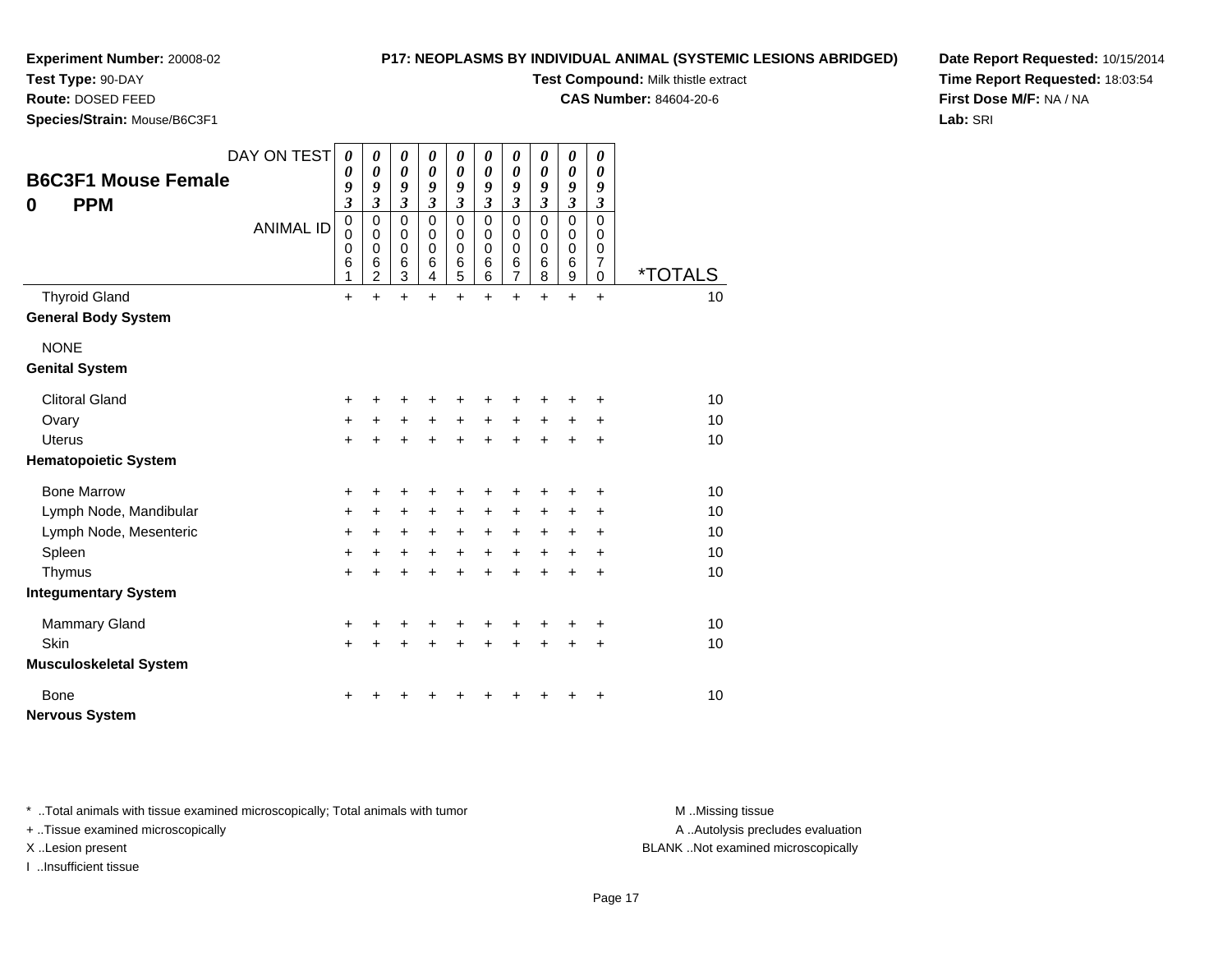**Test Type:** 90-DAY

**Route:** DOSED FEED

**Species/Strain:** Mouse/B6C3F1

#### **P17: NEOPLASMS BY INDIVIDUAL ANIMAL (SYSTEMIC LESIONS ABRIDGED)**

**Test Compound:** Milk thistle extract

**CAS Number:** 84604-20-6

**Date Report Requested:** 10/15/2014**Time Report Requested:** 18:03:54**First Dose M/F:** NA / NA**Lab:** SRI

| <b>B6C3F1 Mouse Female</b><br><b>PPM</b><br>$\bf{0}$ | DAY ON TEST<br><b>ANIMAL ID</b> | 0<br>0<br>9<br>$\overline{\mathbf{3}}$<br>0<br>0<br>0<br>6 | 0<br>$\boldsymbol{\theta}$<br>9<br>3<br>0<br>$\mathbf 0$<br>$\mathbf 0$<br>6<br>$\overline{2}$ | 0<br>$\boldsymbol{\theta}$<br>9<br>$\overline{\mathbf{3}}$<br>$\mathbf 0$<br>$\mathbf 0$<br>0<br>6<br>3 | 0<br>$\boldsymbol{\theta}$<br>9<br>3<br>$\mathbf 0$<br>$\mathbf 0$<br>$\mathbf 0$<br>6<br>4 | $\boldsymbol{\theta}$<br>$\boldsymbol{\theta}$<br>9<br>$\overline{\mathbf{3}}$<br>$\pmb{0}$<br>$\mathbf 0$<br>$\pmb{0}$<br>6<br>5 | 0<br>$\boldsymbol{\theta}$<br>9<br>3<br>$\mathbf 0$<br>0<br>$\mathbf 0$<br>6<br>6 | 0<br>$\boldsymbol{\theta}$<br>9<br>$\mathfrak{z}$<br>$\mathbf 0$<br>$\mathbf 0$<br>$\mathbf 0$<br>$\,6$<br>7 | 0<br>0<br>9<br>3<br>$\Omega$<br>0<br>0<br>6<br>8 | 0<br>0<br>9<br>$\mathfrak{z}$<br>0<br>0<br>0<br>6<br>9 | 0<br>0<br>9<br>$\mathfrak{z}$<br>$\Omega$<br>0<br>$\mathbf 0$<br>7<br>$\Omega$ | <i><b>*TOTALS</b></i> |
|------------------------------------------------------|---------------------------------|------------------------------------------------------------|------------------------------------------------------------------------------------------------|---------------------------------------------------------------------------------------------------------|---------------------------------------------------------------------------------------------|-----------------------------------------------------------------------------------------------------------------------------------|-----------------------------------------------------------------------------------|--------------------------------------------------------------------------------------------------------------|--------------------------------------------------|--------------------------------------------------------|--------------------------------------------------------------------------------|-----------------------|
| <b>Brain</b>                                         |                                 | $\ddot{}$                                                  |                                                                                                | $\ddot{}$                                                                                               | Ŧ.                                                                                          | $\ddot{}$                                                                                                                         |                                                                                   | $\ddot{}$                                                                                                    |                                                  | $\ddot{}$                                              | $\ddot{}$                                                                      | 10                    |
| <b>Respiratory System</b>                            |                                 |                                                            |                                                                                                |                                                                                                         |                                                                                             |                                                                                                                                   |                                                                                   |                                                                                                              |                                                  |                                                        |                                                                                |                       |
| Lung                                                 |                                 | $\ddot{}$                                                  | +                                                                                              | +                                                                                                       | +                                                                                           | ٠                                                                                                                                 | +                                                                                 | ٠                                                                                                            |                                                  | +                                                      | ٠                                                                              | 10                    |
| <b>Nose</b>                                          |                                 | $\ddot{}$                                                  | $\ddot{}$                                                                                      | $\ddot{}$                                                                                               | $\ddot{}$                                                                                   | $\ddot{}$                                                                                                                         | $\ddot{}$                                                                         | $\ddot{}$                                                                                                    | $\ddot{}$                                        | $\ddot{}$                                              | $\ddot{}$                                                                      | 10                    |
| Trachea                                              |                                 | $\ddot{}$                                                  | $\pm$                                                                                          | +                                                                                                       | +                                                                                           | $\ddot{}$                                                                                                                         | $\ddot{}$                                                                         | $\ddot{}$                                                                                                    | $\ddot{}$                                        | $\ddot{}$                                              | $\ddot{}$                                                                      | 10                    |
| <b>Special Senses System</b>                         |                                 |                                                            |                                                                                                |                                                                                                         |                                                                                             |                                                                                                                                   |                                                                                   |                                                                                                              |                                                  |                                                        |                                                                                |                       |
| Eye                                                  |                                 | +                                                          | +                                                                                              | +                                                                                                       | +                                                                                           | +                                                                                                                                 | +                                                                                 | +                                                                                                            | +                                                | +                                                      | $\ddot{}$                                                                      | 10                    |
| Harderian Gland                                      |                                 | $\ddot{}$                                                  | +                                                                                              | +                                                                                                       | +                                                                                           | $\ddot{}$                                                                                                                         | +                                                                                 | $\ddot{}$                                                                                                    | $\ddot{}$                                        | $\ddot{}$                                              | $\ddot{}$                                                                      | 10                    |
| <b>Urinary System</b>                                |                                 |                                                            |                                                                                                |                                                                                                         |                                                                                             |                                                                                                                                   |                                                                                   |                                                                                                              |                                                  |                                                        |                                                                                |                       |
| Kidney                                               |                                 | +                                                          | +                                                                                              | +                                                                                                       | +                                                                                           | +                                                                                                                                 |                                                                                   | +                                                                                                            |                                                  | ٠                                                      | $\ddot{}$                                                                      | 10 <sup>1</sup>       |
| <b>Urinary Bladder</b><br><b>SYSTEMIC LESIONS</b>    |                                 | $\ddot{}$                                                  | +                                                                                              | +                                                                                                       | +                                                                                           | $\ddot{}$                                                                                                                         | +                                                                                 | $\ddot{}$                                                                                                    | $\ddot{}$                                        | $\ddot{}$                                              | $\ddot{}$                                                                      | 10                    |
| Multiple Organ                                       |                                 | ٠                                                          |                                                                                                |                                                                                                         |                                                                                             |                                                                                                                                   |                                                                                   |                                                                                                              |                                                  |                                                        | ٠                                                                              | 10                    |

\* ..Total animals with tissue examined microscopically; Total animals with tumor **M** . Missing tissue M ..Missing tissue

+ ..Tissue examined microscopically

I ..Insufficient tissue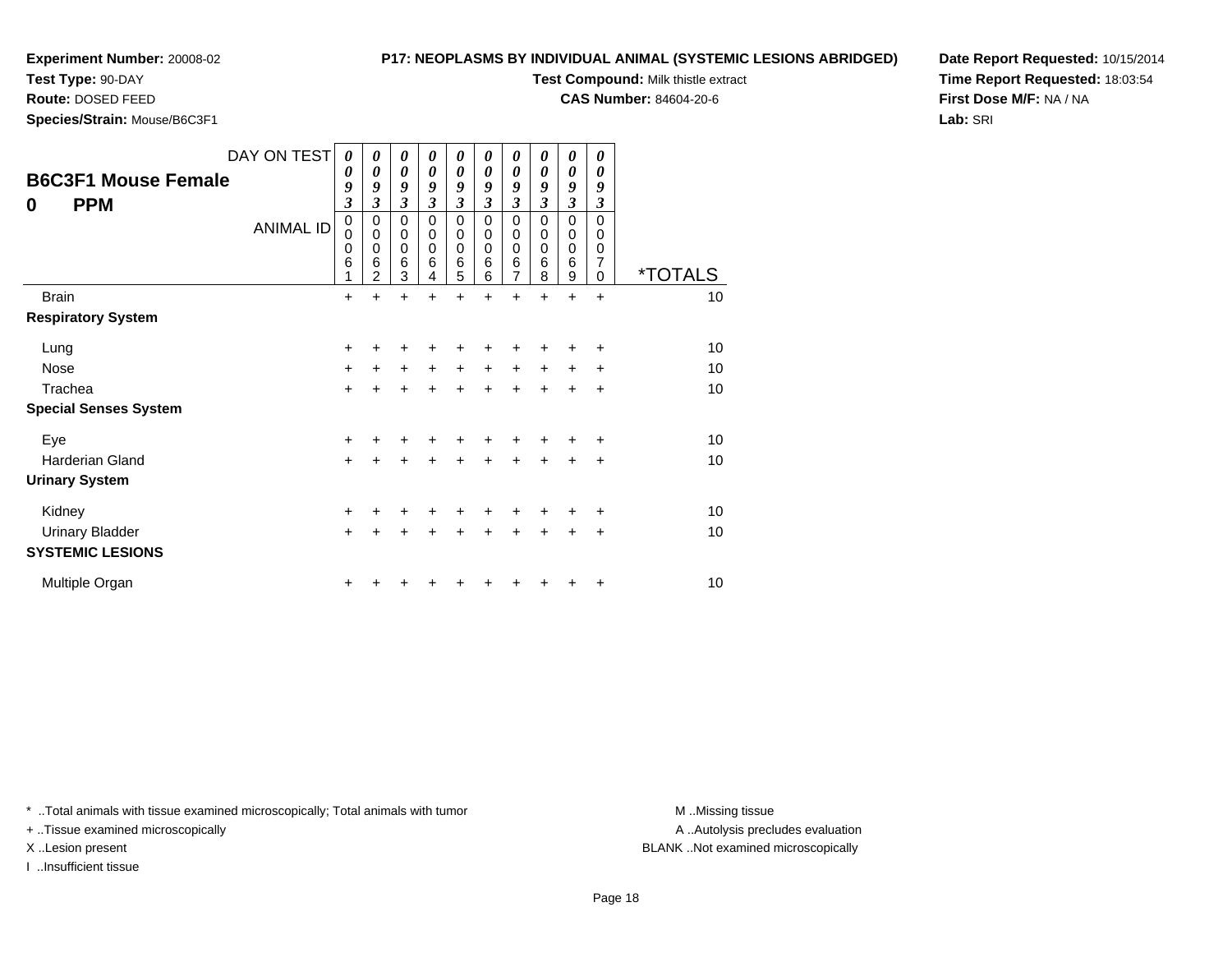**Test Type:** 90-DAY

#### **P17: NEOPLASMS BY INDIVIDUAL ANIMAL (SYSTEMIC LESIONS ABRIDGED)**

**Test Compound:** Milk thistle extract

**CAS Number:** 84604-20-6

**Date Report Requested:** 10/15/2014**Time Report Requested:** 18:03:54**First Dose M/F:** NA / NA**Lab:** SRI

 **Route:** DOSED FEED**Species/Strain:** Mouse/B6C3F1

| <b>B6C3F1 Mouse Female</b><br><b>PPM</b><br>3125                          | DAY ON TEST<br><b>ANIMAL ID</b> | $\boldsymbol{\theta}$<br>$\boldsymbol{\theta}$<br>9<br>$\mathfrak{z}$<br>$\pmb{0}$<br>$\mathbf 0$<br>$\pmb{0}$<br>$\overline{7}$<br>1 | $\boldsymbol{\theta}$<br>$\pmb{\theta}$<br>9<br>$\mathfrak{z}$<br>$\pmb{0}$<br>$\mathbf 0$<br>$\,0\,$<br>$\overline{7}$<br>$\overline{2}$ | 0<br>$\pmb{\theta}$<br>9<br>$\boldsymbol{\mathfrak{z}}$<br>$\pmb{0}$<br>$\,0\,$<br>$\mathbf 0$<br>$\overline{7}$<br>3 | 0<br>$\pmb{\theta}$<br>9<br>$\boldsymbol{\beta}$<br>$\mathbf 0$<br>$\mathbf 0$<br>$\mathbf 0$<br>7<br>4 | $\pmb{\theta}$<br>$\boldsymbol{\theta}$<br>9<br>$\mathfrak{z}$<br>$\pmb{0}$<br>$\pmb{0}$<br>$\pmb{0}$<br>7<br>5 | 0<br>$\boldsymbol{\theta}$<br>9<br>$\mathfrak{z}$<br>$\pmb{0}$<br>$\pmb{0}$<br>$\mathbf 0$<br>$\overline{7}$<br>6 | 0<br>$\boldsymbol{\theta}$<br>9<br>$\mathfrak{z}$<br>$\pmb{0}$<br>$\pmb{0}$<br>$\pmb{0}$<br>$\overline{7}$<br>$\overline{7}$ | $\boldsymbol{\theta}$<br>$\boldsymbol{\theta}$<br>9<br>$\mathfrak{z}$<br>$\pmb{0}$<br>0<br>$\pmb{0}$<br>$\overline{7}$<br>8 | $\boldsymbol{\theta}$<br>$\pmb{\theta}$<br>9<br>$\boldsymbol{\beta}$<br>$\pmb{0}$<br>$\pmb{0}$<br>$\mbox{O}$<br>$\overline{7}$<br>9 | $\pmb{\theta}$<br>$\pmb{\theta}$<br>9<br>3<br>$\mathbf 0$<br>0<br>0<br>8<br>$\mathbf 0$ | <i><b>*TOTALS</b></i> |
|---------------------------------------------------------------------------|---------------------------------|---------------------------------------------------------------------------------------------------------------------------------------|-------------------------------------------------------------------------------------------------------------------------------------------|-----------------------------------------------------------------------------------------------------------------------|---------------------------------------------------------------------------------------------------------|-----------------------------------------------------------------------------------------------------------------|-------------------------------------------------------------------------------------------------------------------|------------------------------------------------------------------------------------------------------------------------------|-----------------------------------------------------------------------------------------------------------------------------|-------------------------------------------------------------------------------------------------------------------------------------|-----------------------------------------------------------------------------------------|-----------------------|
| <b>Alimentary System</b>                                                  |                                 |                                                                                                                                       |                                                                                                                                           |                                                                                                                       |                                                                                                         |                                                                                                                 |                                                                                                                   |                                                                                                                              |                                                                                                                             |                                                                                                                                     |                                                                                         |                       |
| Liver<br>Pancreas<br>Stomach, Forestomach<br><b>Cardiovascular System</b> |                                 | +<br>$\ddot{}$                                                                                                                        | ٠<br>+                                                                                                                                    | +<br>+<br>+                                                                                                           | +<br>+                                                                                                  |                                                                                                                 |                                                                                                                   | ٠                                                                                                                            | ٠                                                                                                                           | ٠<br>+                                                                                                                              | ÷<br>+                                                                                  | 10<br>1<br>10         |
| <b>NONE</b><br><b>Endocrine System</b>                                    |                                 |                                                                                                                                       |                                                                                                                                           |                                                                                                                       |                                                                                                         |                                                                                                                 |                                                                                                                   |                                                                                                                              |                                                                                                                             |                                                                                                                                     |                                                                                         |                       |
| <b>Adrenal Cortex</b><br><b>General Body System</b>                       |                                 |                                                                                                                                       |                                                                                                                                           |                                                                                                                       |                                                                                                         |                                                                                                                 |                                                                                                                   |                                                                                                                              |                                                                                                                             |                                                                                                                                     | $\ddot{}$                                                                               | 1                     |
| <b>NONE</b><br><b>Genital System</b>                                      |                                 |                                                                                                                                       |                                                                                                                                           |                                                                                                                       |                                                                                                         |                                                                                                                 |                                                                                                                   |                                                                                                                              |                                                                                                                             |                                                                                                                                     |                                                                                         |                       |
| <b>NONE</b><br><b>Hematopoietic System</b>                                |                                 |                                                                                                                                       |                                                                                                                                           |                                                                                                                       |                                                                                                         |                                                                                                                 |                                                                                                                   |                                                                                                                              |                                                                                                                             |                                                                                                                                     |                                                                                         |                       |
| <b>NONE</b><br><b>Integumentary System</b>                                |                                 |                                                                                                                                       |                                                                                                                                           |                                                                                                                       |                                                                                                         |                                                                                                                 |                                                                                                                   |                                                                                                                              |                                                                                                                             |                                                                                                                                     |                                                                                         |                       |
| <b>NONE</b><br><b>Musculoskeletal System</b>                              |                                 |                                                                                                                                       |                                                                                                                                           |                                                                                                                       |                                                                                                         |                                                                                                                 |                                                                                                                   |                                                                                                                              |                                                                                                                             |                                                                                                                                     |                                                                                         |                       |
| <b>NONE</b>                                                               |                                 |                                                                                                                                       |                                                                                                                                           |                                                                                                                       |                                                                                                         |                                                                                                                 |                                                                                                                   |                                                                                                                              |                                                                                                                             |                                                                                                                                     |                                                                                         |                       |

\* ..Total animals with tissue examined microscopically; Total animals with tumor **M** . Missing tissue M ..Missing tissue A ..Autolysis precludes evaluation + ..Tissue examined microscopically X ..Lesion present BLANK ..Not examined microscopicallyI ..Insufficient tissue

Page 19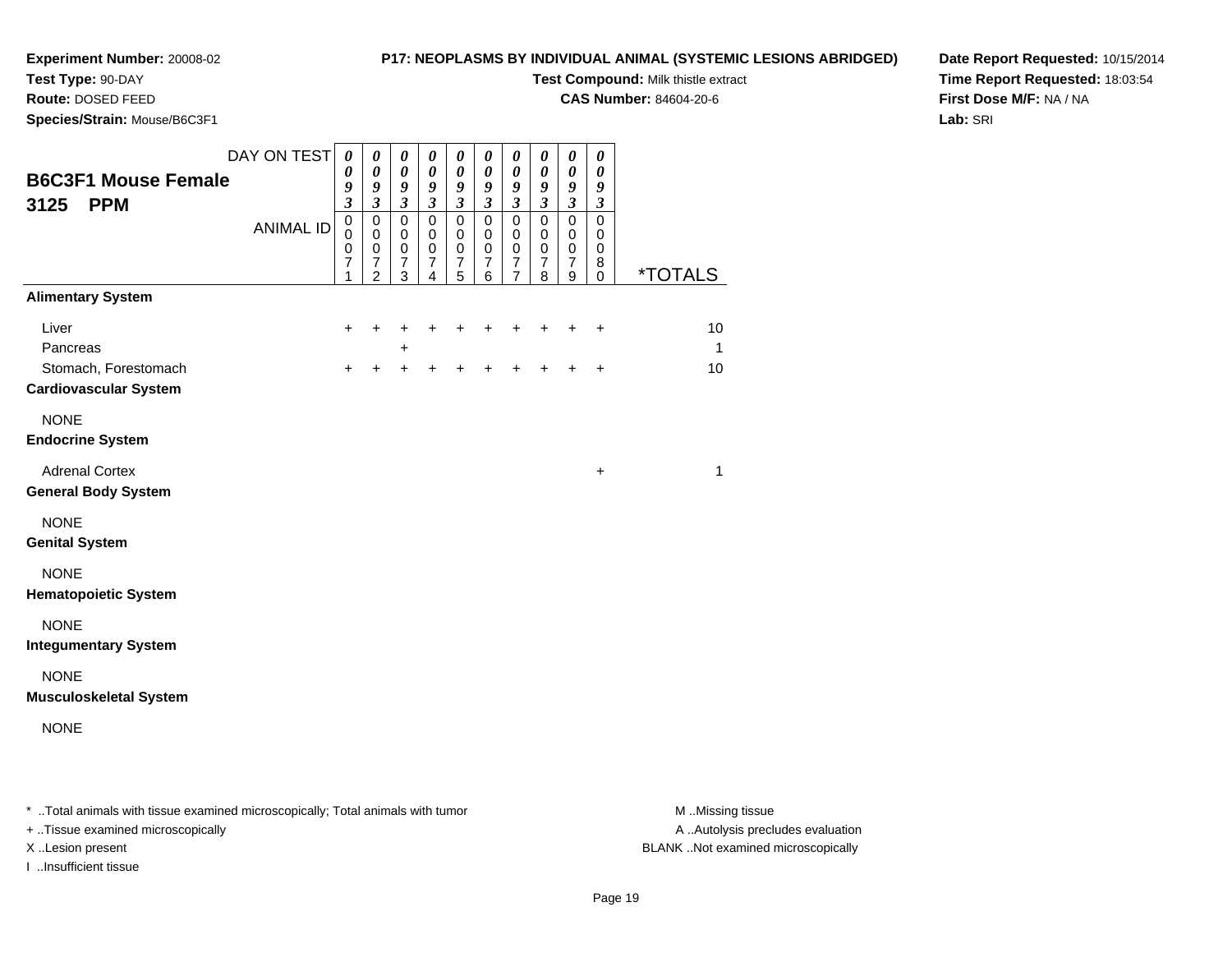#### **P17: NEOPLASMS BY INDIVIDUAL ANIMAL (SYSTEMIC LESIONS ABRIDGED)**

**Test Compound:** Milk thistle extract

**CAS Number:** 84604-20-6

**Species/Strain:** Mouse/B6C3F1

**Route:** DOSED FEED

**Date Report Requested:** 10/15/2014**Time Report Requested:** 18:03:55**First Dose M/F:** NA / NA**Lab:** SRI

| <b>B6C3F1 Mouse Female</b><br><b>PPM</b><br>3125 | DAY ON TEST<br><b>ANIMAL ID</b> | 0<br>0<br>9<br>3<br>$\pmb{0}$<br>0<br>0<br>7 | 0<br>$\boldsymbol{\theta}$<br>9<br>3<br>$\mathbf 0$<br>$\pmb{0}$<br>0<br>7<br>$\mathfrak{p}$ | 0<br>0<br>9<br>3<br>$\mathbf 0$<br>$\,0\,$<br>$\mathbf 0$<br>7<br>3 | 0<br>$\boldsymbol{\theta}$<br>9<br>3<br>$\Omega$<br>$\mathbf 0$<br>$\pmb{0}$<br>7<br>4 | 0<br>0<br>9<br>3<br>$\mathbf 0$<br>$\mathbf 0$<br>$\pmb{0}$<br>$\overline{7}$<br>5 | 0<br>0<br>9<br>$\boldsymbol{\beta}$<br>$\mathbf 0$<br>$\mathbf 0$<br>0<br>$\overline{7}$<br>6 | 0<br>0<br>9<br>3<br>$\mathbf 0$<br>$\pmb{0}$<br>$\pmb{0}$<br>$\overline{7}$<br>$\overline{7}$ | 0<br>$\boldsymbol{\theta}$<br>9<br>$\mathfrak{z}$<br>$\mathbf 0$<br>$\,0\,$<br>$\,0\,$<br>$\overline{7}$<br>8 | 0<br>0<br>9<br>3<br>$\mathbf 0$<br>$\mathbf 0$<br>$\pmb{0}$<br>7<br>9 | 0<br>$\boldsymbol{\theta}$<br>9<br>3<br>$\mathbf 0$<br>0<br>$\pmb{0}$<br>8<br>$\mathbf 0$ | <i><b>*TOTALS</b></i> |  |
|--------------------------------------------------|---------------------------------|----------------------------------------------|----------------------------------------------------------------------------------------------|---------------------------------------------------------------------|----------------------------------------------------------------------------------------|------------------------------------------------------------------------------------|-----------------------------------------------------------------------------------------------|-----------------------------------------------------------------------------------------------|---------------------------------------------------------------------------------------------------------------|-----------------------------------------------------------------------|-------------------------------------------------------------------------------------------|-----------------------|--|
| <b>Nervous System</b>                            |                                 |                                              |                                                                                              |                                                                     |                                                                                        |                                                                                    |                                                                                               |                                                                                               |                                                                                                               |                                                                       |                                                                                           |                       |  |
| <b>NONE</b><br><b>Respiratory System</b>         |                                 |                                              |                                                                                              |                                                                     |                                                                                        |                                                                                    |                                                                                               |                                                                                               |                                                                                                               |                                                                       |                                                                                           |                       |  |
| <b>NONE</b><br><b>Special Senses System</b>      |                                 |                                              |                                                                                              |                                                                     |                                                                                        |                                                                                    |                                                                                               |                                                                                               |                                                                                                               |                                                                       |                                                                                           |                       |  |
| <b>NONE</b><br><b>Urinary System</b>             |                                 |                                              |                                                                                              |                                                                     |                                                                                        |                                                                                    |                                                                                               |                                                                                               |                                                                                                               |                                                                       |                                                                                           |                       |  |
| <b>NONE</b><br><b>SYSTEMIC LESIONS</b>           |                                 |                                              |                                                                                              |                                                                     |                                                                                        |                                                                                    |                                                                                               |                                                                                               |                                                                                                               |                                                                       |                                                                                           |                       |  |
| Multiple Organ                                   |                                 |                                              |                                                                                              |                                                                     |                                                                                        |                                                                                    |                                                                                               |                                                                                               |                                                                                                               |                                                                       | ٠                                                                                         | 10                    |  |

\* ..Total animals with tissue examined microscopically; Total animals with tumor **M** . Missing tissue M ..Missing tissue

+ ..Tissue examined microscopically

I ..Insufficient tissue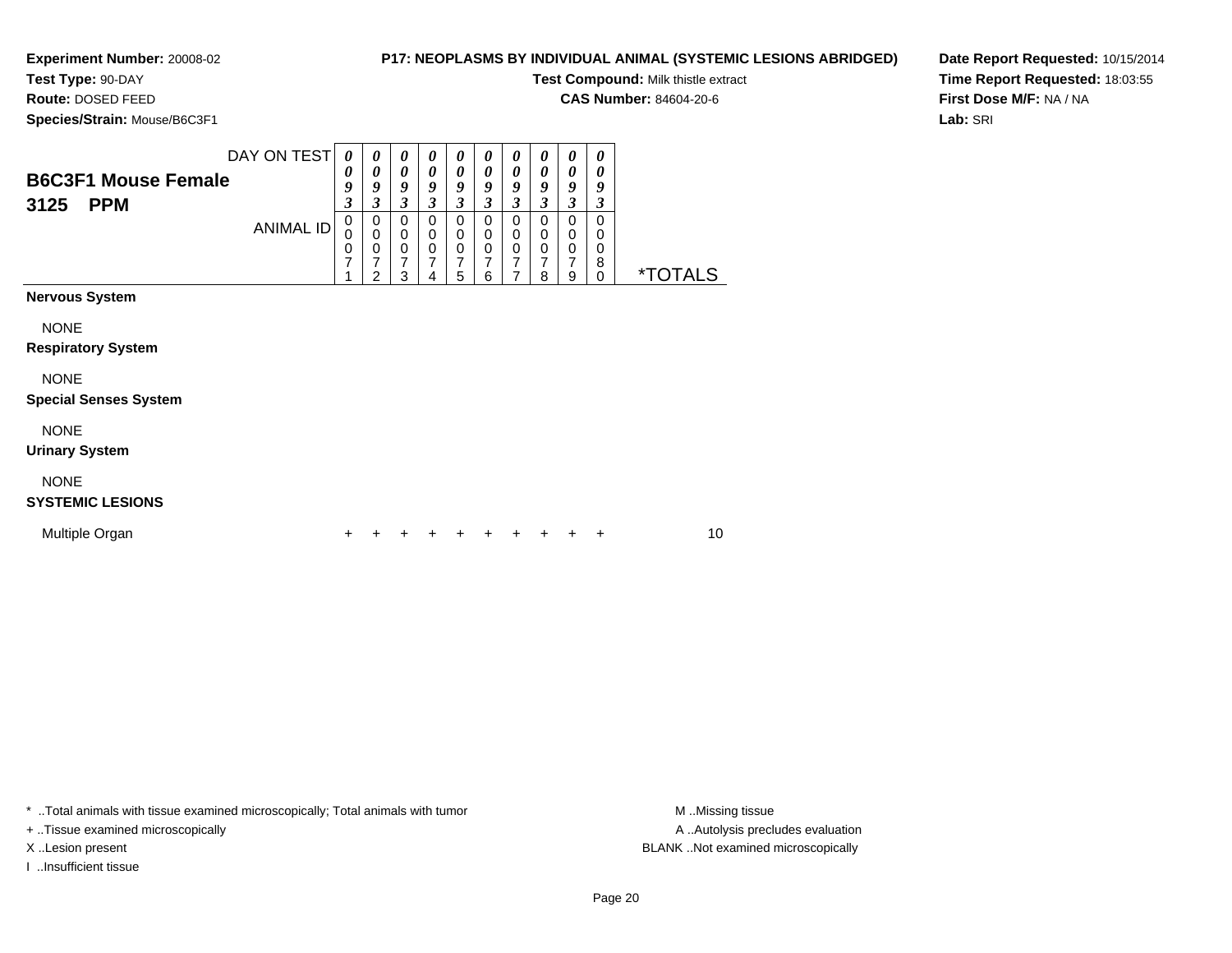## **Test Type:** 90-DAY

**Route:** DOSED FEED

**Species/Strain:** Mouse/B6C3F1

#### **P17: NEOPLASMS BY INDIVIDUAL ANIMAL (SYSTEMIC LESIONS ABRIDGED)**

**Test Compound:** Milk thistle extract

**CAS Number:** 84604-20-6

**Date Report Requested:** 10/15/2014**Time Report Requested:** 18:03:55**First Dose M/F:** NA / NA**Lab:** SRI

| <b>B6C3F1 Mouse Female</b><br>6250<br><b>PPM</b>              | DAY ON TEST<br><b>ANIMAL ID</b>                              | $\boldsymbol{\theta}$<br>$\boldsymbol{\theta}$<br>9<br>$\boldsymbol{\beta}$<br>$\mathbf 0$<br>$\mathbf 0$<br>$\pmb{0}$<br>8<br>1 | 0<br>$\boldsymbol{\theta}$<br>9<br>$\mathfrak{z}$<br>$\mathbf 0$<br>$\mathbf 0$<br>$\mathbf 0$<br>$\bf 8$<br>$\overline{2}$ | $\boldsymbol{\theta}$<br>$\boldsymbol{\theta}$<br>$\boldsymbol{g}$<br>$\mathfrak{z}$<br>$\mathbf 0$<br>$\pmb{0}$<br>$\pmb{0}$<br>$\bf8$<br>$\overline{3}$ | 0<br>0<br>9<br>$\mathfrak{z}$<br>$\mathbf 0$<br>$\mathbf 0$<br>$\mathbf 0$<br>8<br>$\overline{4}$ | $\boldsymbol{\theta}$<br>$\boldsymbol{\theta}$<br>9<br>$\mathfrak{z}$<br>$\mathbf 0$<br>$\mathbf 0$<br>$\mathbf 0$<br>$\bf8$<br>5 | 0<br>$\boldsymbol{\theta}$<br>$\boldsymbol{g}$<br>$\mathfrak{z}$<br>$\mathbf 0$<br>0<br>$\pmb{0}$<br>8<br>6 | $\boldsymbol{\theta}$<br>0<br>$\boldsymbol{g}$<br>$\mathfrak{z}$<br>$\mathbf 0$<br>0<br>$\mathbf 0$<br>$\bf 8$<br>$\overline{7}$ | $\boldsymbol{\theta}$<br>$\boldsymbol{\theta}$<br>$\boldsymbol{g}$<br>$\mathfrak{z}$<br>$\mathbf 0$<br>0<br>$\pmb{0}$<br>8<br>8 | $\boldsymbol{\theta}$<br>$\boldsymbol{\theta}$<br>$\boldsymbol{g}$<br>$\mathfrak{z}$<br>$\mathbf 0$<br>$\mathbf 0$<br>$\pmb{0}$<br>$\bf8$<br>$\overline{9}$ | 0<br>$\boldsymbol{\theta}$<br>$\boldsymbol{g}$<br>$\boldsymbol{\beta}$<br>$\mathbf 0$<br>0<br>$\pmb{0}$<br>9<br>$\Omega$ | <i><b>*TOTALS</b></i> |
|---------------------------------------------------------------|--------------------------------------------------------------|----------------------------------------------------------------------------------------------------------------------------------|-----------------------------------------------------------------------------------------------------------------------------|-----------------------------------------------------------------------------------------------------------------------------------------------------------|---------------------------------------------------------------------------------------------------|-----------------------------------------------------------------------------------------------------------------------------------|-------------------------------------------------------------------------------------------------------------|----------------------------------------------------------------------------------------------------------------------------------|---------------------------------------------------------------------------------------------------------------------------------|-------------------------------------------------------------------------------------------------------------------------------------------------------------|--------------------------------------------------------------------------------------------------------------------------|-----------------------|
| <b>Alimentary System</b>                                      |                                                              |                                                                                                                                  |                                                                                                                             |                                                                                                                                                           |                                                                                                   |                                                                                                                                   |                                                                                                             |                                                                                                                                  |                                                                                                                                 |                                                                                                                                                             |                                                                                                                          |                       |
| Liver<br>Stomach, Forestomach<br><b>Cardiovascular System</b> |                                                              | +<br>$\ddot{+}$                                                                                                                  | +<br>$\ddot{+}$                                                                                                             | +<br>$\ddot{+}$                                                                                                                                           | +<br>$\ddot{+}$                                                                                   | +<br>$+$                                                                                                                          | $\ddot{}$<br>$\ddot{+}$                                                                                     | +<br>$+$                                                                                                                         | +<br>$+$                                                                                                                        | +<br>$+$                                                                                                                                                    | $\ddot{}$<br>$\ddot{}$                                                                                                   | 10<br>10              |
| <b>NONE</b><br><b>Endocrine System</b>                        |                                                              |                                                                                                                                  |                                                                                                                             |                                                                                                                                                           |                                                                                                   |                                                                                                                                   |                                                                                                             |                                                                                                                                  |                                                                                                                                 |                                                                                                                                                             |                                                                                                                          |                       |
| <b>NONE</b><br><b>General Body System</b>                     |                                                              |                                                                                                                                  |                                                                                                                             |                                                                                                                                                           |                                                                                                   |                                                                                                                                   |                                                                                                             |                                                                                                                                  |                                                                                                                                 |                                                                                                                                                             |                                                                                                                          |                       |
| <b>NONE</b><br><b>Genital System</b>                          |                                                              |                                                                                                                                  |                                                                                                                             |                                                                                                                                                           |                                                                                                   |                                                                                                                                   |                                                                                                             |                                                                                                                                  |                                                                                                                                 |                                                                                                                                                             |                                                                                                                          |                       |
| <b>NONE</b><br><b>Hematopoietic System</b>                    |                                                              |                                                                                                                                  |                                                                                                                             |                                                                                                                                                           |                                                                                                   |                                                                                                                                   |                                                                                                             |                                                                                                                                  |                                                                                                                                 |                                                                                                                                                             |                                                                                                                          |                       |
| <b>NONE</b><br><b>Integumentary System</b>                    |                                                              |                                                                                                                                  |                                                                                                                             |                                                                                                                                                           |                                                                                                   |                                                                                                                                   |                                                                                                             |                                                                                                                                  |                                                                                                                                 |                                                                                                                                                             |                                                                                                                          |                       |
| <b>NONE</b><br><b>Musculoskeletal System</b>                  |                                                              |                                                                                                                                  |                                                                                                                             |                                                                                                                                                           |                                                                                                   |                                                                                                                                   |                                                                                                             |                                                                                                                                  |                                                                                                                                 |                                                                                                                                                             |                                                                                                                          |                       |
| <b>NONE</b><br><b>Nervous System</b>                          |                                                              |                                                                                                                                  |                                                                                                                             |                                                                                                                                                           |                                                                                                   |                                                                                                                                   |                                                                                                             |                                                                                                                                  |                                                                                                                                 |                                                                                                                                                             |                                                                                                                          |                       |
| $\sim$<br>$\cdots$                                            | $\sim$ $\sim$ $\sim$ $\sim$ $\sim$ $\sim$ $\sim$ $\sim$<br>. |                                                                                                                                  |                                                                                                                             |                                                                                                                                                           |                                                                                                   |                                                                                                                                   |                                                                                                             |                                                                                                                                  |                                                                                                                                 |                                                                                                                                                             |                                                                                                                          | .                     |

\* ..Total animals with tissue examined microscopically; Total animals with tumor **M** ...Missing tissue M ...Missing tissue

+ ..Tissue examined microscopically

I ..Insufficient tissue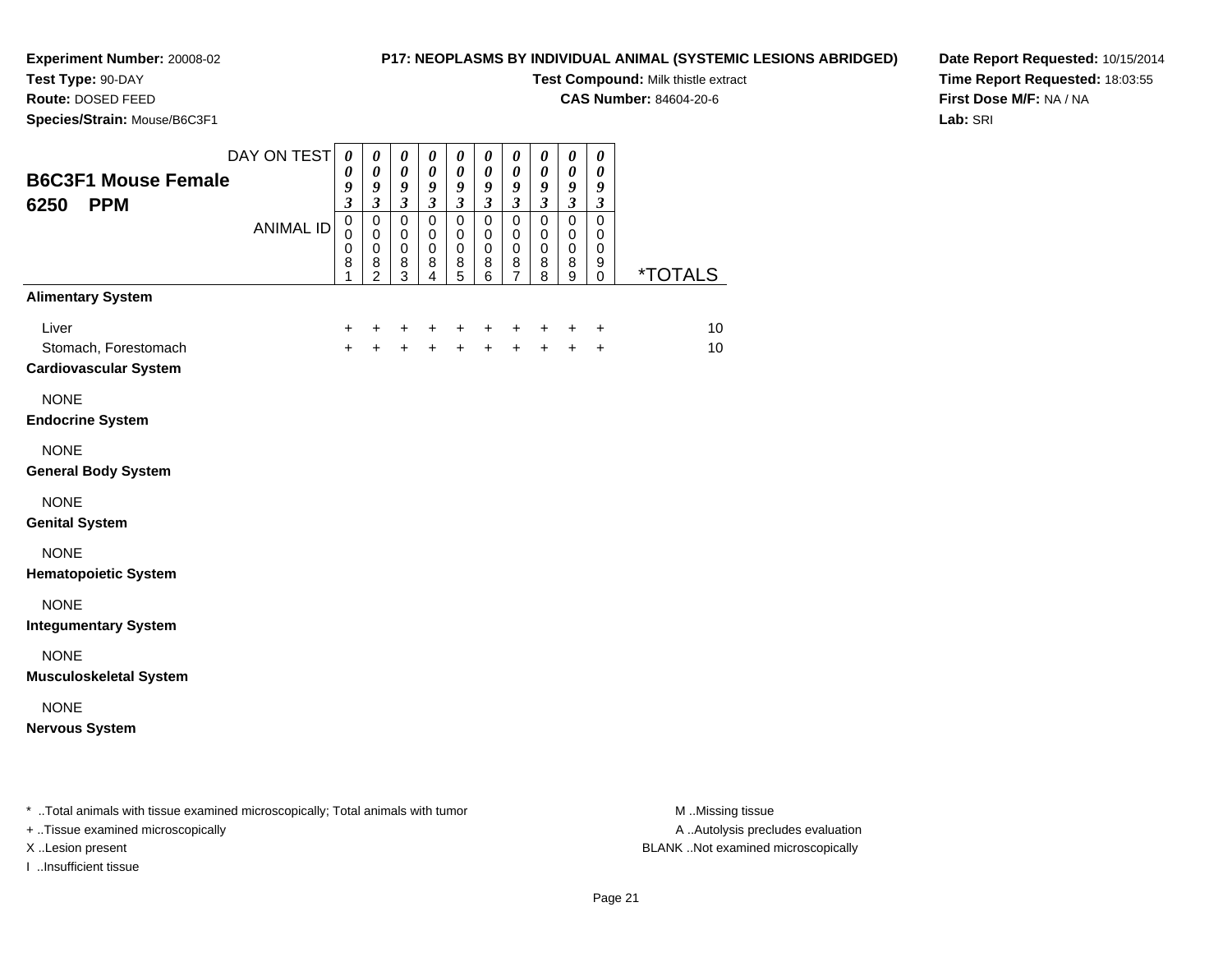#### **P17: NEOPLASMS BY INDIVIDUAL ANIMAL (SYSTEMIC LESIONS ABRIDGED)**

**Test Compound:** Milk thistle extract

**CAS Number:** 84604-20-6

**Species/Strain:** Mouse/B6C3F1

**Route:** DOSED FEED

**Date Report Requested:** 10/15/2014**Time Report Requested:** 18:03:55**First Dose M/F:** NA / NA**Lab:** SRI

| <b>B6C3F1 Mouse Female</b><br>6250<br><b>PPM</b> | DAY ON TEST<br>ANIMAL ID | 0<br>$\boldsymbol{\theta}$<br>9<br>$\mathfrak{z}$<br>$\mathbf 0$<br>0<br>0<br>8 | 0<br>0<br>9<br>3<br>0<br>$\mathbf 0$<br>0<br>8<br>2 | 0<br>$\boldsymbol{\theta}$<br>9<br>3<br>0<br>0<br>$\,0\,$<br>8<br>3 | 0<br>$\boldsymbol{\theta}$<br>9<br>3<br>0<br>0<br>$\mathbf 0$<br>8<br>4 | 0<br>0<br>9<br>3<br>0<br>0<br>$\mathbf 0$<br>8<br>5 | 0<br>$\boldsymbol{\theta}$<br>9<br>3<br>$\mathbf 0$<br>0<br>$\mathbf 0$<br>8<br>6 | 0<br>0<br>9<br>3<br>0<br>0<br>$\mathbf 0$<br>8<br>7 | $\boldsymbol{\theta}$<br>0<br>9<br>3<br>0<br>$\mathbf 0$<br>$\mathbf 0$<br>8<br>8 | 0<br>0<br>9<br>3<br>0<br>$\mathbf 0$<br>$\mathbf 0$<br>8<br>9 | $\boldsymbol{\theta}$<br>$\boldsymbol{\theta}$<br>9<br>$\boldsymbol{\beta}$<br>0<br>0<br>$\mathbf 0$<br>9<br>$\mathbf 0$ | <i><b>*TOTALS</b></i> |  |
|--------------------------------------------------|--------------------------|---------------------------------------------------------------------------------|-----------------------------------------------------|---------------------------------------------------------------------|-------------------------------------------------------------------------|-----------------------------------------------------|-----------------------------------------------------------------------------------|-----------------------------------------------------|-----------------------------------------------------------------------------------|---------------------------------------------------------------|--------------------------------------------------------------------------------------------------------------------------|-----------------------|--|
| <b>NONE</b><br><b>Respiratory System</b>         |                          |                                                                                 |                                                     |                                                                     |                                                                         |                                                     |                                                                                   |                                                     |                                                                                   |                                                               |                                                                                                                          |                       |  |
| <b>NONE</b><br><b>Special Senses System</b>      |                          |                                                                                 |                                                     |                                                                     |                                                                         |                                                     |                                                                                   |                                                     |                                                                                   |                                                               |                                                                                                                          |                       |  |
| <b>NONE</b><br><b>Urinary System</b>             |                          |                                                                                 |                                                     |                                                                     |                                                                         |                                                     |                                                                                   |                                                     |                                                                                   |                                                               |                                                                                                                          |                       |  |
| <b>NONE</b><br><b>SYSTEMIC LESIONS</b>           |                          |                                                                                 |                                                     |                                                                     |                                                                         |                                                     |                                                                                   |                                                     |                                                                                   |                                                               |                                                                                                                          |                       |  |
| Multiple Organ                                   |                          | ٠                                                                               |                                                     |                                                                     |                                                                         |                                                     | ÷                                                                                 | +                                                   | ÷                                                                                 |                                                               | +                                                                                                                        | 10                    |  |

\* ..Total animals with tissue examined microscopically; Total animals with tumor **M** . Missing tissue M ..Missing tissue

+ ..Tissue examined microscopically

I ..Insufficient tissue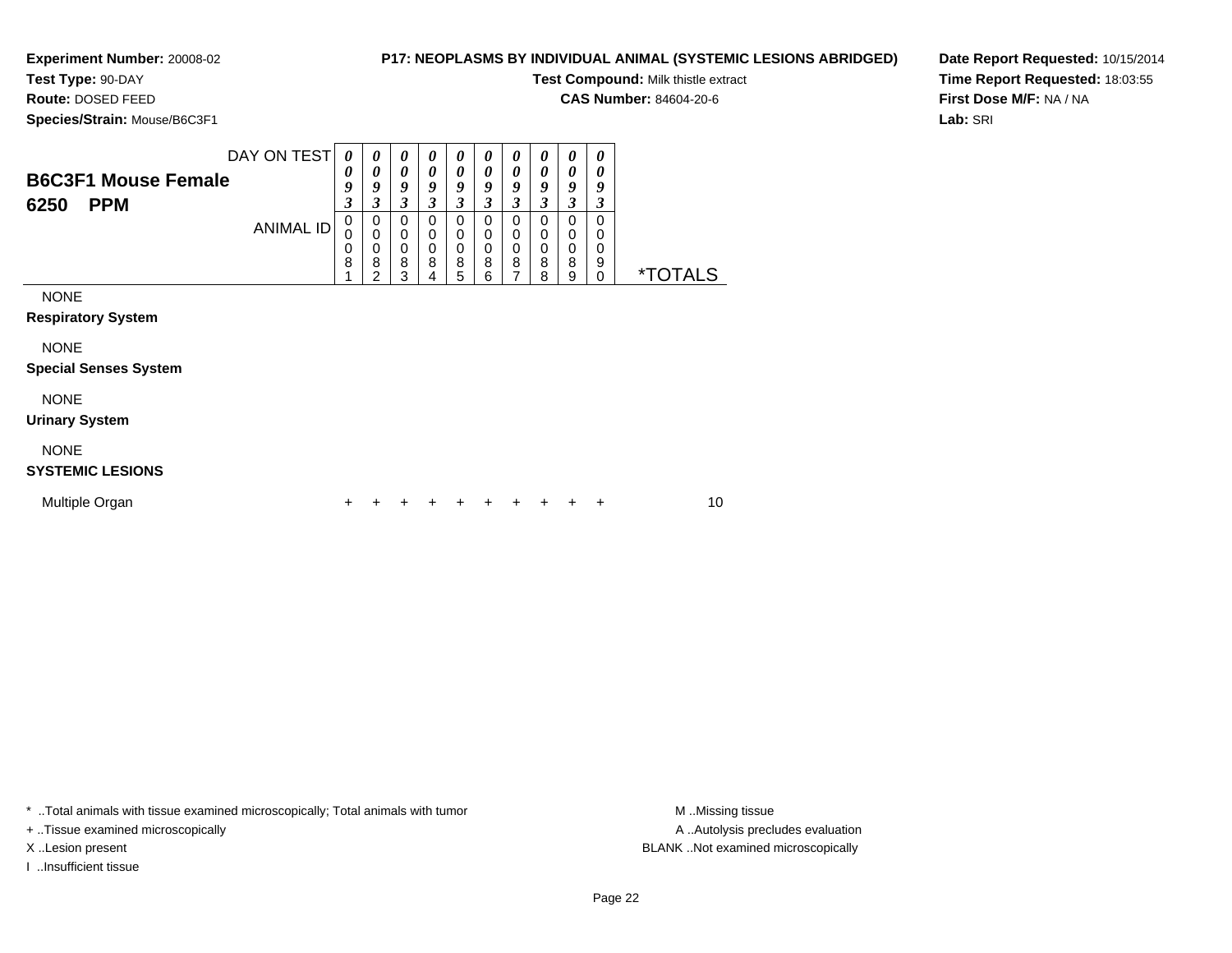#### **Test Type:** 90-DAY

**Route:** DOSED FEED

**Species/Strain:** Mouse/B6C3F1

#### **P17: NEOPLASMS BY INDIVIDUAL ANIMAL (SYSTEMIC LESIONS ABRIDGED)**

**Test Compound:** Milk thistle extract

**CAS Number:** 84604-20-6

**Date Report Requested:** 10/15/2014**Time Report Requested:** 18:03:55**First Dose M/F:** NA / NA**Lab:** SRI

| <b>B6C3F1 Mouse Female</b><br>12500 PPM                       | DAY ON TEST<br><b>ANIMAL ID</b> | $\boldsymbol{\theta}$<br>$\boldsymbol{\theta}$<br>9<br>$\mathfrak{z}$<br>$\pmb{0}$<br>$\Omega$<br>$\mathbf 0$<br>9<br>1 | $\boldsymbol{\theta}$<br>$\pmb{\theta}$<br>$\boldsymbol{9}$<br>$\boldsymbol{\beta}$<br>$\pmb{0}$<br>$\mathbf 0$<br>$\mathsf{O}\xspace$<br>$9\,$<br>$\overline{2}$ | 0<br>$\boldsymbol{\theta}$<br>9<br>$\mathfrak{z}$<br>$\overline{0}$<br>$\mathbf 0$<br>$\pmb{0}$<br>$\boldsymbol{9}$<br>$\overline{3}$ | $\pmb{\theta}$<br>$\boldsymbol{\theta}$<br>$\boldsymbol{g}$<br>$\mathfrak{z}$<br>$\pmb{0}$<br>$\mathbf 0$<br>$\mathbf 0$<br>$\begin{array}{c} 9 \\ 4 \end{array}$ | 0<br>$\pmb{\theta}$<br>9<br>$\boldsymbol{\beta}$<br>$\mathsf 0$<br>$\mathbf 0$<br>$\pmb{0}$<br>9<br>$\overline{5}$ | 0<br>$\pmb{\theta}$<br>9<br>$\boldsymbol{\mathfrak{z}}$<br>$\mathbf 0$<br>$\mathbf 0$<br>$\pmb{0}$<br>$\begin{array}{c} 9 \\ 6 \end{array}$ | 0<br>$\boldsymbol{\theta}$<br>9<br>$\boldsymbol{\beta}$<br>$\mathbf 0$<br>$\mathbf 0$<br>$\mathbf 0$<br>$\frac{9}{7}$ | 0<br>$\boldsymbol{\theta}$<br>9<br>$\mathfrak{z}$<br>$\overline{0}$<br>$\mathbf 0$<br>$\pmb{0}$<br>$\boldsymbol{9}$<br>$\overline{8}$ | 0<br>$\boldsymbol{\theta}$<br>9<br>$\boldsymbol{\beta}$<br>$\overline{0}$<br>$\mathbf 0$<br>$\pmb{0}$<br>$^9_9$ | $\boldsymbol{\theta}$<br>$\pmb{\theta}$<br>9<br>$\boldsymbol{\beta}$<br>$\overline{0}$<br>$\mathbf 0$<br>$\mathbf{1}$<br>$\mathbf 0$<br>$\mathbf 0$ | <i><b>*TOTALS</b></i> |
|---------------------------------------------------------------|---------------------------------|-------------------------------------------------------------------------------------------------------------------------|-------------------------------------------------------------------------------------------------------------------------------------------------------------------|---------------------------------------------------------------------------------------------------------------------------------------|-------------------------------------------------------------------------------------------------------------------------------------------------------------------|--------------------------------------------------------------------------------------------------------------------|---------------------------------------------------------------------------------------------------------------------------------------------|-----------------------------------------------------------------------------------------------------------------------|---------------------------------------------------------------------------------------------------------------------------------------|-----------------------------------------------------------------------------------------------------------------|-----------------------------------------------------------------------------------------------------------------------------------------------------|-----------------------|
| <b>Alimentary System</b>                                      |                                 |                                                                                                                         |                                                                                                                                                                   |                                                                                                                                       |                                                                                                                                                                   |                                                                                                                    |                                                                                                                                             |                                                                                                                       |                                                                                                                                       |                                                                                                                 |                                                                                                                                                     |                       |
| Liver<br>Stomach, Forestomach<br><b>Cardiovascular System</b> |                                 | $\ddot{}$<br>$+$                                                                                                        | +<br>$\ddot{}$                                                                                                                                                    | +<br>$+$                                                                                                                              | $\ddot{}$<br>$+$                                                                                                                                                  | +<br>$\ddot{}$                                                                                                     | +<br>$\ddot{}$                                                                                                                              | +<br>$\ddot{}$                                                                                                        | +<br>$+$                                                                                                                              | +<br>$\ddot{+}$                                                                                                 | $\ddot{}$<br>$+$                                                                                                                                    | 10<br>10              |
| <b>NONE</b><br><b>Endocrine System</b>                        |                                 |                                                                                                                         |                                                                                                                                                                   |                                                                                                                                       |                                                                                                                                                                   |                                                                                                                    |                                                                                                                                             |                                                                                                                       |                                                                                                                                       |                                                                                                                 |                                                                                                                                                     |                       |
| <b>NONE</b><br><b>General Body System</b>                     |                                 |                                                                                                                         |                                                                                                                                                                   |                                                                                                                                       |                                                                                                                                                                   |                                                                                                                    |                                                                                                                                             |                                                                                                                       |                                                                                                                                       |                                                                                                                 |                                                                                                                                                     |                       |
| <b>NONE</b><br><b>Genital System</b>                          |                                 |                                                                                                                         |                                                                                                                                                                   |                                                                                                                                       |                                                                                                                                                                   |                                                                                                                    |                                                                                                                                             |                                                                                                                       |                                                                                                                                       |                                                                                                                 |                                                                                                                                                     |                       |
| <b>Clitoral Gland</b><br><b>Hematopoietic System</b>          |                                 | $\ddot{}$                                                                                                               |                                                                                                                                                                   |                                                                                                                                       |                                                                                                                                                                   |                                                                                                                    |                                                                                                                                             |                                                                                                                       |                                                                                                                                       |                                                                                                                 |                                                                                                                                                     | 1                     |
| <b>NONE</b><br><b>Integumentary System</b>                    |                                 |                                                                                                                         |                                                                                                                                                                   |                                                                                                                                       |                                                                                                                                                                   |                                                                                                                    |                                                                                                                                             |                                                                                                                       |                                                                                                                                       |                                                                                                                 |                                                                                                                                                     |                       |
| <b>NONE</b><br><b>Musculoskeletal System</b>                  |                                 |                                                                                                                         |                                                                                                                                                                   |                                                                                                                                       |                                                                                                                                                                   |                                                                                                                    |                                                                                                                                             |                                                                                                                       |                                                                                                                                       |                                                                                                                 |                                                                                                                                                     |                       |
| <b>NONE</b><br><b>Nervous System</b>                          |                                 |                                                                                                                         |                                                                                                                                                                   |                                                                                                                                       |                                                                                                                                                                   |                                                                                                                    |                                                                                                                                             |                                                                                                                       |                                                                                                                                       |                                                                                                                 |                                                                                                                                                     |                       |

\* ..Total animals with tissue examined microscopically; Total animals with tumor **M** . Missing tissue M ..Missing tissue

+ ..Tissue examined microscopically

I ..Insufficient tissue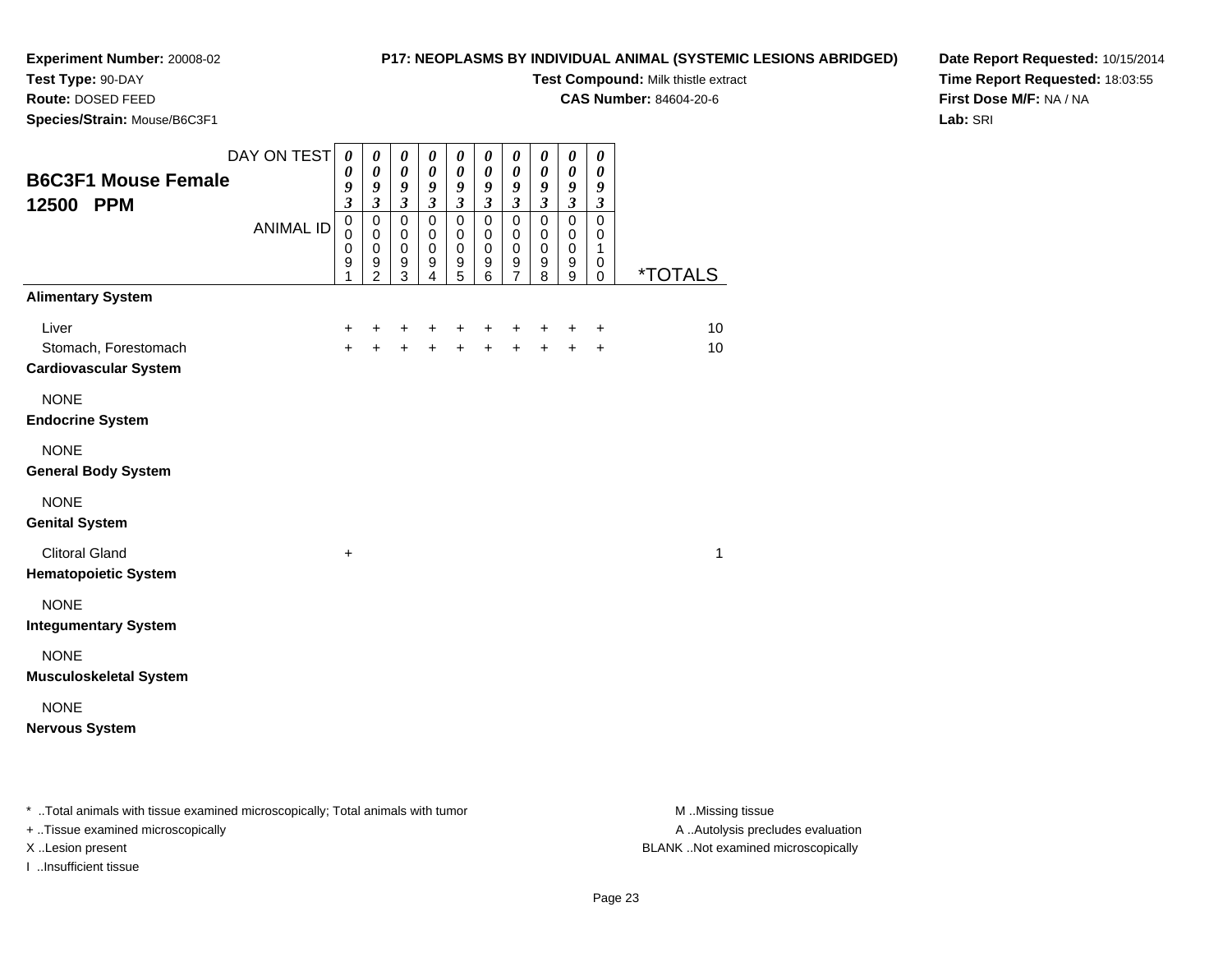#### **P17: NEOPLASMS BY INDIVIDUAL ANIMAL (SYSTEMIC LESIONS ABRIDGED)**

**Test Compound:** Milk thistle extract

**CAS Number:** 84604-20-6

**Species/Strain:** Mouse/B6C3F1

**Route:** DOSED FEED

**Date Report Requested:** 10/15/2014**Time Report Requested:** 18:03:55**First Dose M/F:** NA / NA**Lab:** SRI

| <b>B6C3F1 Mouse Female</b><br>12500<br><b>PPM</b>                                       | DAY ON TEST<br><b>ANIMAL ID</b> | $\boldsymbol{\theta}$<br>$\boldsymbol{\theta}$<br>9<br>3<br>0<br>0<br>0<br>9 | 0<br>0<br>9<br>3<br>0<br>0<br>0<br>9<br>$\mathcal{P}$ | 0<br>0<br>9<br>3<br>0<br>0<br>$\mathbf 0$<br>9 | 0<br>$\boldsymbol{\theta}$<br>9<br>$\boldsymbol{\beta}$<br>$\Omega$<br>$\mathbf 0$<br>$\mathbf 0$<br>9 | 0<br>0<br>9<br>3<br>$\Omega$<br>$\mathbf 0$<br>$\mathbf 0$<br>9 | $\boldsymbol{\theta}$<br>0<br>9<br>3<br>$\Omega$<br>$\mathbf 0$<br>$\mathbf 0$<br>9 | 0<br>0<br>9<br>3<br>0<br>$\mathbf 0$<br>$\mathbf 0$<br>9<br>7 | 0<br>0<br>9<br>3<br>0<br>0<br>$\pmb{0}$<br>$\boldsymbol{9}$<br>8 | $\boldsymbol{\theta}$<br>0<br>9<br>3<br>0<br>$\mathbf 0$<br>$\mathbf 0$<br>9 | 0<br>$\boldsymbol{\theta}$<br>9<br>$\boldsymbol{\beta}$<br>$\Omega$<br>0<br>0 | <i><b>*TOTALS</b></i> |  |
|-----------------------------------------------------------------------------------------|---------------------------------|------------------------------------------------------------------------------|-------------------------------------------------------|------------------------------------------------|--------------------------------------------------------------------------------------------------------|-----------------------------------------------------------------|-------------------------------------------------------------------------------------|---------------------------------------------------------------|------------------------------------------------------------------|------------------------------------------------------------------------------|-------------------------------------------------------------------------------|-----------------------|--|
| <b>NONE</b><br><b>Respiratory System</b><br><b>NONE</b><br><b>Special Senses System</b> |                                 |                                                                              |                                                       | 3                                              | 4                                                                                                      | 5                                                               | 6                                                                                   |                                                               |                                                                  | 9                                                                            | $\mathbf 0$                                                                   |                       |  |
| <b>NONE</b><br><b>Urinary System</b>                                                    |                                 |                                                                              |                                                       |                                                |                                                                                                        |                                                                 |                                                                                     |                                                               |                                                                  |                                                                              |                                                                               |                       |  |
| <b>NONE</b><br><b>SYSTEMIC LESIONS</b>                                                  |                                 |                                                                              |                                                       |                                                |                                                                                                        |                                                                 |                                                                                     |                                                               |                                                                  |                                                                              |                                                                               |                       |  |
| Multiple Organ                                                                          |                                 | +                                                                            |                                                       |                                                |                                                                                                        |                                                                 |                                                                                     | ٠                                                             | ÷                                                                | +                                                                            | ÷                                                                             | 10                    |  |

\* ..Total animals with tissue examined microscopically; Total animals with tumor **M** . Missing tissue M ..Missing tissue

+ ..Tissue examined microscopically

I ..Insufficient tissue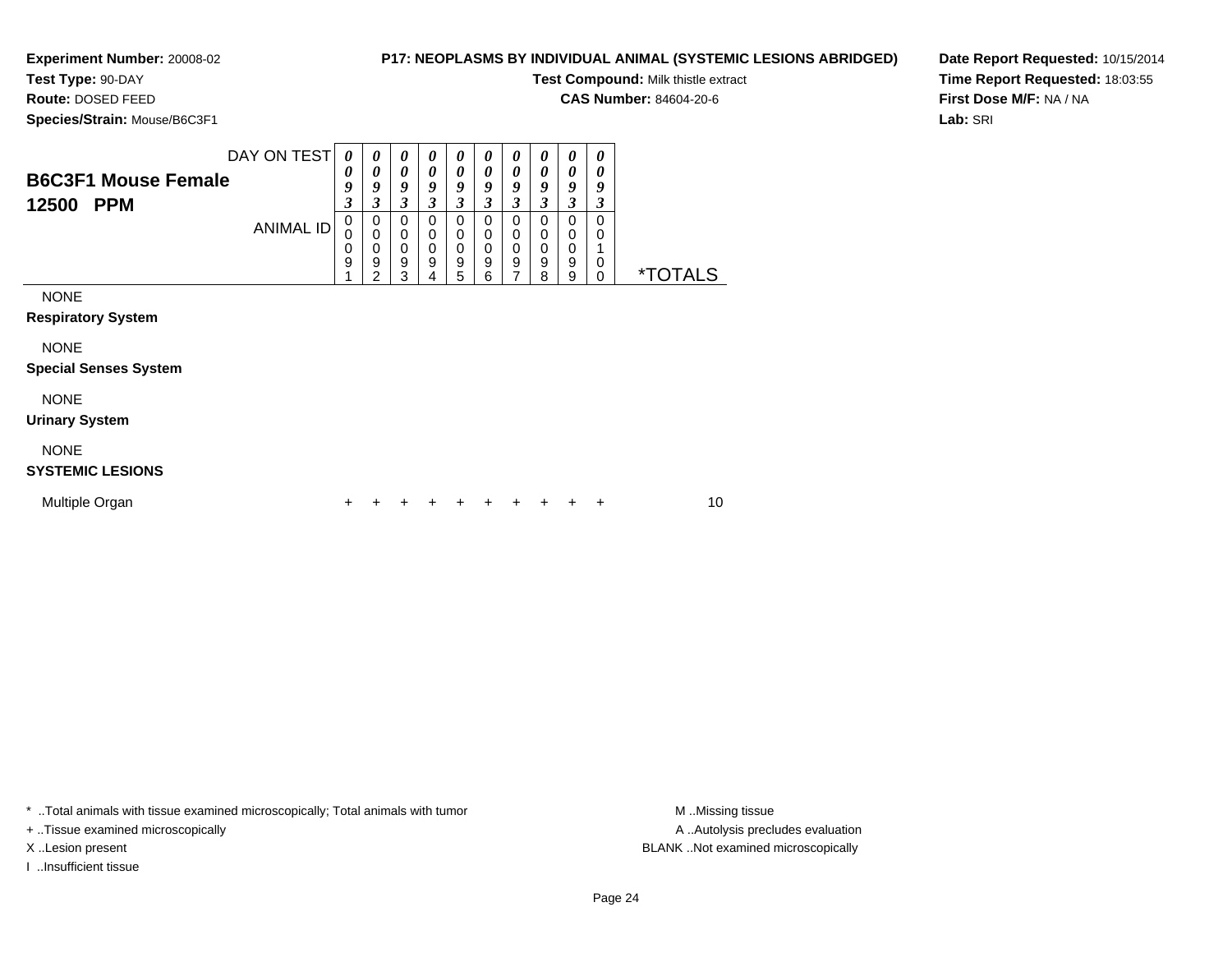**Test Type:** 90-DAY**Route:** DOSED FEED

## **P17: NEOPLASMS BY INDIVIDUAL ANIMAL (SYSTEMIC LESIONS ABRIDGED)**

**Test Compound:** Milk thistle extract

**CAS Number:** 84604-20-6

**Date Report Requested:** 10/15/2014**Time Report Requested:** 18:03:55**First Dose M/F:** NA / NA**Lab:** SRI

| Species/Strain: Mouse/B6C3F1                       |                  |                                                                |                                                                               |                                                                               |                                                              |                                                                |                                                         |                                                                 |                                                               |                                                                        |                                                                             |                       |
|----------------------------------------------------|------------------|----------------------------------------------------------------|-------------------------------------------------------------------------------|-------------------------------------------------------------------------------|--------------------------------------------------------------|----------------------------------------------------------------|---------------------------------------------------------|-----------------------------------------------------------------|---------------------------------------------------------------|------------------------------------------------------------------------|-----------------------------------------------------------------------------|-----------------------|
| <b>B6C3F1 Mouse Female</b><br>25000 PPM            | DAY ON TEST      | $\boldsymbol{\theta}$<br>0<br>9<br>$\boldsymbol{\mathfrak{z}}$ | $\boldsymbol{\theta}$<br>$\pmb{\theta}$<br>$\boldsymbol{g}$<br>$\mathfrak{z}$ | $\boldsymbol{\theta}$<br>$\pmb{\theta}$<br>$\boldsymbol{g}$<br>$\mathfrak{z}$ | $\pmb{\theta}$<br>$\pmb{\theta}$<br>9<br>$\mathfrak{z}$      | $\pmb{\theta}$<br>$\boldsymbol{\theta}$<br>9<br>$\mathfrak{z}$ | $\pmb{\theta}$<br>$\pmb{\theta}$<br>9<br>$\mathfrak{z}$ | $\pmb{\theta}$<br>$\pmb{\theta}$<br>9<br>$\mathfrak{z}$         | $\pmb{\theta}$<br>$\pmb{\theta}$<br>9<br>$\boldsymbol{\beta}$ | $\pmb{\theta}$<br>$\pmb{\theta}$<br>$\boldsymbol{g}$<br>$\mathfrak{z}$ | $\boldsymbol{\theta}$<br>$\boldsymbol{\theta}$<br>9<br>$\boldsymbol{\beta}$ |                       |
|                                                    | <b>ANIMAL ID</b> | $\overline{0}$<br>$\mathbf 0$<br>1<br>$\,0\,$<br>1             | $\mathsf 0$<br>$\mathbf 0$<br>$\mathbf{1}$<br>$\mathbf 0$<br>2                | $\mathsf 0$<br>$\pmb{0}$<br>$\mathbf{1}$<br>$\pmb{0}$<br>3                    | $\mathsf 0$<br>$\mathbf 0$<br>$\mathbf{1}$<br>$\pmb{0}$<br>4 | $\mathsf 0$<br>$\mathbf 0$<br>$\mathbf{1}$<br>$\mathbf 0$<br>5 | $\mathbf 0$<br>0<br>$\mathbf{1}$<br>$\pmb{0}$<br>6      | $\mathbf 0$<br>0<br>$\mathbf{1}$<br>$\pmb{0}$<br>$\overline{7}$ | $\mathsf 0$<br>$\mathbf 0$<br>1<br>$\mathbf 0$<br>8           | $\overline{0}$<br>0<br>$\mathbf{1}$<br>$\mathbf 0$<br>9                | $\mathsf 0$<br>0<br>$\mathbf{1}$<br>$\mathbf{1}$<br>0                       | <i><b>*TOTALS</b></i> |
| <b>Alimentary System</b>                           |                  |                                                                |                                                                               |                                                                               |                                                              |                                                                |                                                         |                                                                 |                                                               |                                                                        |                                                                             |                       |
| Liver                                              |                  | +                                                              | $\ddot{}$                                                                     | +                                                                             | $\ddot{}$                                                    | +                                                              | $\ddot{}$                                               | +                                                               | $\ddot{}$                                                     | +                                                                      | $\ddot{}$                                                                   | 10                    |
| Stomach, Forestomach                               |                  | $+$                                                            | $\ddot{}$                                                                     | $+$                                                                           | $+$                                                          | $+$                                                            | $\ddot{}$                                               | $+$                                                             | $+$                                                           | $\ddot{}$                                                              | $\ddot{}$                                                                   | 10                    |
| Stomach, Glandular<br><b>Cardiovascular System</b> |                  | $\ddot{}$                                                      | $+$                                                                           | $+$                                                                           | $+$                                                          | $+$                                                            | $\ddot{}$                                               | $+$                                                             |                                                               | $+$ $+$                                                                | $\ddot{}$                                                                   | 10                    |
| <b>NONE</b><br><b>Endocrine System</b>             |                  |                                                                |                                                                               |                                                                               |                                                              |                                                                |                                                         |                                                                 |                                                               |                                                                        |                                                                             |                       |
| <b>NONE</b><br><b>General Body System</b>          |                  |                                                                |                                                                               |                                                                               |                                                              |                                                                |                                                         |                                                                 |                                                               |                                                                        |                                                                             |                       |
| <b>NONE</b><br><b>Genital System</b>               |                  |                                                                |                                                                               |                                                                               |                                                              |                                                                |                                                         |                                                                 |                                                               |                                                                        |                                                                             |                       |
| <b>NONE</b><br><b>Hematopoietic System</b>         |                  |                                                                |                                                                               |                                                                               |                                                              |                                                                |                                                         |                                                                 |                                                               |                                                                        |                                                                             |                       |
| <b>NONE</b><br><b>Integumentary System</b>         |                  |                                                                |                                                                               |                                                                               |                                                              |                                                                |                                                         |                                                                 |                                                               |                                                                        |                                                                             |                       |
| <b>NONE</b><br><b>Musculoskeletal System</b>       |                  |                                                                |                                                                               |                                                                               |                                                              |                                                                |                                                         |                                                                 |                                                               |                                                                        |                                                                             |                       |
| <b>NONE</b>                                        |                  |                                                                |                                                                               |                                                                               |                                                              |                                                                |                                                         |                                                                 |                                                               |                                                                        |                                                                             |                       |
|                                                    |                  |                                                                |                                                                               |                                                                               |                                                              |                                                                |                                                         |                                                                 |                                                               |                                                                        |                                                                             |                       |

\* ..Total animals with tissue examined microscopically; Total animals with tumor **M** . Missing tissue M ..Missing tissue

+ ..Tissue examined microscopically

I ..Insufficient tissue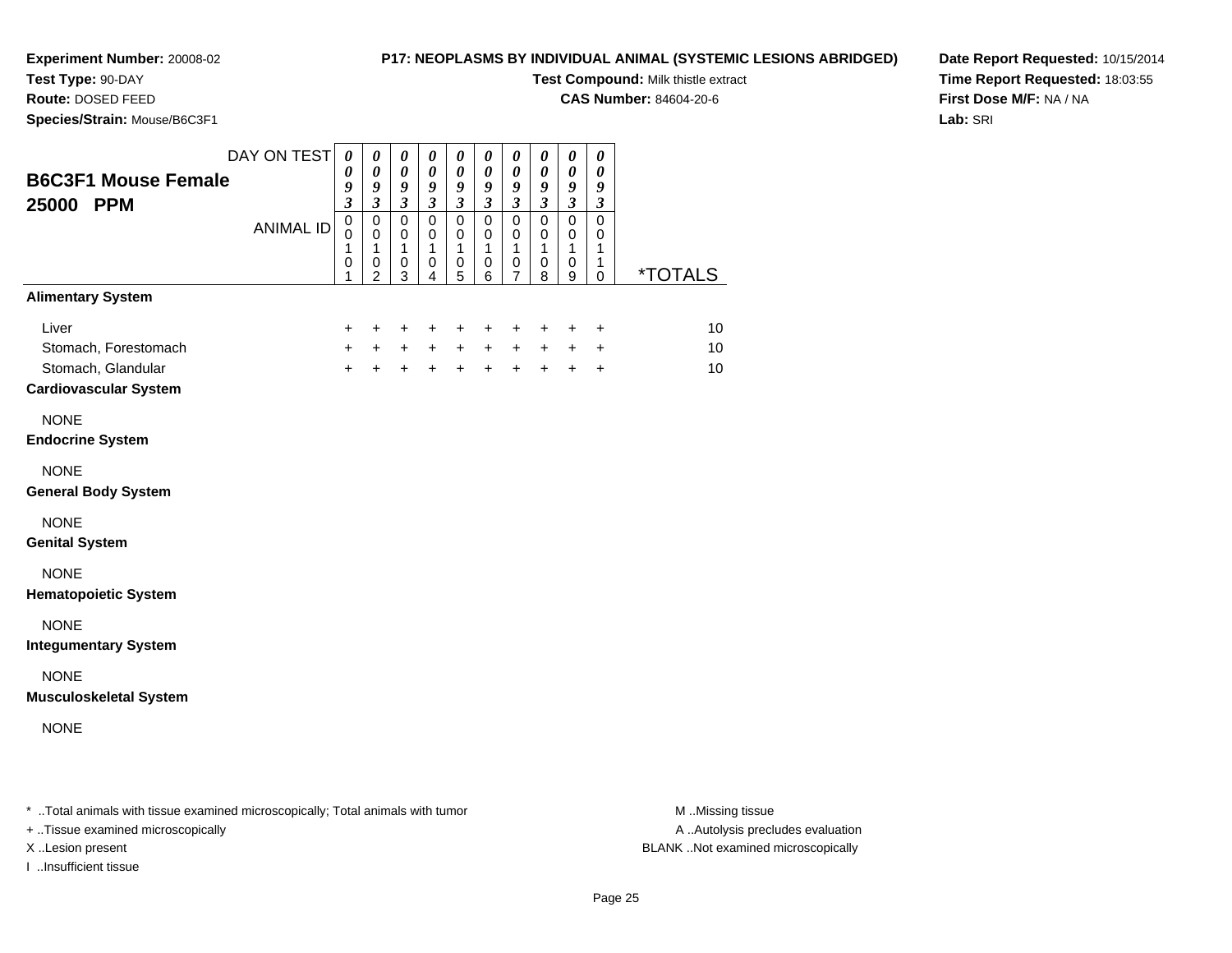#### **P17: NEOPLASMS BY INDIVIDUAL ANIMAL (SYSTEMIC LESIONS ABRIDGED)**

**Test Compound:** Milk thistle extract

**CAS Number:** 84604-20-6

**Species/Strain:** Mouse/B6C3F1

**Route:** DOSED FEED

**Date Report Requested:** 10/15/2014**Time Report Requested:** 18:03:55**First Dose M/F:** NA / NA**Lab:** SRI

| <b>B6C3F1 Mouse Female</b><br>25000<br><b>PPM</b> | DAY ON TEST<br><b>ANIMAL ID</b> | 0<br>0<br>9<br>$\boldsymbol{\mathfrak{z}}$<br>$\pmb{0}$<br>0<br>1<br>0 | 0<br>0<br>9<br>3<br>0<br>$\mathbf 0$<br>1<br>0<br>2 | 0<br>0<br>9<br>3<br>$\mathbf 0$<br>0<br>1<br>0<br>3 | 0<br>0<br>9<br>3<br>$\Omega$<br>$\mathbf 0$<br>0<br>4 | 0<br>0<br>9<br>$\boldsymbol{\beta}$<br>$\Omega$<br>0<br>1<br>$\mathbf 0$<br>5 | 0<br>0<br>9<br>3<br>$\Omega$<br>$\mathbf 0$<br>1<br>$\mathbf 0$<br>6 | $\boldsymbol{\theta}$<br>0<br>9<br>3<br>0<br>0<br>1<br>$\mathbf 0$<br>$\overline{7}$ | $\boldsymbol{\theta}$<br>$\boldsymbol{\theta}$<br>9<br>3<br>0<br>$\mathbf 0$<br>1<br>$\,0\,$<br>8 | $\boldsymbol{\theta}$<br>$\boldsymbol{\theta}$<br>9<br>3<br>0<br>0<br>1<br>0<br>9 | 0<br>$\boldsymbol{\theta}$<br>9<br>3<br>0<br>0<br>1<br>1<br>0 | <i><b>*TOTALS</b></i> |    |
|---------------------------------------------------|---------------------------------|------------------------------------------------------------------------|-----------------------------------------------------|-----------------------------------------------------|-------------------------------------------------------|-------------------------------------------------------------------------------|----------------------------------------------------------------------|--------------------------------------------------------------------------------------|---------------------------------------------------------------------------------------------------|-----------------------------------------------------------------------------------|---------------------------------------------------------------|-----------------------|----|
| <b>Nervous System</b>                             |                                 |                                                                        |                                                     |                                                     |                                                       |                                                                               |                                                                      |                                                                                      |                                                                                                   |                                                                                   |                                                               |                       |    |
| <b>NONE</b><br><b>Respiratory System</b>          |                                 |                                                                        |                                                     |                                                     |                                                       |                                                                               |                                                                      |                                                                                      |                                                                                                   |                                                                                   |                                                               |                       |    |
| <b>NONE</b><br><b>Special Senses System</b>       |                                 |                                                                        |                                                     |                                                     |                                                       |                                                                               |                                                                      |                                                                                      |                                                                                                   |                                                                                   |                                                               |                       |    |
| <b>NONE</b><br><b>Urinary System</b>              |                                 |                                                                        |                                                     |                                                     |                                                       |                                                                               |                                                                      |                                                                                      |                                                                                                   |                                                                                   |                                                               |                       |    |
| <b>NONE</b><br><b>SYSTEMIC LESIONS</b>            |                                 |                                                                        |                                                     |                                                     |                                                       |                                                                               |                                                                      |                                                                                      |                                                                                                   |                                                                                   |                                                               |                       |    |
| Multiple Organ                                    |                                 |                                                                        |                                                     |                                                     |                                                       |                                                                               |                                                                      |                                                                                      |                                                                                                   |                                                                                   | ÷                                                             |                       | 10 |

\* ..Total animals with tissue examined microscopically; Total animals with tumor **M** . Missing tissue M ..Missing tissue

+ ..Tissue examined microscopically

I ..Insufficient tissue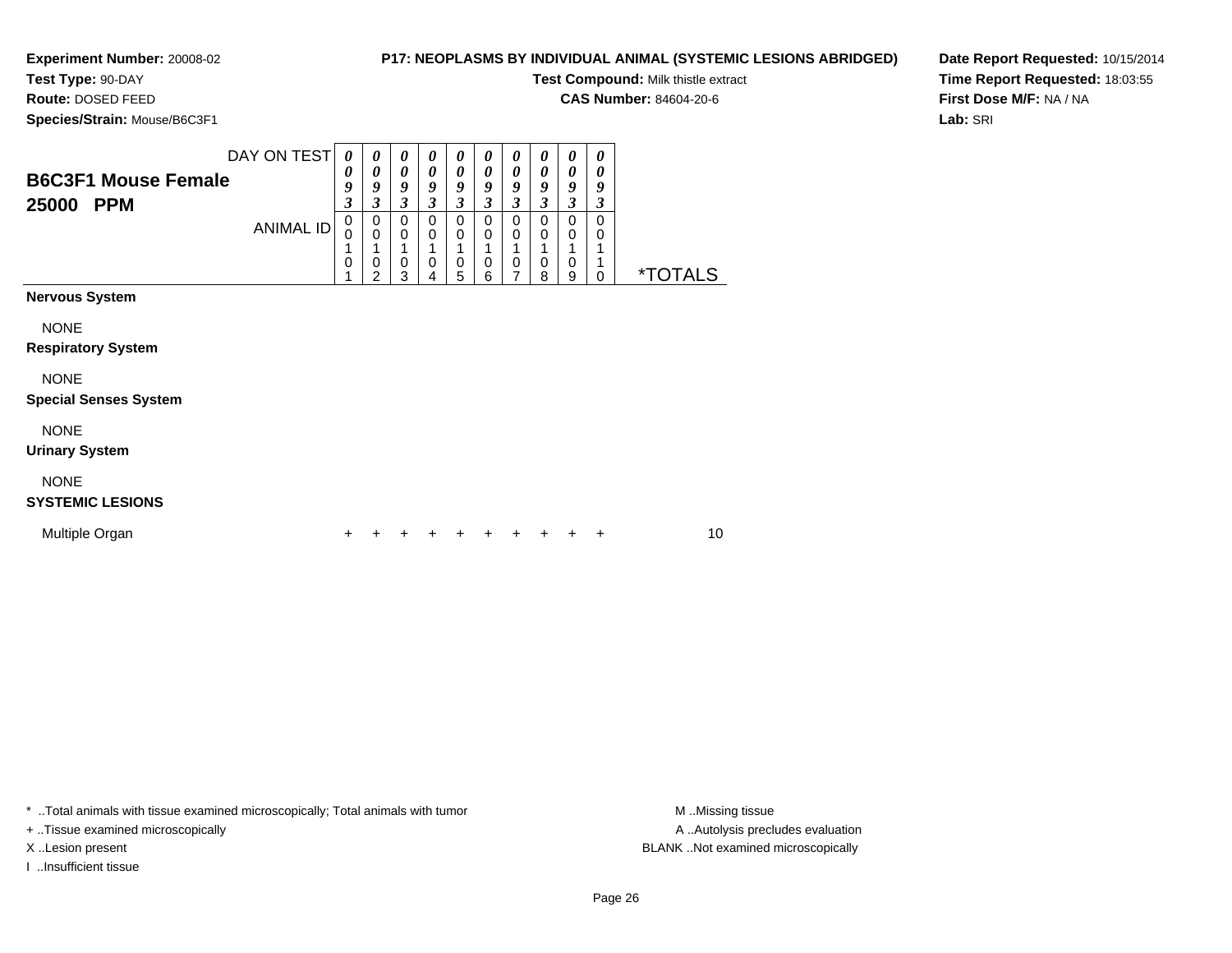#### **Test Type:** 90-DAY

**Route:** DOSED FEED

**Species/Strain:** Mouse/B6C3F1

#### **P17: NEOPLASMS BY INDIVIDUAL ANIMAL (SYSTEMIC LESIONS ABRIDGED)**

**Test Compound:** Milk thistle extract

**CAS Number:** 84604-20-6

**Date Report Requested:** 10/15/2014**Time Report Requested:** 18:03:55**First Dose M/F:** NA / NA**Lab:** SRI

| <b>B6C3F1 Mouse Female</b><br><b>PPM</b><br>50000                                                                                                                                                                                                          | DAY ON TEST<br><b>ANIMAL ID</b> | $\boldsymbol{\theta}$<br>$\boldsymbol{\theta}$<br>9<br>$\overline{\mathbf{3}}$<br>$\overline{0}$<br>$\mathbf 0$<br>1<br>1<br>1 | $\boldsymbol{\theta}$<br>$\boldsymbol{\theta}$<br>9<br>$\overline{\mathbf{3}}$<br>$\mathbf 0$<br>$\mathbf 0$<br>1<br>1<br>$\overline{2}$ | 0<br>0<br>9<br>$\mathfrak{z}$<br>$\mathbf 0$<br>$\mathbf 0$<br>1<br>1<br>3                               | 0<br>$\boldsymbol{\theta}$<br>9<br>$\overline{\mathbf{3}}$<br>$\Omega$<br>$\mathbf 0$<br>$\mathbf{1}$<br>1<br>$\overline{4}$ | 0<br>$\boldsymbol{\theta}$<br>9<br>$\overline{\mathbf{3}}$<br>$\mathbf 0$<br>$\mathbf 0$<br>1<br>1<br>5                          | 0<br>0<br>9<br>$\overline{\mathbf{3}}$<br>$\mathbf 0$<br>$\Omega$<br>1<br>1<br>6                                 | 0<br>$\theta$<br>9<br>$\mathfrak{z}$<br>$\mathbf 0$<br>$\mathsf 0$<br>1<br>1<br>7                        | 0<br>0<br>9<br>$\mathfrak{z}$<br>$\mathbf 0$<br>$\mathbf 0$<br>1<br>1<br>8                                                         | 0<br>0<br>9<br>$\mathfrak{z}$<br>$\overline{0}$<br>$\mathbf 0$<br>1<br>1<br>9                                              | 0<br>0<br>9<br>$\boldsymbol{\mathfrak{z}}$<br>0<br>$\mathbf 0$<br>1<br>$\overline{\mathbf{c}}$<br>0                              | <i><b>*TOTALS</b></i>                                                |
|------------------------------------------------------------------------------------------------------------------------------------------------------------------------------------------------------------------------------------------------------------|---------------------------------|--------------------------------------------------------------------------------------------------------------------------------|------------------------------------------------------------------------------------------------------------------------------------------|----------------------------------------------------------------------------------------------------------|------------------------------------------------------------------------------------------------------------------------------|----------------------------------------------------------------------------------------------------------------------------------|------------------------------------------------------------------------------------------------------------------|----------------------------------------------------------------------------------------------------------|------------------------------------------------------------------------------------------------------------------------------------|----------------------------------------------------------------------------------------------------------------------------|----------------------------------------------------------------------------------------------------------------------------------|----------------------------------------------------------------------|
| <b>Alimentary System</b>                                                                                                                                                                                                                                   |                                 |                                                                                                                                |                                                                                                                                          |                                                                                                          |                                                                                                                              |                                                                                                                                  |                                                                                                                  |                                                                                                          |                                                                                                                                    |                                                                                                                            |                                                                                                                                  |                                                                      |
| Esophagus<br>Gallbladder<br>Intestine Large, Cecum<br>Intestine Large, Colon<br>Intestine Large, Rectum<br>Intestine Small, Duodenum<br>Intestine Small, Ileum<br>Intestine Small, Jejunum<br>Liver<br>Pancreas<br>Salivary Glands<br>Stomach, Forestomach |                                 | +<br>$\ddot{}$<br>+<br>+<br>+<br>+<br>+<br>$\ddot{}$<br>$\ddot{}$<br>$\ddot{}$<br>+<br>+                                       | +<br>$\ddot{}$<br>$\ddot{}$<br>+<br>$\ddot{}$<br>+<br>$\ddot{}$<br>$\ddot{}$<br>$\ddot{}$<br>$\ddot{}$<br>+<br>+                         | +<br>$\ddot{}$<br>+<br>+<br>$\ddot{}$<br>+<br>$\ddot{}$<br>$\ddot{}$<br>$\ddot{}$<br>$\ddot{}$<br>+<br>+ | +<br>$\ddot{}$<br>$\ddot{}$<br>+<br>$\ddot{}$<br>$\ddot{}$<br>$\ddot{}$<br>$+$<br>$\ddot{}$<br>$\ddot{}$<br>+<br>$\ddot{}$   | +<br>$\ddot{}$<br>$\ddot{}$<br>+<br>$\ddot{}$<br>$\ddot{}$<br>$\ddot{}$<br>$\ddot{}$<br>$\ddot{}$<br>$\ddot{}$<br>+<br>$\ddot{}$ | +<br>$\ddot{}$<br>$\ddot{}$<br>+<br>$\ddot{}$<br>+<br>+<br>$\ddot{}$<br>$\ddot{}$<br>$\ddot{}$<br>+<br>$\ddot{}$ | +<br>$\ddot{}$<br>+<br>+<br>+<br>+<br>$\ddot{}$<br>$\ddot{}$<br>$\ddot{}$<br>$\ddot{}$<br>+<br>$\ddot{}$ | ÷<br>$\ddot{}$<br>$\ddot{}$<br>$\ddot{}$<br>$\ddot{}$<br>$\ddot{}$<br>$\ddot{}$<br>$+$<br>$\ddot{}$<br>$\ddot{}$<br>+<br>$\ddot{}$ | +<br>$\ddot{}$<br>$\ddot{}$<br>$\ddot{}$<br>$\ddot{}$<br>$\ddot{}$<br>$\ddot{}$<br>$\ddot{}$<br>$+$<br>$\ddot{}$<br>+<br>+ | $\ddot{}$<br>$\ddot{}$<br>$\ddot{}$<br>+<br>$\ddot{}$<br>$\ddot{}$<br>$\ddot{}$<br>$\ddot{}$<br>$\ddot{}$<br>$\ddot{}$<br>+<br>+ | 10<br>10<br>10<br>10<br>10<br>10<br>10<br>10<br>10<br>10<br>10<br>10 |
| Stomach, Glandular                                                                                                                                                                                                                                         |                                 | +                                                                                                                              |                                                                                                                                          | $\ddot{}$                                                                                                |                                                                                                                              | $\ddot{}$                                                                                                                        | $\ddot{}$                                                                                                        | $\ddot{}$                                                                                                |                                                                                                                                    | $\ddot{}$                                                                                                                  | +                                                                                                                                | 10                                                                   |
| <b>Cardiovascular System</b>                                                                                                                                                                                                                               |                                 |                                                                                                                                |                                                                                                                                          |                                                                                                          |                                                                                                                              |                                                                                                                                  |                                                                                                                  |                                                                                                          |                                                                                                                                    |                                                                                                                            |                                                                                                                                  |                                                                      |
| Heart<br><b>Endocrine System</b>                                                                                                                                                                                                                           |                                 | +                                                                                                                              |                                                                                                                                          |                                                                                                          |                                                                                                                              |                                                                                                                                  |                                                                                                                  |                                                                                                          |                                                                                                                                    |                                                                                                                            | ٠                                                                                                                                | 10                                                                   |
| <b>Adrenal Cortex</b><br>Adrenal Medulla<br>Parathyroid Gland<br><b>Pituitary Gland</b>                                                                                                                                                                    |                                 | +<br>$\ddot{}$<br>+<br>+                                                                                                       | +<br>$\ddot{}$<br>+                                                                                                                      | +<br>$\ddot{}$<br>+<br>÷                                                                                 | +<br>$\ddot{}$<br>$+$<br>M                                                                                                   | +<br>$\ddot{}$<br>$\ddot{}$<br>$\ddot{}$                                                                                         | +<br>$\ddot{}$<br>$\ddot{}$<br>$\ddot{}$                                                                         | +<br>+<br>+<br>$\ddot{}$                                                                                 | ٠<br>$\ddot{}$<br>$\ddot{}$                                                                                                        | ٠<br>$\ddot{}$<br>+<br>÷                                                                                                   | +<br>$\ddot{}$<br>+<br>$\ddot{}$                                                                                                 | 10<br>10<br>10<br>9                                                  |

\* ..Total animals with tissue examined microscopically; Total animals with tumor **M** . Missing tissue M ..Missing tissue

+ ..Tissue examined microscopically

I ..Insufficient tissue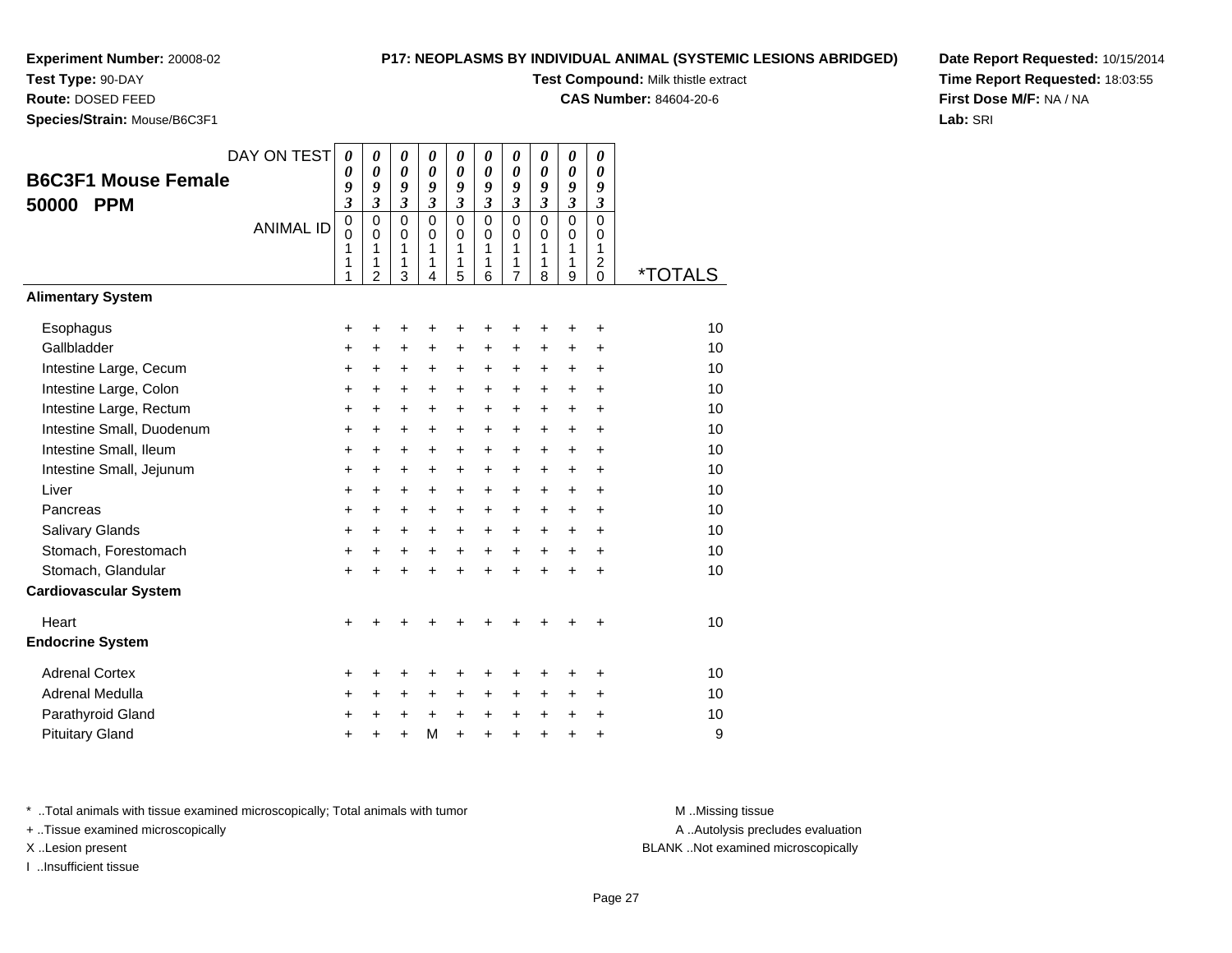## **Test Type:** 90-DAY

**Route:** DOSED FEED

**Species/Strain:** Mouse/B6C3F1

#### **P17: NEOPLASMS BY INDIVIDUAL ANIMAL (SYSTEMIC LESIONS ABRIDGED)**

**Test Compound:** Milk thistle extract

**CAS Number:** 84604-20-6

**Date Report Requested:** 10/15/2014**Time Report Requested:** 18:03:55**First Dose M/F:** NA / NA**Lab:** SRI

|                               | DAY ON TEST      | $\boldsymbol{\theta}$    | 0                          | $\pmb{\theta}$             | 0                          | 0                          | 0                          | 0                          | 0                | 0                          | 0                             |                       |
|-------------------------------|------------------|--------------------------|----------------------------|----------------------------|----------------------------|----------------------------|----------------------------|----------------------------|------------------|----------------------------|-------------------------------|-----------------------|
| <b>B6C3F1 Mouse Female</b>    |                  | 0<br>9                   | 0<br>9                     | 0<br>9                     | $\boldsymbol{\theta}$<br>9 | $\boldsymbol{\theta}$<br>9 | 0<br>9                     | $\boldsymbol{\theta}$<br>9 | 0<br>9           | $\boldsymbol{\theta}$<br>9 | 0<br>9                        |                       |
| 50000<br><b>PPM</b>           |                  | $\mathfrak{z}$           | $\overline{\mathbf{3}}$    | $\mathfrak{z}$             | $\mathfrak{z}$             | $\mathfrak{z}$             | $\mathfrak{z}$             | 3                          | 3                | $\mathfrak{z}$             | $\boldsymbol{\beta}$          |                       |
|                               | <b>ANIMAL ID</b> | $\pmb{0}$<br>$\mathbf 0$ | $\mathbf 0$<br>$\mathbf 0$ | $\mathbf 0$<br>$\mathbf 0$ | $\mathbf 0$<br>$\Omega$    | $\mathbf 0$<br>$\mathbf 0$ | $\mathbf 0$<br>$\mathbf 0$ | 0<br>0                     | $\mathbf 0$<br>0 | $\mathbf 0$<br>$\pmb{0}$   | $\mathbf 0$<br>0              |                       |
|                               |                  | 1                        | 1                          | 1                          | 1                          | 1                          | 1                          | 1                          | 1                | 1                          | 1                             |                       |
|                               |                  | 1<br>1                   | 1<br>$\overline{2}$        | 1<br>3                     | 1<br>4                     | 1<br>5                     | 1<br>6                     | 1<br>7                     | 1<br>8           | 1<br>9                     | $\overline{c}$<br>$\mathbf 0$ | <i><b>*TOTALS</b></i> |
| <b>Thyroid Gland</b>          |                  | $\ddot{}$                | $\ddot{}$                  | $\ddot{}$                  | $\ddot{}$                  | $\ddot{}$                  | $\ddot{}$                  | $\ddot{}$                  | $\ddot{}$        | $+$                        | $+$                           | 10                    |
| <b>General Body System</b>    |                  |                          |                            |                            |                            |                            |                            |                            |                  |                            |                               |                       |
| <b>NONE</b>                   |                  |                          |                            |                            |                            |                            |                            |                            |                  |                            |                               |                       |
| <b>Genital System</b>         |                  |                          |                            |                            |                            |                            |                            |                            |                  |                            |                               |                       |
| <b>Clitoral Gland</b>         |                  | $\ddot{}$                |                            | +                          | +                          | +                          |                            |                            |                  |                            |                               | 10                    |
| Ovary                         |                  | $\ddot{}$                | $\ddot{}$                  | $\ddot{}$                  | $\ddot{}$                  | $\ddot{}$                  | $\ddot{}$                  | $\ddot{}$                  | +                | +                          | +                             | 10                    |
| <b>Uterus</b>                 |                  | $+$                      |                            | $\ddot{}$                  | $\ddot{}$                  | $\ddot{}$                  | $\ddot{}$                  | $\ddot{}$                  | $\ddot{}$        | $\ddot{}$                  | $\ddot{}$                     | 10                    |
| <b>Hematopoietic System</b>   |                  |                          |                            |                            |                            |                            |                            |                            |                  |                            |                               |                       |
| <b>Bone Marrow</b>            |                  | +                        | +                          | +                          | +                          | +                          |                            | +                          | +                | +                          | +                             | 10                    |
| Lymph Node, Mandibular        |                  | $\ddot{}$                | +                          | +                          | +                          | +                          | +                          | +                          | +                | +                          | ÷                             | 10                    |
| Lymph Node, Mesenteric        |                  | $\ddot{}$                | $\ddot{}$                  | $\ddot{}$                  | $\ddot{}$                  | $\ddot{}$                  | $\ddot{}$                  | $\ddot{}$                  | $+$              | $\ddot{}$                  | $\ddot{}$                     | 10                    |
| Spleen                        |                  | $\ddot{}$                | +                          | $\ddot{}$                  | $\ddot{}$                  | $\ddot{}$                  | $+$                        | $+$                        | $+$              | $\ddot{}$                  | +                             | 10                    |
| Thymus                        |                  | $\ddot{}$                | +                          | +                          | +                          | $\ddot{}$                  | +                          | $\pm$                      | +                | $\ddot{}$                  | $\ddot{}$                     | 10                    |
| <b>Integumentary System</b>   |                  |                          |                            |                            |                            |                            |                            |                            |                  |                            |                               |                       |
| <b>Mammary Gland</b>          |                  | +                        | ٠                          | +                          | ٠                          | +                          |                            | +                          |                  |                            | +                             | 10                    |
| Skin                          |                  | $+$                      | $+$                        | $+$                        | $\ddot{}$                  | $\ddot{}$                  | $\ddot{}$                  | $\ddot{}$                  | $\ddot{}$        | $\ddot{}$                  | $\ddot{}$                     | 10                    |
| <b>Musculoskeletal System</b> |                  |                          |                            |                            |                            |                            |                            |                            |                  |                            |                               |                       |
| <b>Bone</b>                   |                  |                          |                            |                            |                            |                            |                            |                            |                  |                            | +                             | 10                    |
| <b>Nervous System</b>         |                  |                          |                            |                            |                            |                            |                            |                            |                  |                            |                               |                       |

\* ..Total animals with tissue examined microscopically; Total animals with tumor **M** . Missing tissue M ..Missing tissue

+ ..Tissue examined microscopically

I ..Insufficient tissue

A ..Autolysis precludes evaluation

X ..Lesion present BLANK ..Not examined microscopically